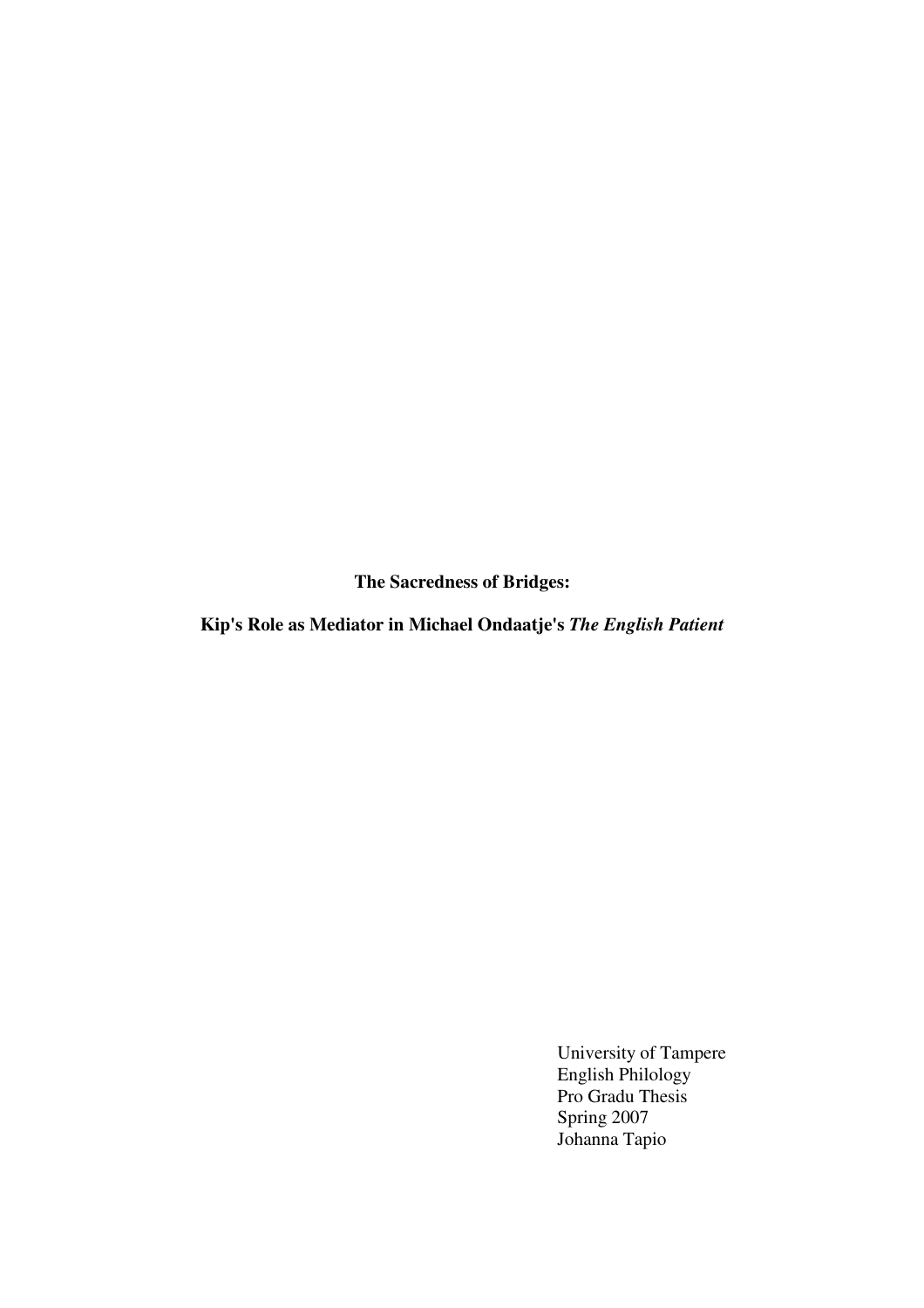Tampereen yliopisto Englantilainen filologia Kieli- ja käännöstieteiden laitos Johanna Tapio: "The Sacredness of Bridges: Kip's Role as Mediator in Michael Ondaatje's *The English Patient*"

Pro gradu-tutkielma, 71 sivua + lähdeluettelo Toukokuu 2007

Tutkielmassani analysoin Michael Ondaatjen kirjaa *Englantilainen potilas* (eng. *The English Patient*) vuodelta 1992. Tarkastelen intialaisen henkilöhahmon Kirpal Singhin eli Kipin roolia teoksessa. Ondaatjen romaanissa hänet kuvataan eräänlaisena välittäjänä eri kulttuurien välillä. Tutkin, onko Kip eräänlainen merkki toivosta toisen maailmansodan jälkeisessä Italiassa, joka on romaanin yksi tapahtumapaikoista. Analysoin henkilöhahmojen ja kulttuurien välisiä siltoja ja sitä, onko Kip ymmärtänyt siltojen pyhyyden merkityksen.

Ondaatjen romaani on romanttinen, mutta siinä voidaan myös havaita poliittisia ja jälkikoloniaalisia piirteitä. Ondaatjen teokset sijoittuvat usein hänen nykyisen kotimaansa Kanadan lisäksi esim. Intiaan ja muihin entisiin kolonialistisiin maihin. Kip on tutkielmassani keskipisteessä, koska aiemmin hän on usein ollut vain tutkimusten sivuhenkilönä.

Taustamateriaalinani käytän *Englantilaiseen potilaasta* tehtyjä tutkimuksia, erityisesti tukeudun Nikky-Guninder Kaur Singhin artikkeliin "The Mirror and the Sikh: The Transformation of Ondaatje's Kip" (2001), jossa hän käsittelee Kipin muutosta Jacques Lacanin peiliteorian pohjalta. Hänen mukaansa Kip vapautuu romaanin kuluessa koloniaalisesta identiteetistä jälkikoloniaaliseen, voimakkaampaan persoonallisuuteen. Sovellan Singhin teemaa, jonka mukaan Kipille muodostuu eräänlainen sijaisperhe romaanin muiden henkilöiden sekä ympäristön kanssa. Viittaan myös Edward Saidin *Orientalismiin (1978)*, kontrapunktiseen lukutapaan (eng. contrapuntal reading) sekä Gayatri Chakravorty Spivakin kysymyksiin alistettujen (eng. subaltern) asemasta.

Tutkimuksessani analysoin erilaisia siltoja, joita Ondaatjen romaanissa esitellään. Tarkastelen Kipin rakkaussuhdetta Hanaan sekä hänen ystävyyttään Lordi Suffolkiin ja englantilaiseen potilaaseen. Tutkin myös Kipin suhdetta länsimaiseen taiteeseen: teoksessa on esitetty italialaista renessanssitaidetta, jotka nähdään Kipin silmin. Uskonnolla on myös tärkeä merkitys romaanissa, sillä Kip on sikhinä eräänlainen uskonnollinen välittäjä. Hän ei ole tyypillinen intialainen, koska ei ole hindu eikä muslimi. Hänen uskonnossaan on myös samoja piirteitä kuin kristinuskossa.

Yleisemmällä tasolla tutkimukseni käsittelee Kipin roolia idän ja lännen välillä. Em. silloissa on murtumia. Tutkin, ennustavatko ne romaanin lopussa olevia Hiroshiman ja Nagasakin ydinpommeja. Lisäksi selvitän, mitä romaanissa tarkoitetaan siltojen pyhyydellä ja katkeavatko romaanin lopussa kaikki yhteydet idän ja lännen välillä.

Avainsanoja: JÄLKIKOLONIALISMI, VÄLITTÄJÄ, KULTTUURIT, ORIENTALISMI, KONTRAPUNKTINEN LUKUTAPA, TOISEUS, STEREOTYPIAT, PEILITEORIA.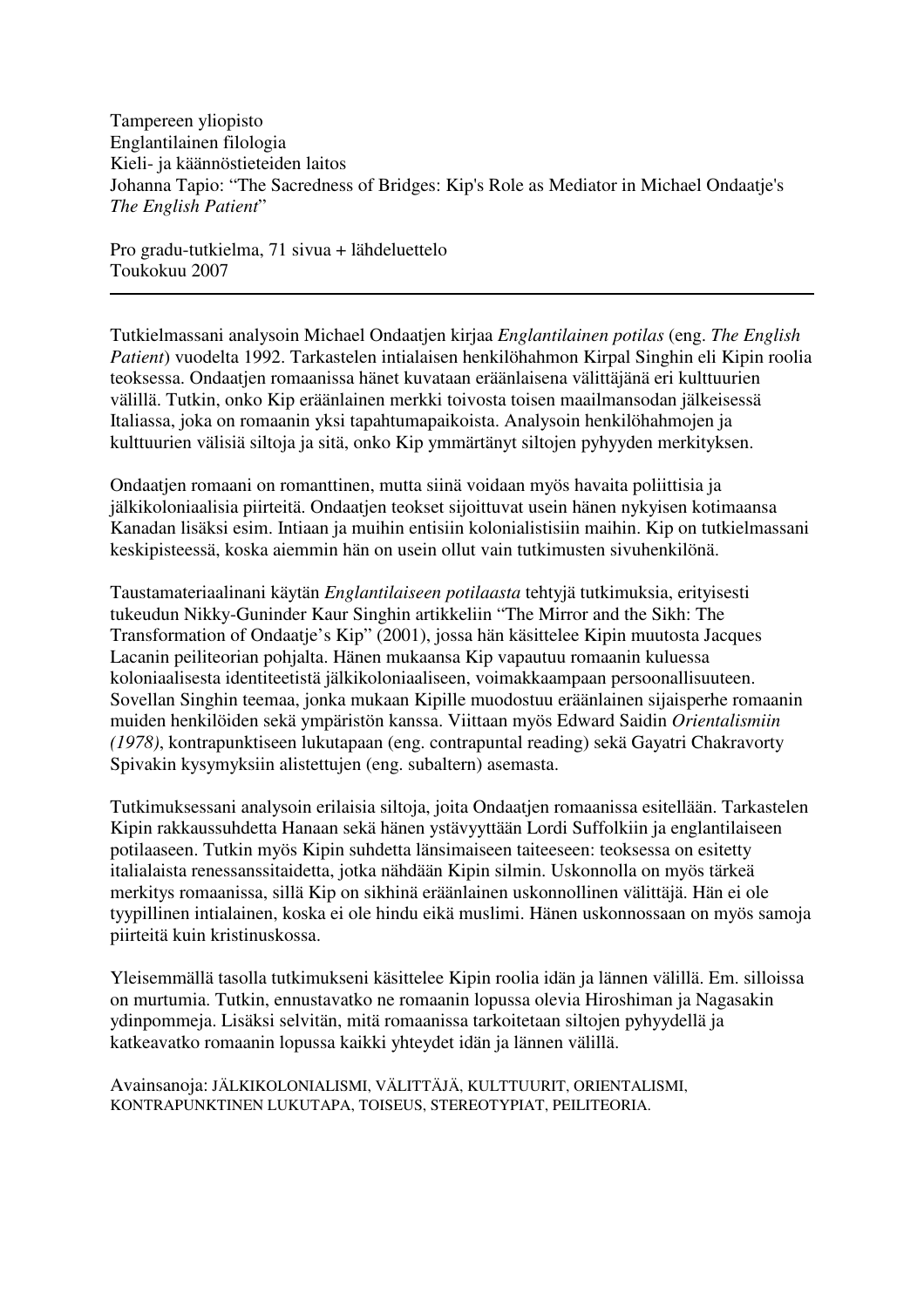# Table of Contents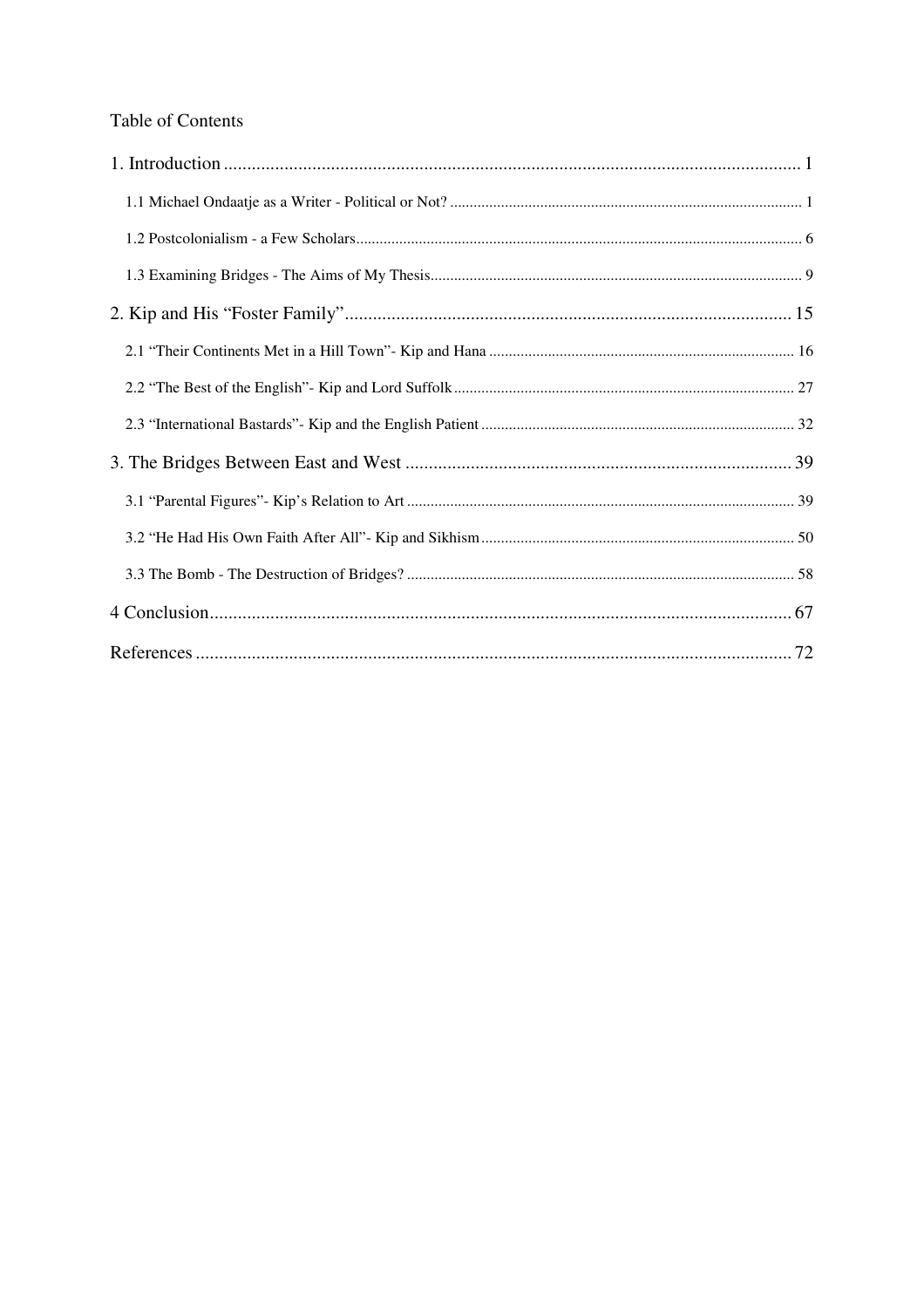#### **1. Introduction**

The young sapper put his cheek against the mud and thought of the Queen of Sheba's face, the texture of her skin. There was no comfort in this river except for his desire for her, which somehow kept him warm. […] This woman who would someday know the sacredness of bridges (EP 70).

The symbolism of bridges in the novel is introduced in the excerpt above; Kirpal Singh, also known as Kip, feels comforted by the fresco of the Queen of Sheba on a church wall. The actual "sacredness" of the bridges is closely connected to the fresco depicting the Queen of Sheba, and that is also linked to the other kinds of bridges I will examine in my thesis.

*The English Patient* (1992) is about a group of shell-shocked people living in a halfruined Tuscan villa in Italy just after the Second World War. There are also many other locations from North Africa to Europe and India in the novel. The four main characters are Kip, who is an Indian sapper, the "English patient", who is a badly burned pilot, a Canadian nurse called Hana, and a presumably Canadian thief called Caravaggio.

Kip's religion is Sikhism, which is perhaps best known for the external signs of the adherents, such as the turban and uncut hair. Being the only character in the novel coming from the East, Kip represents a connection between the characters and their cultures. Has Kip realized the sacredness of bridges? Can it be claimed that Kip symbolizes a sign of hope for the damaged and disillusioned West? Are there fractures in the bridges, and if so, do they symbolize something in the novel? In the broadest sense, my thesis will examine Kip's role as a mediator between East and West in *The English Patient*.

#### **1.1 Michael Ondaatje as a Writer - Political or Not?**

Michael Ondaatje was born in Sri Lanka (formerly Ceylon) in 1943. A prolific writer, he has written novels, books of poetry, anthologies and articles of literary criticism. In addition, he has produced films and screenplays. His novels include *Coming Through Slaughter* (1976), *In The Skin of a Lion* (1987), *The English Patient* (1992), and *Anil's Ghost* (2000). *The English*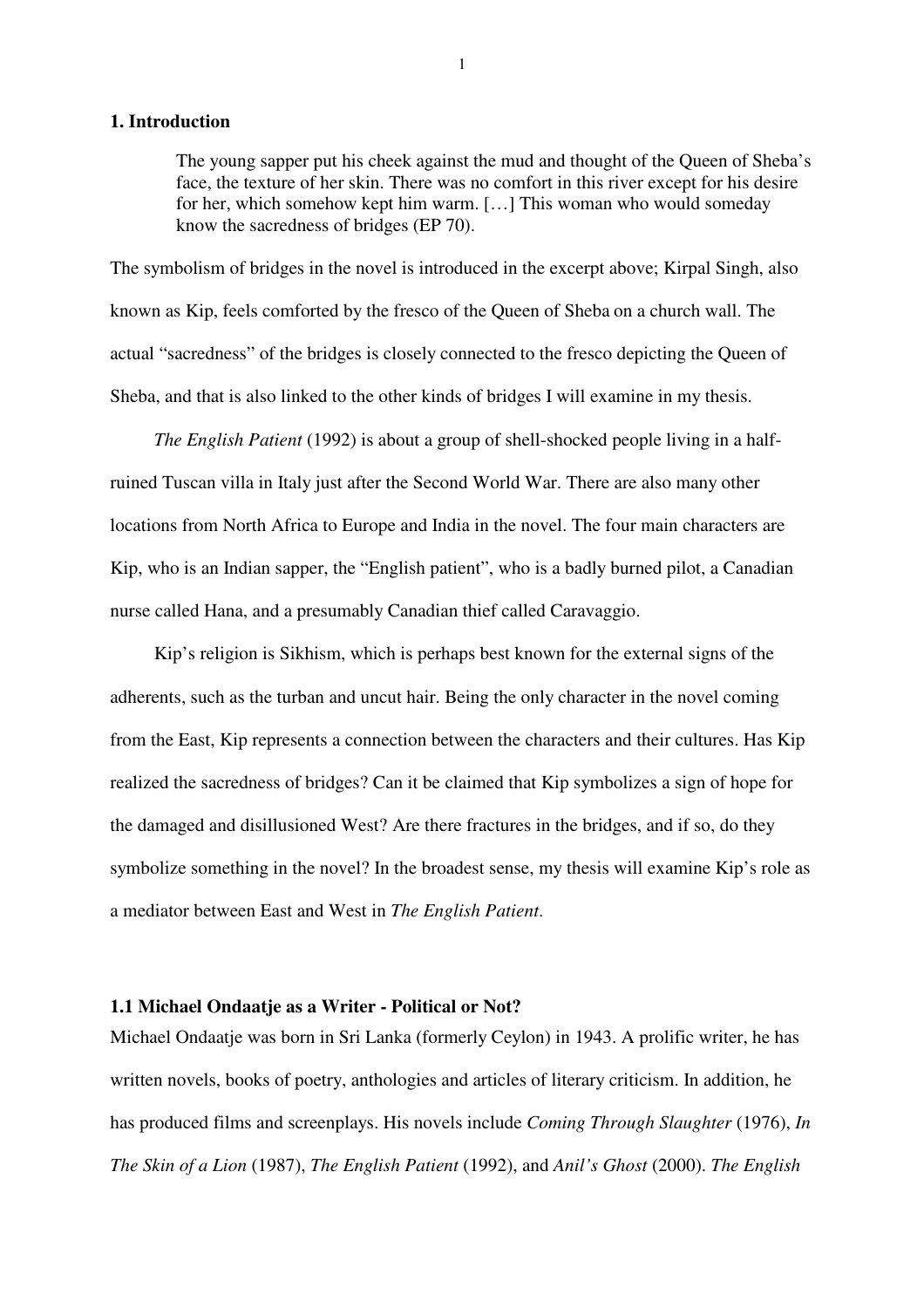*Patient* is the best known of his novels and when it was released in 1992 it won the Booker Prize. It was also turned into a successful Hollywood film in 1996 (directed by Anthony Minghella).<sup>1</sup> Furthermore, *Running in the Family* (1982) is Ondaatje's semi-fictional memoir, which deals with searching Ondaatje's own roots, or in this case his father's.<sup>2</sup> Anil's Ghost is about Ondaatje's former country and in one of his collections of poems, *Handwriting* (1998); his attention is again turned to Sri Lanka. $3$ 

Ondaatje's way of writing often includes poetic elements, which originates from his earlier disposition towards poetry. He often mixes poetic with narrative elements and his prose becomes rich in metaphorical expressions. For example, *Running in the Family* includes short texts that resemble a collection of poetry.<sup>4</sup>

In addition, his prose texts often refer to different intertexts such as myths, such as the name of the novel *In the Skin of a Lion*, which refers to *The Epic of Gilgamesh*.<sup>5</sup> His novels deal not only with many cultures, but they also mix real and surreal, fact and fiction and also present and past.<sup>6</sup> Ondaatje's works sometimes interconnect as well: for instance, both Hana and Caravaggio appear in the novels *In the Skin of a Lion* and *The English Patient.* However, the same names do not entail a continuation of the same story.

Ondaatje is an author who used to live in a country colonized by the British. His former home country was Sri Lanka (formerly Ceylon) that was under the British rule from 1815 to 1948<sup>7</sup>. There are postcolonial features in Ondaatje's texts, that is, they are connected to previously colonized countries. This is also the case with *The English Patient,* although it is not actually located in India. However, the country and its culture are referred to in many different ways in the novel, and Kip, one of the main characters comes from the Indian

- $2$  New, 847.
- <sup>3</sup> Ibid.

 $\overline{a}$ 

- 4 New 2002, 847.
- <sup>5</sup> New 2002, 847, see also Fledderus 1997, 19-54.
- <sup>6</sup> "Ondaatje", The Columbia Encyclopedia Online.

 $1$  New 2002, 845.

<sup>7</sup> Lloyd 1984, 408-409.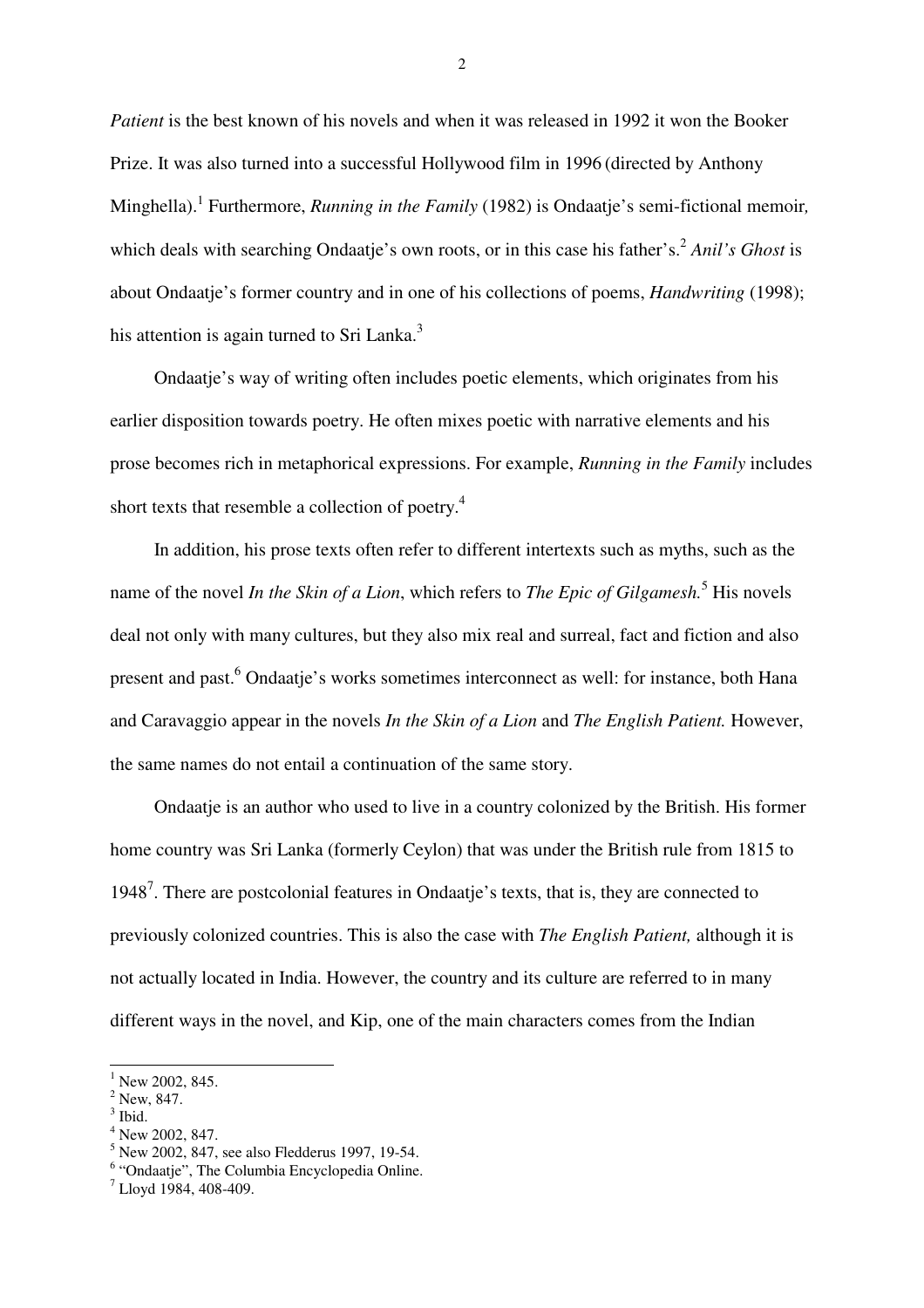subcontinent. In *The English Patient*, European colonialism is obviously present especially in the relationship between Kip and the English patient. As for the location of the colonial encounter, the type of postcolonialism which is underlined in the novel is Kip's Indianness vs. the other characters' nationalities: British and Canadian.

Postcolonialism is connected to Michael Ondaatje as a writer. Mark D. Simpson<sup>8</sup> writes that there can be political potential in Ondaatje's works. In his essay, "Minefield Readings: The Postcolonial English Patient ", Simpson<sup>9</sup> argues that the novel includes daring interactions that can have political and imaginative implications. Thus, it can be claimed that Ondaatje's intertextuality stretches from fiction to political issues.

Elizabeth Kella<sup>10</sup> finds political qualities in Ondaatie's writing, too. She discusses the history of Sikhs in her study on Michael Ondaatje, Toni Morrison, and Joy Kogawa. According to her, *The English Patient* creates a site for the history of India and Sikhs, especially because it refers to the year 1939. Kella<sup>11</sup> writes that during that year, when Britain declared war on Germany, it did so for India as well. Kella<sup>12</sup> continues that the British did not negotiate with the Indian congress, and due to this, all of the separatist Sikh demands were ignored. This is not discussed directly in Ondaatje's novel, but it can be seen as an underlying tendency.

Josef Pesch<sup>13</sup> writes in his essay "Cultural Clashes? East Meets West in Michael Ondaatje's Novels" (1998) that Ondaatje is one of those writers who have created methods which give them an opportunity to underline the effects of culture-clashes and "cultural landmines". Pesch<sup>14</sup> continues that these are often inscribed in the "postcolonial, postwar, postapocalyptic landscapes". In another words, Pesch has found political issues in Ondaatje's

 8 Simpson 1994, 217.

 $<sup>9</sup>$  Ibid.</sup>

<sup>&</sup>lt;sup>10</sup> Kella 2000, 99-100. Kella uses Kirpal's full name in her analysis, perhaps in order to avoid the derogatory connotations of the nickname Kip. However, I use the name Kip.

 $11$  Kella, 2000, 99.

 $12$  Ibid.

<sup>&</sup>lt;sup>13</sup> Pesch 1998, 75.

 $14$  Pesch 1998, 75.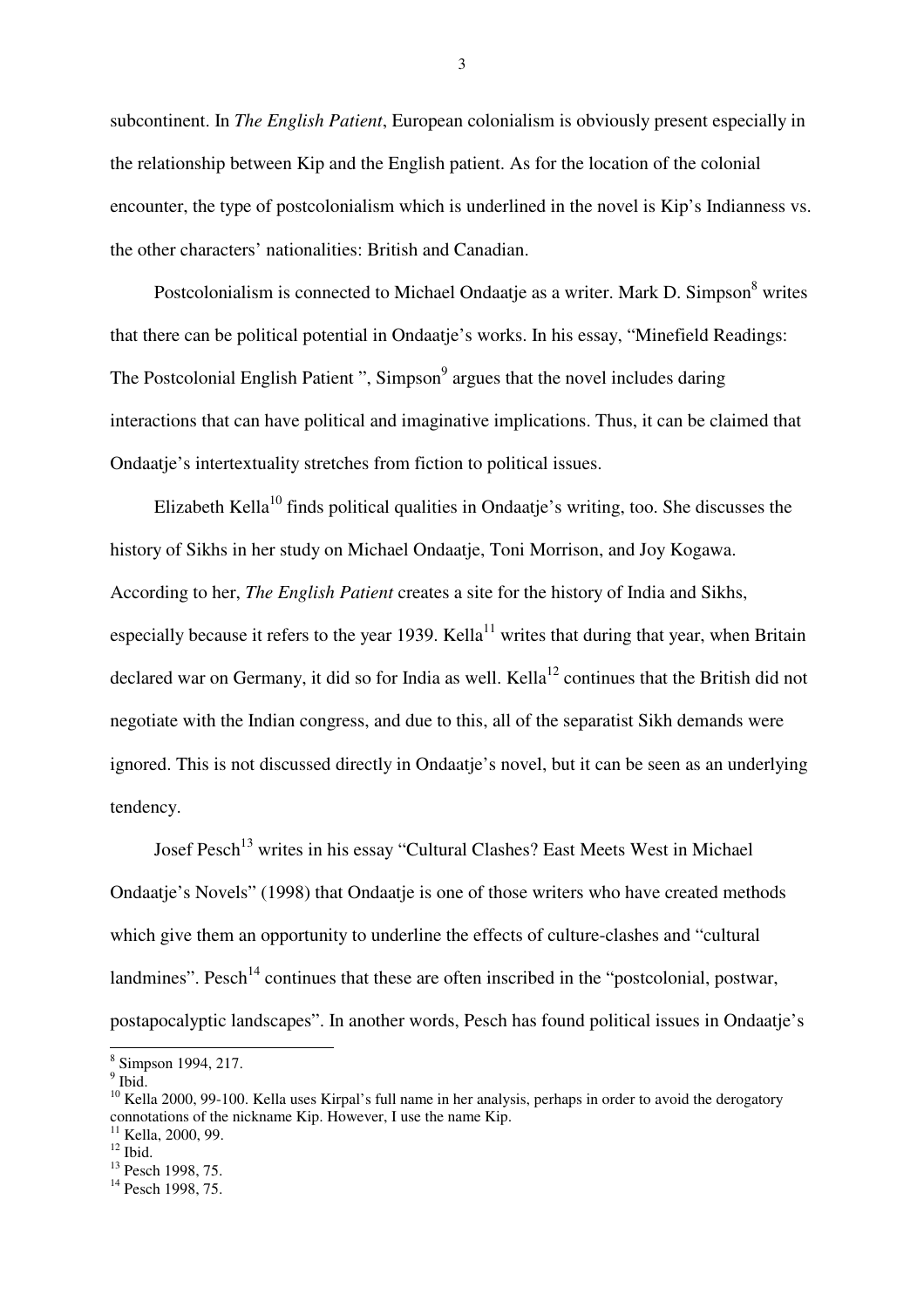writing: his view is that there are cultural confrontations inscribed in Ondaatje's works. This view is supported by Ed Jewinski, $^{15}$  too, who claims in his biography on Ondaatje that neither *In the Skin of a Lion* nor *The English Patient* are political statements as such, but they both can be read as one.

It can be argued that the choice of a Khalsa Sikh<sup>16</sup> as one of the main characters is a political choice, as they have not appeared as "vital" characters in many occasions.<sup>17</sup> Instead, possibly because of Indian history,  $18$  they are often seen as violent and very stereotypical, even terrorists.<sup>19</sup> In addition to this, as Christopher Shackle et al.<sup>20</sup> point out, the Sikhs are not very well represented in the Western media, and when they are, they are stereotypical and fragmented. According to Shackle et al.,  $^{21}$  Ondaatje's Kip is the one of the few exceptions. Shackle et al.<sup>22</sup> continue that Sikh studies in the West and in India differ from each other considerably: the studies on Sikh issues made in the West are more independent, but not so institutionally rigorous. Indian Sikh studies, contrastingly, suffer from "considerable political and ideological constraints".<sup>23</sup> Consequently, it can be claimed that there is a need for Sikh studies both in India and in the West.

One of the scholars who have concentrated on Sikh issues is Nikky-Guninder Kaur Singh. She writes on Kip's role in *The English Patient* in her article "The Mirror and the Sikh: The Transformation of Ondaatje's Kip" in *New Perspectives in Sikh Studies.* Singh's article deals with novel's potential for postcolonial readings. Singh<sup>24</sup> writes that in Kip, readers see a

 $\overline{a}$ 

<sup>&</sup>lt;sup>15</sup> Jewinski 1994, 122.

<sup>&</sup>lt;sup>16</sup> The Guru Gobind Singh (1666-1708) formed the Khalsa community, whose adherents should fight the taboos of caste, protect humanity and maintain the status of worshipping the One Supreme Being (Singh 1971, 24). <sup>17</sup> Shackle et al. 2001, 7.

<sup>&</sup>lt;sup>18</sup> In 1984, India's Prime Minister Indira Gandhi was assassined by her own Sikh bodyguards. This led to rioting, in which a great number of Sikhs were killed, and the holiest shrine of Sikhism, the Golden Temple at Amritsar, was taken by Indian troops in a military operation against Sikh separatists. One of the bodyguards, who did not get killed in the riots, was sentenced to death in 1986. (*BBC News Archive*)

 $^{19}$  Shackle et al. 2001, 7.

 $20$  Ibid.

 $^{21}$  Ibid.

 $22$  Shackle, et al. 2001, 2.

 $23$  Ibid.

<sup>&</sup>lt;sup>24</sup> Singh 2001, 118.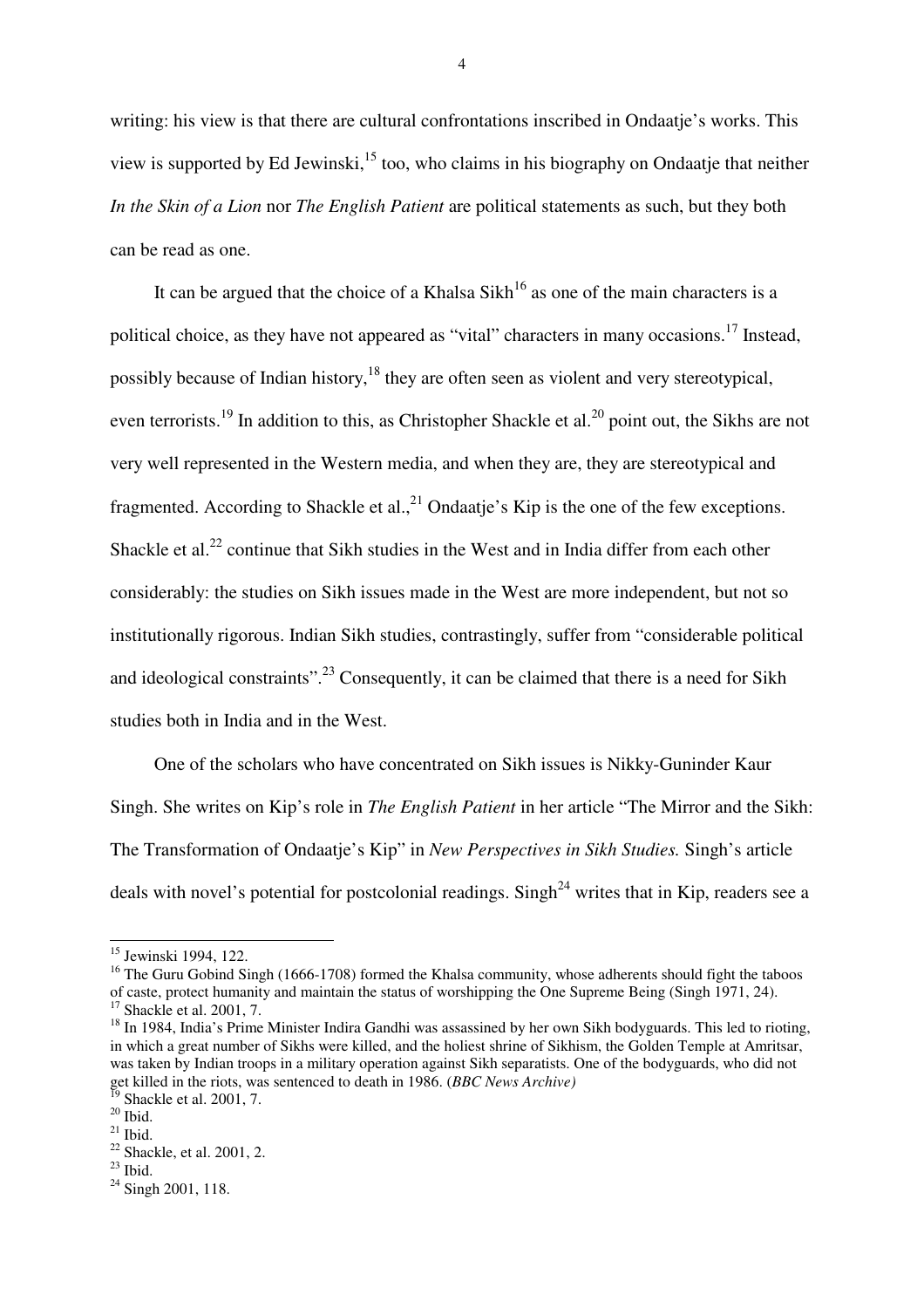Sikh, an Asian, who perceives the Western world in the novel. Therefore,  $Singh^{25}$  argues that the Western readers can mirror themselves in this Indian character. Stated differently, Kip is a character whose role invites a postcolonial reading: the fact the Kip is not a Westerner makes the novel political.

The Hollywood version of *The English Patient* is very different from the novel, because he novel is not only romantic. The distinction is also seen in the case of the Sikh character: Kip plays a much more significant role in the book than he does in the movie. In the film, the relationship between the English patient and Katharine is underlined. This is because the Hollywood adaptation was clearly targeted towards Westerners. The difference between the novel and the film has inspired many studies during the last few years; however, they are not discussed further in the present thesis. Glen Lowry shares my point of view that the political issues are clearly underlined in the book, but not in the film. Lowry<sup>26</sup> writes that the movie is "without the burden of complex sociopolitical questions raised in the concluding pages of the novel".

Moreover, Lowry<sup>27</sup> quotes Susan Ellis<sup>28</sup> when he describes *The English Patient* as the change in Ondaatje's works: it moves towards an "examination of the socio-political implications of colonialism, history literature, and to some extent, gender relationships". In other words, Lowry's view is that *The English Patient* is more political than his previous works. In an interview,<sup>29</sup> Ondaatje admits that a novel can have political potential: "I think it has more to do with *whom* you write about. I think a novel can become, in this way, a more political reflection of your time". Ondaatie<sup>30</sup> admits that *The English Patient* can be seen as a very political book, although politicians or sociologists may not share this view. Instead,

 $25$  Singh 2001, 118.

 $^{26}$  Lowry 2002, 228.

 $^{27}$  Lowry 2002, 217.

<sup>28</sup> In Ellis, Susan: "Trade and Power, Money and War: Rethinking Masculinity in Michael Ondaatje's *The English Patient*". *Studies in Canadian Literature* 21.2 (1996): 22-36.

 $29$  Bush, 1994, 247.

<sup>30</sup> Jewinski, 134. Jewinski quotes interwiew made by Stephen Smith in *Quill and Quire*, Sept. (1992): 69.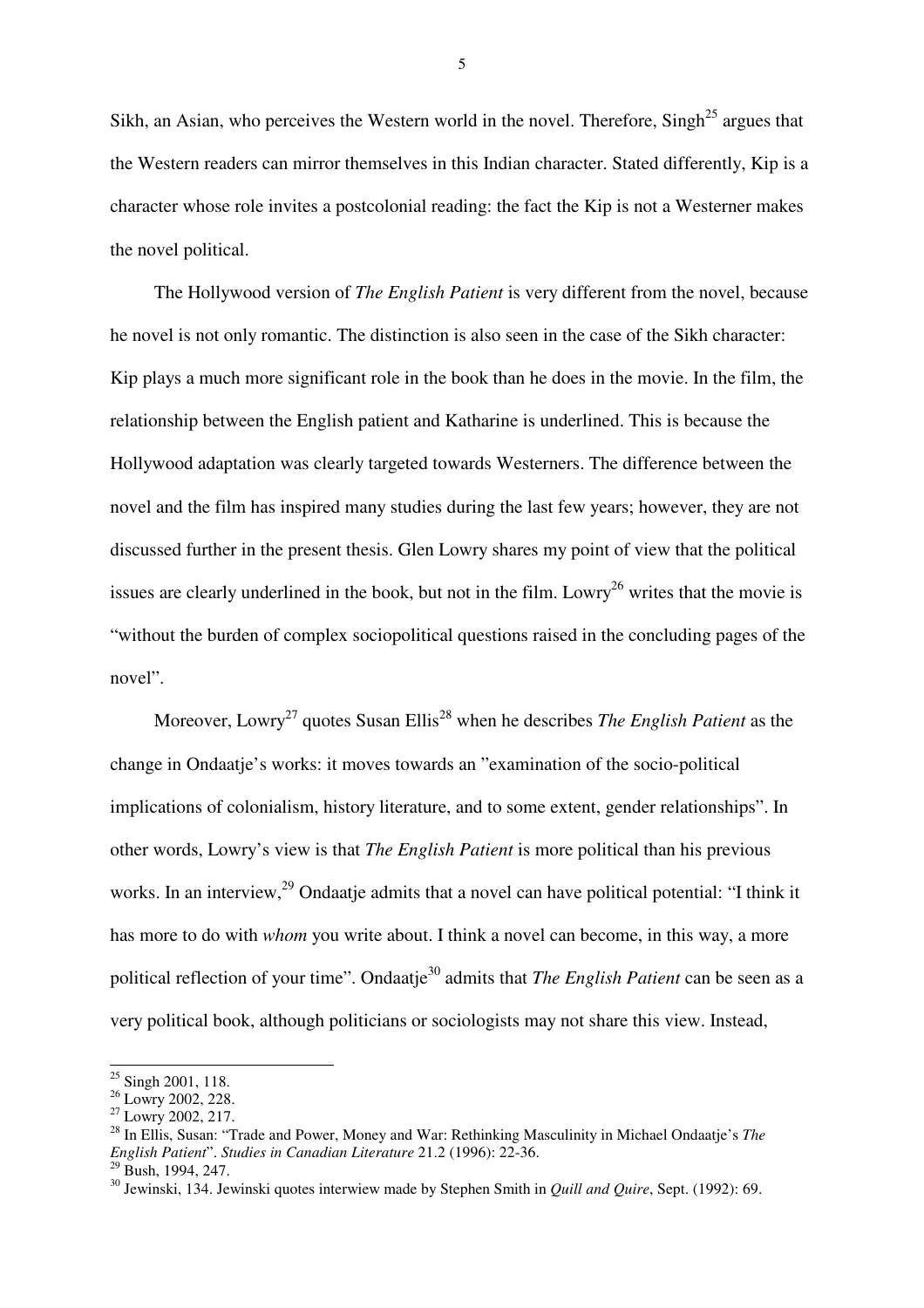Ondaatje says<sup>31</sup> the book depicts four real people in a panoramic situation during the war. It can be argued that "political" in Ondaatje's book means that he has wanted to create a realistic image of real human beings, not only fictional characters.

Ondaatie<sup>32</sup> describes his view in another interview: "political theses I find impossible to read. I have to be affected emotionally or in a sensual way before something hits me. Notwithstanding the political undercurrents in his works, Ondaatje himself does not feel comfortable writing of politics. For example, Ondaatje himself does not insist being a postcolonial writer exclusively, because in yet another interview<sup>33</sup> he says:

As a writer I don't think I'm concerned with art and aesthetic issues, any more than I would want to be just concerned with making the subject of being Sri Lankan in Canada my one and only subject. I go to writing to discover as many aspects of myself and the world around me as I can. I go to discover, to explore, not to state the case I already know.

Consequently, it can be claimed that in many of Ondaatje's works there are both imaginative and political elements. Ondaatje's writings are many-layered so they cannot be studied only superficially. *The English Patient* is a romantic novel on the surface, but it can also be interpreted differently. It can be fruitful to study *The English Patient* from a postcolonial perspective.

#### **1.2 Postcolonialism - a Few Scholars**

Since my study discusses *The English Patient* from a postcolonial point of view, the issue needs to be introduced before my analysis of the novel. My aim is to present only a few of the scholars in the field of postcolonial studies.

The term 'postcolonial' does not have very definite or accurate definition. Generally speaking, postcolonialism discusses issues such as gender, race, ethnicity, class, cultural

 $\overline{a}$  $31$  Jewinski, 134.

<sup>32</sup> Jewinski 1994, 124.

<sup>33</sup> Jewinski, 1994, 120. Jewinski quotes interview made by Linda Hutcheon, which is published in *Other Solitudes: Canadian Multicultural Fictions,* Hutcheon, Linda and Richmond, Marion. Eds. Toronto: Oxford University Press, 1990.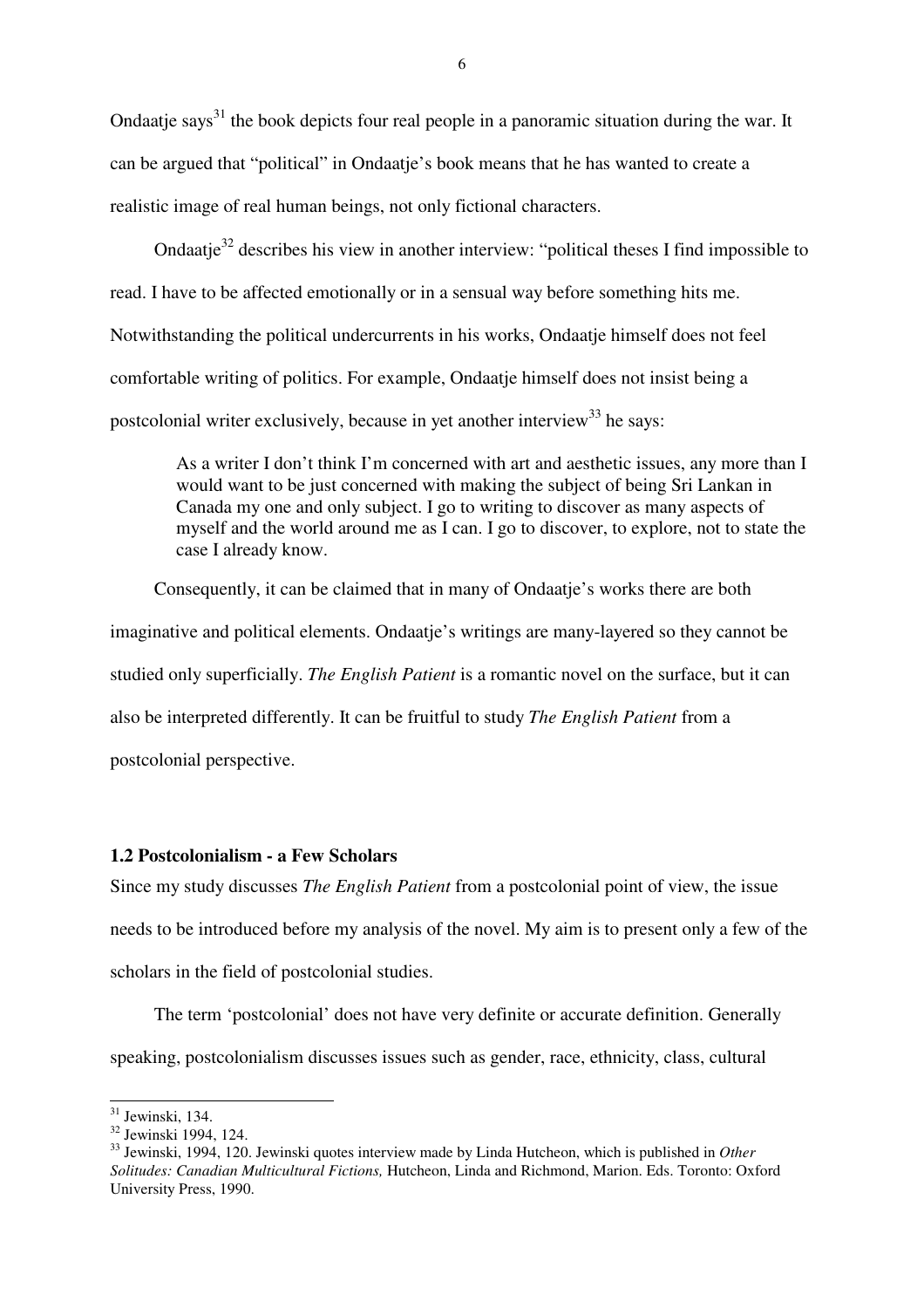imperialism and epistemic violence. In another sense, postcolonialism is "the study of the interactions between European nations and the societies they colonized in the modern period".<sup>34</sup> *The Empire Writes back: Theory and Practice in Postcolonial Theory* (1989) introduced the issues for postcolonial studies into English literary studies. In *Key Concepts in Postcolonial Studies*<sup>35</sup> the writers (also the authors of *The Empire Writes Back*) claim that there is also a difference between the terms 'postcolonialism' (without a hyphen) and 'postcolonialism' (with a hyphen).<sup>36</sup> Their opinion is that the term without the hyphen refers to colonial discourse theory, which is only one of the approaches of the postcolonial field. An another view<sup>37</sup> is that he term 'postcolonial theory' is a name for a collection of strategies and theories rather than a single theory.

Postcolonial theories have tried to challenge the traditional Eurocentric or Anglo-American-centered perspectives moving the focus to the Third Word and various minority perspectives. Stated differently, literary studies in the West have often neglected the "discursive marginalization of racial and ethnic others". $^{38}$ 

Edward Said describes Orientalism as "a way of coming to terms with the Orient".<sup>39</sup> He also criticizes the artificiality of the term 'Orient.'<sup>40</sup> In Said's<sup>41</sup> opinion, a new kind of dealing with the Orient should eliminate the division of the world to "Orient" and "Occident" altogether. Said's book, *Orientalism* (1978), was his breakthrough in literature studies as well as in humanist studies.<sup>42</sup> The book participated in discussion of Otherness in the Western universities during the 1970s and the 1980s, and has influenced Western literary critics who

 $\overline{a}$ 

<sup>&</sup>lt;sup>34</sup> Bahri 1996, n. pag.

<sup>35</sup> Ashcroft et al. 1998, 187.

<sup>&</sup>lt;sup>36</sup> At any rate, I have decided to use the term without a hyphen in my thesis.

<sup>37</sup> Makaryk 1993, 155.

<sup>38</sup> Bennett & Royle, 1995, 160.

<sup>39</sup> Said, 1978, 1.

<sup>40</sup> Savolainen 2001, 8-9.

<sup>41</sup> Said 1978, 28

<sup>42</sup> Savolainen 2001, 8-9.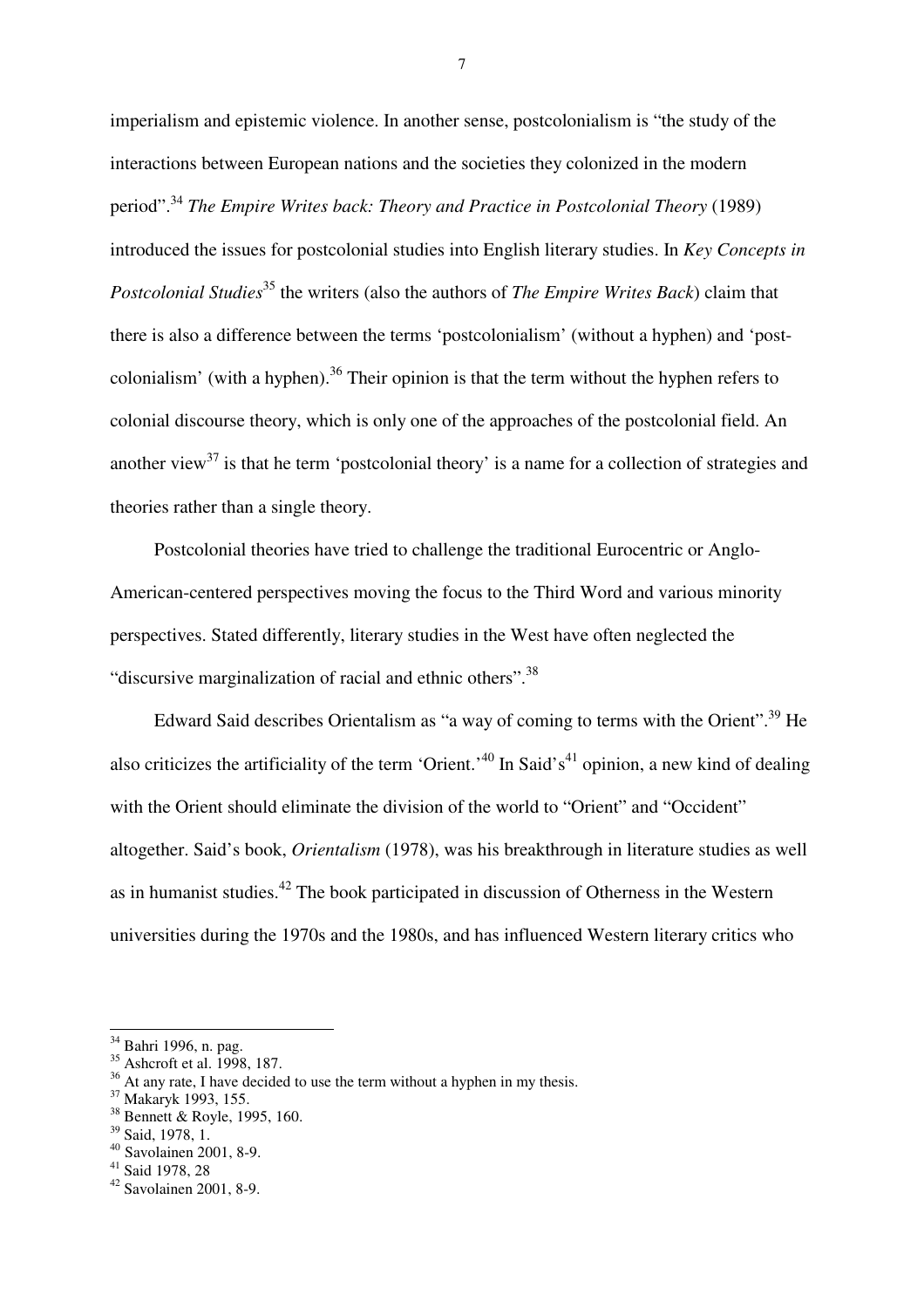have wanted to study more the neglected or marginal texts.<sup>43</sup> Said's theory was affected by structuralism and poststructuralism, but especially by Foucault's theories on discursive knowledge and power.<sup>44</sup> For example, Said comments Foucault's works in his essay "The Order of Discourse" (1970).<sup>45</sup>

Said's concept of "contrapuntal reading"<sup>46</sup> was introduced in Said's *Culture and Imperialism* in 1993. In this book, Said's view is more global than in *Orientalism* and it shows how worldwide imperialism has reshaped European and North-American views on the "other" world and how the traces of colonialism and imperialism are clearly visible in European literature and culture.<sup>47</sup> Contrapuntal reading deals with rewriting texts from a postcolonial perspective: it employs strategic re-reading of texts and it examines how texts reflect and challenge colonialism and imperialism.<sup>48</sup>

Gayatri Chakravorty Spivak (among others) has studied the Indian subcontinent.<sup>49</sup> She has examined 'colonization' from a feminist as well as Marxist point of view.<sup>50</sup> "Can the subaltern speak" is Spivak's most famous essay, which she first gave as a lecture in 1983. Its slightly modified versions were published in 1985 and 1988, and in 1999, Spivak wrote an enlarged version of it in her book, *A Critique of Postcolonial Reason.*<sup>51</sup> The term *subaltern* can be defined as 'a person holding a subservient position.<sup>52</sup> In "Can the Subaltern Speak",  $^{53}$ she writes that the woman as subaltern deserves a special attention of her as a literary critic. For example, Spivak<sup>54</sup> argues that when the British abolished the Indian Hindu *sati*<sup>55</sup>

 $\overline{a}$ 

<sup>50</sup>Ashcroft et al. 1998, 186.

<sup>43</sup> Savolainen 2001, 8-9.

<sup>44</sup> Young 2001, 383.

<sup>45</sup> Ashcroft et al. 1998, 186.

<sup>46</sup> Said 1994, 66.

<sup>47</sup> Savolainen 2001, 9.

<sup>48</sup> Savolainen 1998, 20-29.

 $49$  Ibid.

<sup>&</sup>lt;sup>51</sup> Leitch et al. 2001, 2193.

<sup>52</sup> The term *subaltern* was originally developed by the Italian Marxist, Antonio Gramsci, in order to politice and organize people for the worker's revolution (Leitch et al. 2001, 2194).

<sup>53</sup> Spivak 1988, 296.

<sup>54</sup> Spivak 1988, 297.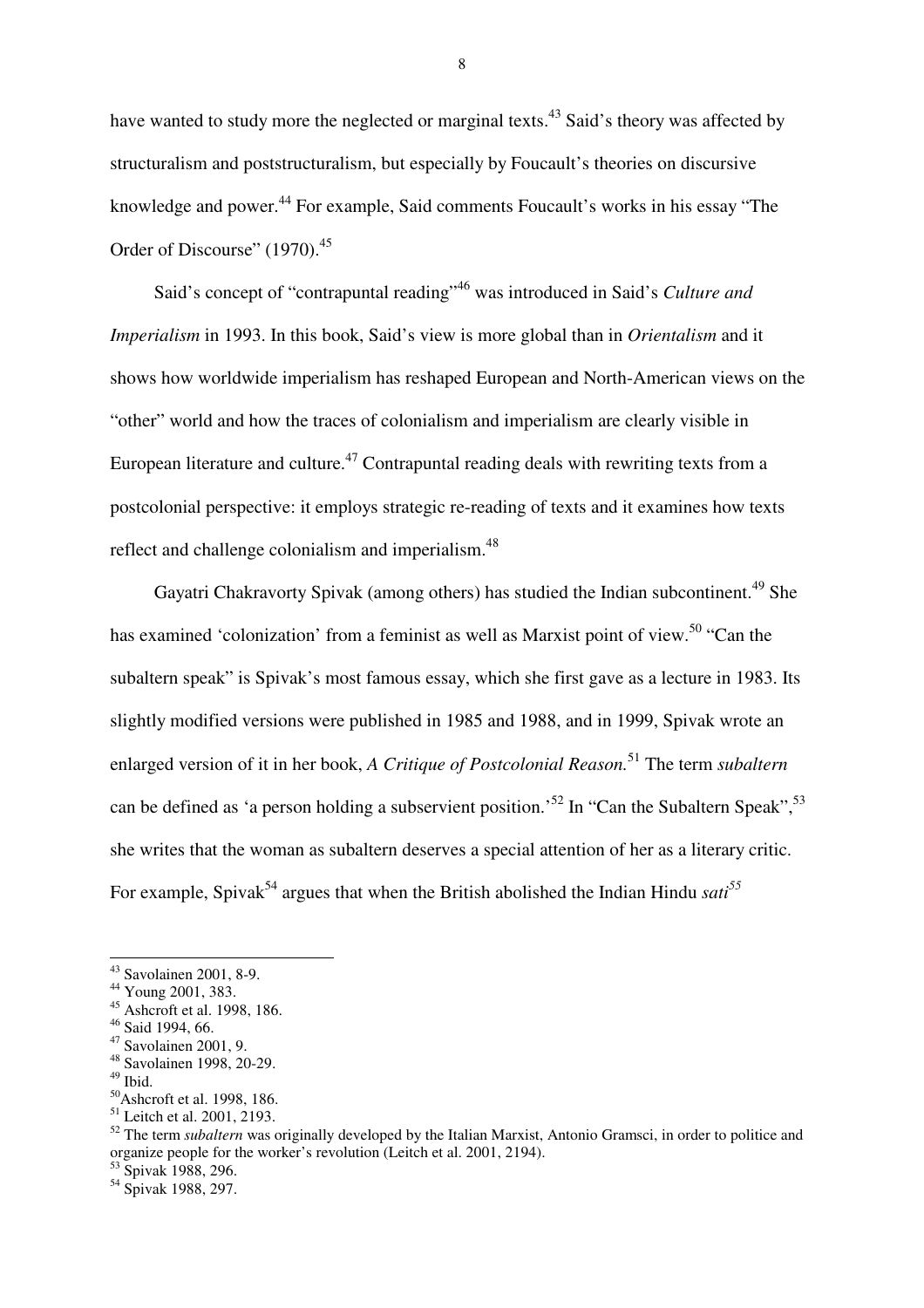tradition, it was a case of "[w]hite men saving brown women from brown men". At the end of her essay, she arrives at the conclusion that the subaltern cannot speak. *A Critique of Postcolonial Reason*<sup>56</sup> continues to find answers to this question. In this book, she states: "[...] but one must nevertheless insist that the colonized subaltern is irretrievably heterogeneous".<sup>57</sup> Spivak<sup>58</sup> claims that the problem of intellectuals of the first-world is that when they are concerned with the Other, they often encounter only the pick of Indian population.

These are only a few scholars who have studied postcolonial issues. To a certain degree, there are issues in *The English Patient* that are connected with these scholars.

## **1.3 Examining Bridges - The Aims of My Thesis**

Researchers should always keep in mind their own positions, in other words, they should contextualize themselves. It is probably too complicated to observe all possible nuances of Kip's character, because his culture and religion are relatively unfamiliar to someone who is working in a Scandinavian or Finnish context.<sup>59</sup> As a reader coming from Europe my position is probably not as free from Western thinking as it would be if I were a Sikh or, for example, a "postcolonial" reader in contemporary India. Therefore, I rely on the scholars who have studied the novel before.

I will leave out the other Ondaatje's works for the most part. I feel confident to concentrate on *The English Patient*, because of its many dimensions as a complex work of fiction. For example, when talking about the history of his book, Ondaatje<sup>60</sup> admits that in *The* 

<sup>55</sup> *Sati* can also be spelled *suttee*, it is a former Indian tradition of a widow burning herself, together with the dead husband or soon after his funeral. ("Suttee". Encyclopædia Britannica Online). <sup>56</sup> Ibid.

 $57$  Ibid.

<sup>58</sup> Spivak 1999, 270.

<sup>&</sup>lt;sup>59</sup> An example of Finnish context is Elina Helander and Kaarina Kailo's book that discusses the issue of researching another culture: *No Beginning, No End. The Sami Speak Up.* Edmonton: Canadian Circumpolar Institute, 1998.

<sup>60</sup> Wachtel 1994, 251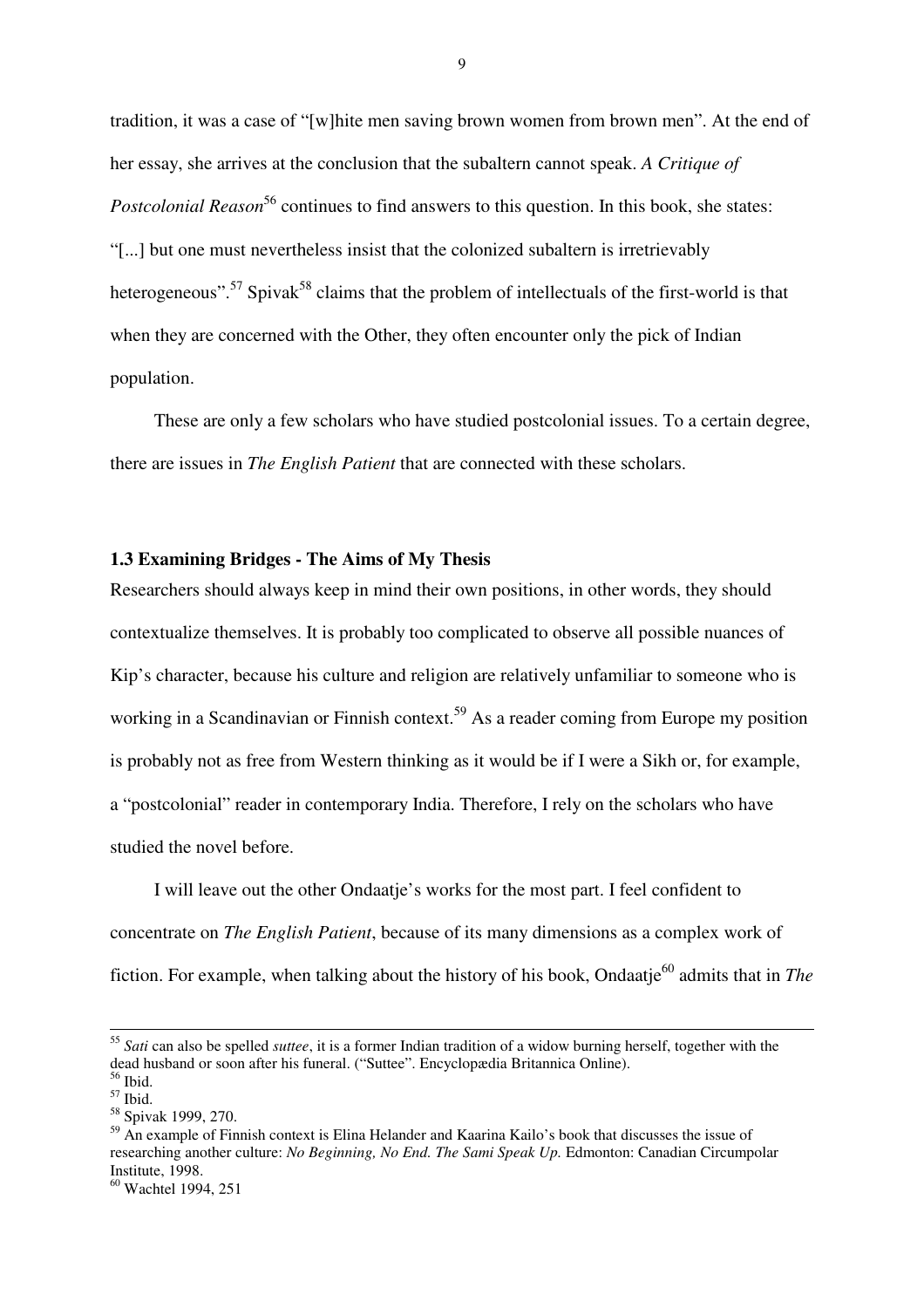*English Patient*, he tried to make a contemporary book at first, but unconsciously ended up exposing layers of history from the times of Herodotus to the Second World War. In my analysis, however, I will not concentrate on history.

Young<sup>61</sup> writes that because Said's *Orientalism* is by no means unproblematic in many respects, a postcolonial study generally begins with a critique of Said. Consequently, Said cannot be totally neglected in my thesis either. For example, it can be claimed that Ondaatje's decision to choose an Indian as one of the main characters and Italy as one of the locations seems to comment on Said's<sup>62</sup> claim that the Orient has a special status in the European world. Moreover, in my opinion, a kind of contrapuntal reading is going to be applied to my thesis, because the main viewpoint will be Kip's instead of the other characters.

Shackle et al.<sup>63</sup> argue that the number of scholars who are interested in Sikh studies and who have positions in Western universities is steadily rising. When I made a MLA database search, it disclosed a good number of studies that examine *The English Patient*'s postcolonial issues. It is surprising, however, that there are only a few studies that focus on Kip's character, and especially few written by Western scholars. Ondaatje<sup>64</sup> himself says that he tends to find minor characters who are not highlighted in traditional historiography. It could be argued that Kip is one of them. Despite a few articles, a surprisingly small number of studies I found in MLA actually concentrate on Kip's role in the novel. In addition to the other points mentioned above, this was one of the reasons why I chose Kip as the topic of my thesis. Of course, many articles study Kip's role to some degree and these studies will be examined and compared in further detail in the analysis sections of my thesis.

 $62$  Said 1978, 1.

<sup>61</sup> Young 2001, 385.

 $63$  Shackle, et al. 2001, 2.

<sup>&</sup>lt;sup>64</sup> Wachtel 1994, 257.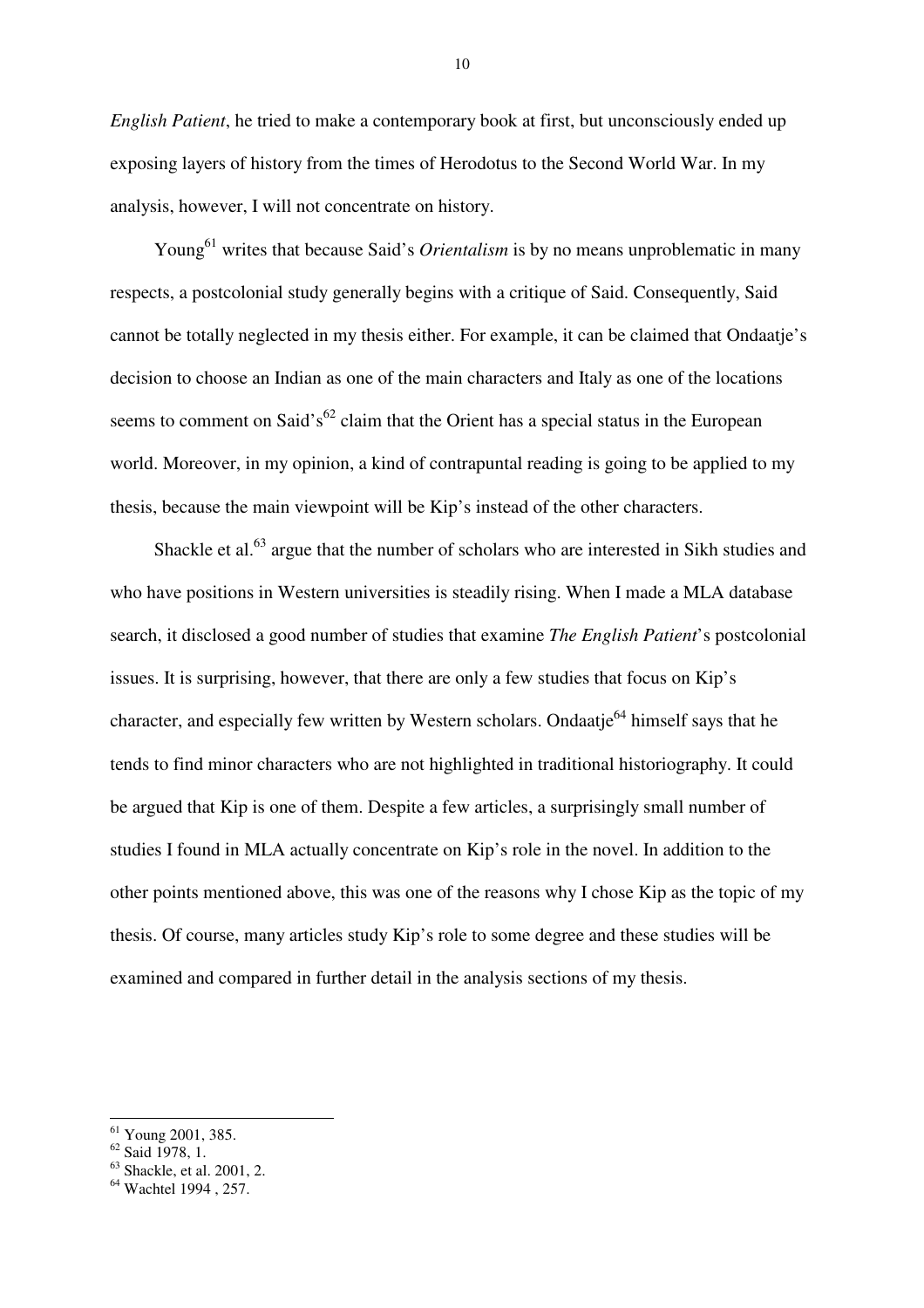One of the scholars involved with Sikh issues is Singh, whose essay<sup>65</sup> I mentioned earlier. Singh<sup>66</sup> points out that in many studies, Kip is studied only marginally, or he is merely studied in connection to other characters, and not as a separate, independent subject. Conversely, Singh's article examines postcolonial qualities of the novel and Kip is the focus of attention. As I mentioned earlier, Ondaatje's text can be explicated through Said's concept of "contrapuntal reading", <sup>67</sup> and it can be claimed that Singh's article is a good example of what Said was in quest for.

Singh's article deserves to be given a special attention because of its extensive knowledge of Sikh culture and religion. Moreover, it discusses Kip's transformation and maturation following the psychoanalytic theory of Jacques Lacan.<sup>68</sup> Singh<sup>69</sup> adapts Lacanian theory for the psychological transformation of Kip:

As Kip's relationship evolves with his three Villa residents, so does his passage into himself. He begins to recognize himself. As he remembers his past, his dismembered self begins to heal. There are many scenes in which he reminisces about his brother, his maid, his sacred place of worship. Through developing these delicate and intricate patterns Ondaatje displays Kip's psychological progression.

Lacan's theory pertains to "the earliest period of child development which [Lacan] calls the 'mirror phase.'  $\cdot$ <sup>70</sup> During this phase, which is also known as the mirror stage, the child perceives his or her body as disintegrated because of biological inadequacy and incoherence, the child has to compensate the fragmentary self with an "ideal unified self or imago".<sup>71</sup> According to Singh,<sup>72</sup> thus, Kip is in this Pre-Mirror stage until he finds his finds his "full"

 $\overline{a}$ 

<sup>70</sup> Kearney 1994, 273.

 $65$  Singh, 2001.

 $66$  Singh 2001, 120.

<sup>67</sup> Said 1994, 66.

<sup>68</sup> Singh's interpretation of Jacques Lacan's *The Mirror-Stage as Formative of the I as Revealed in Psychoanalytic Experience,* transl. by Alan Sheridan in *Écrits: A Selection*. New York: W.W. Norton & Co., 1977.

<sup>69</sup> Singh 2001, 130.

 $71$  Ibid.

<sup>72</sup> Singh 2001.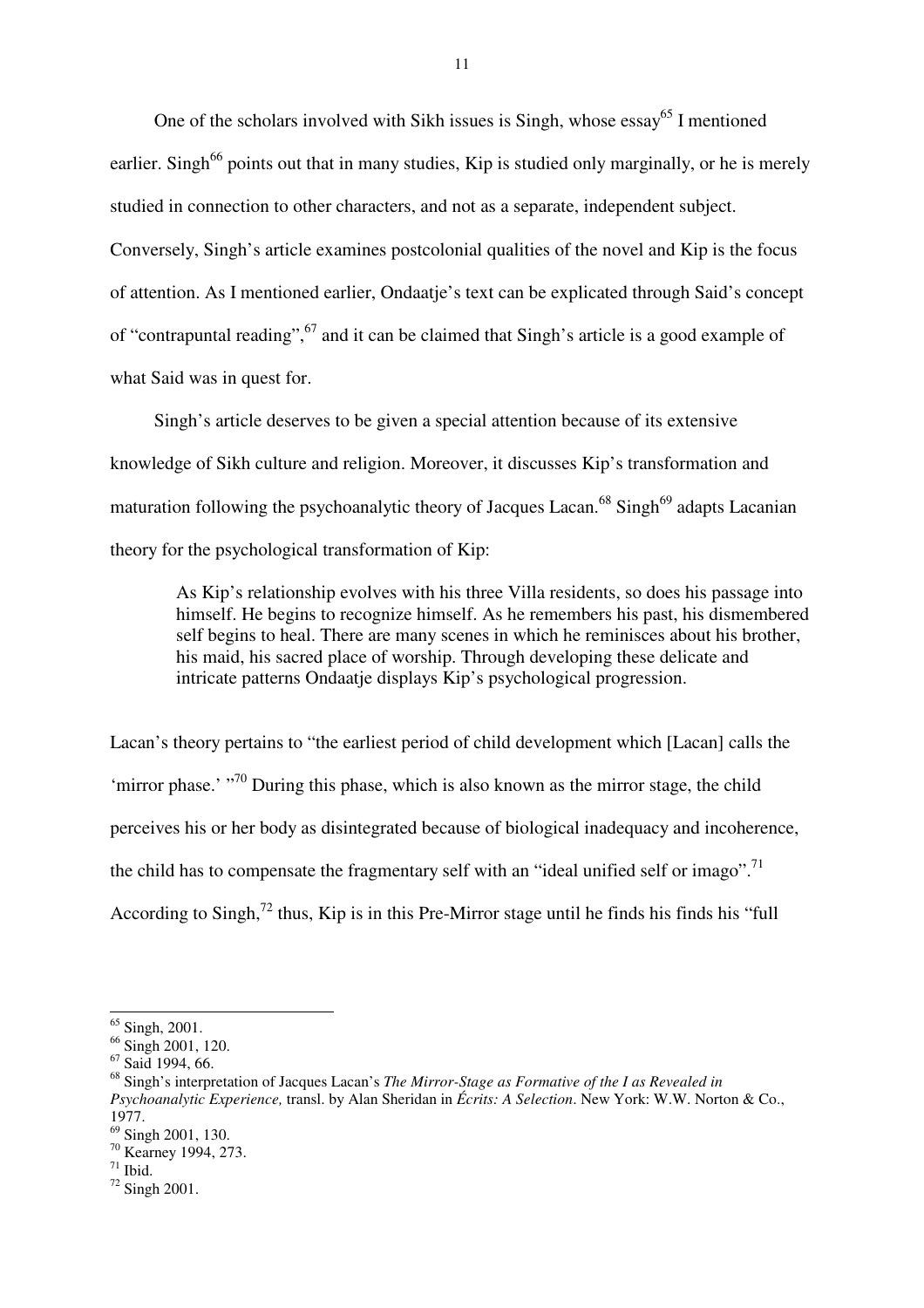self-awareness<sup>"73</sup> near the end of the novel. Singh also adapts the Marxist concept of false consciousness in her study. Thus, Singh states that Kip transforms from a colonial false consciousness to a more to a more intense and freer postcolonial identity.<sup>74</sup>

In *The English Patient*, male protagonists outnumber female characters. The apparent absence of feminist studies made on Ondaatje's novel does not eliminate the potentiality of examining *The English Patient* from this point of view. As Fledderus<sup>75</sup> notes, it is surprising that feminist scholars seem to neglect Ondaatje's works, because there are often a very limited spectrum of female characters in his writing. Despite of the desperate need for feminist studies on Ondaatje, I will not applied any kind of a feminist approach to my thesis. For instancem Hana's point of view will be discussed to a certain degree, but only in connection to the Sikh.

To some extent, I will discuss Spivak's question, "Can the subaltern speak".<sup>76</sup> In addition, as I mentioned before,  $Spivak^{77}$  writes that the subaltern subject is heterogeneous. I will keep this in mind in my analysis of *The English Patient.* For example, Kip's role as a "bridge builder" cannot be fixed to a certain position, but it is important to study different aspects that are involved in his character. He cannot be studied as a stereotypical example of an Indian. Due to this, his relations to other characters—and to his surroundings—are important, since they illuminate different qualities of his role as a mediator.

To sum up the aims of my thesis: I will discuss symbolic bridges that are presented in the novel. I will underline different viewpoints on Kip's role as mediator. Despite the divisions I will introduce below, they overlap in Ondaatje's text, so it is impossible to treat them one by one. Nevertheless, I will concentrate on one issue in each section.

<sup>&</sup>lt;sup>73</sup> Singh 2001, 140.

<sup>&</sup>lt;sup>74</sup> Shackle et al. 2001, 8; Singh 2001, 120.

<sup>75</sup> Fledderus 1997, 29.

<sup>76</sup> Spivak 1988.

<sup>77</sup> Spivak 1999, 270.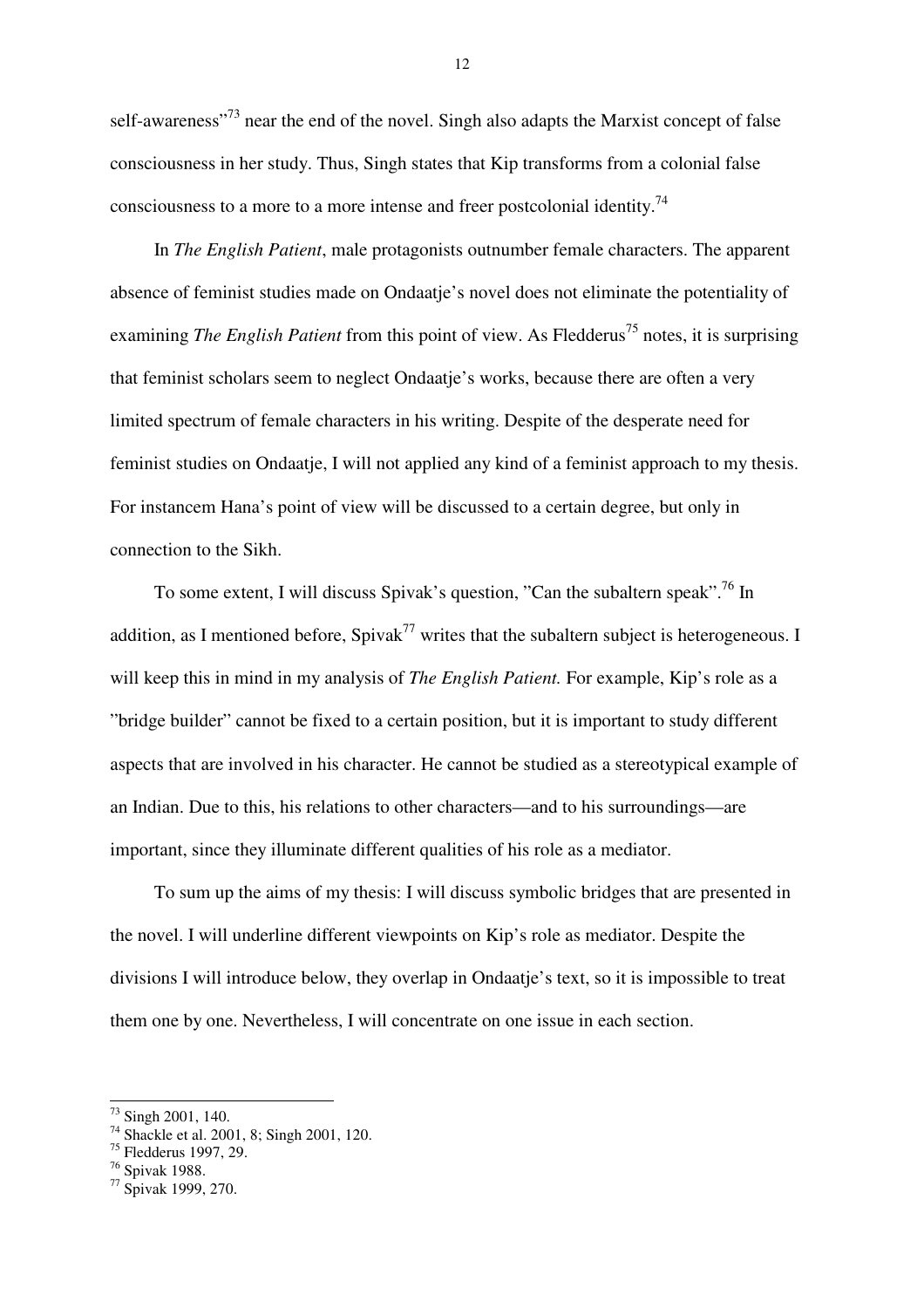Firstly, there is a personal level, which exists in Kip's relationships to the main protagonists, that is, Hana, Lord Suffolk, and the English patient. I adapt  $\text{Singh's}^{78}$ interpretation of the novel, when I claim that they form a "foster family" for Kip. The concept of family is very important for Ondaatje in general, as he says<sup>79</sup> that in *The English Patient* as well as *In the Skin of a Lion*, an extended family is underlined: in his works the characters are often very close, but this does not mean they are related. In *The English Patient*, especially Kip's and Hana's relationship is spotlighted, because of its intimate nature.

Secondly, there are other kinds of bridges in the novel, that is, Kip's relationships to different works of art. He meets different Italian frescoes in the novel. They are seen through Kip's eyes, so there are symbolic connections between the Indian sapper and Western art. For example, the sapper encounters a fresco painted by Piero della Francesca in an Italian church. Consequently, Kip's connection to this fresco depicting the Queen meeting King Solomon is especially significant. There are many similar features between the sapper and the Queen; for instance, they are both between two worlds. The relationship between Kip and the fresco's woman is also likened to that of Kip and Hana. In addition, there are other works of art in the novel. The sapper is not a traditional art admirer, though. Kip's way of meeting with them emphasizes the difference between the Indian character and Italian art history.

Third, religion is a very important element throughout the novel. A type of bridge can be seen in Kip's religion. Kip is not a member of the major religions of India: he is not a Hindu or a Muslim. Thus, Ondaatje has not chosen a stereotypical Indian character. Kip is a mediator in this respect as well. Kip's religion is compared and contrasted to Christianity in many occasions in *The English Patient*. The question of religious aspects cannot be treated separately due to overlapping of different elements. Therefore, to some extent, I will examine religion in connection to other issues mentioned above.

 $\overline{a}$ <sup>78</sup> Singh 2001, 129-130.

<sup>79</sup> Wachtel 1994, 259.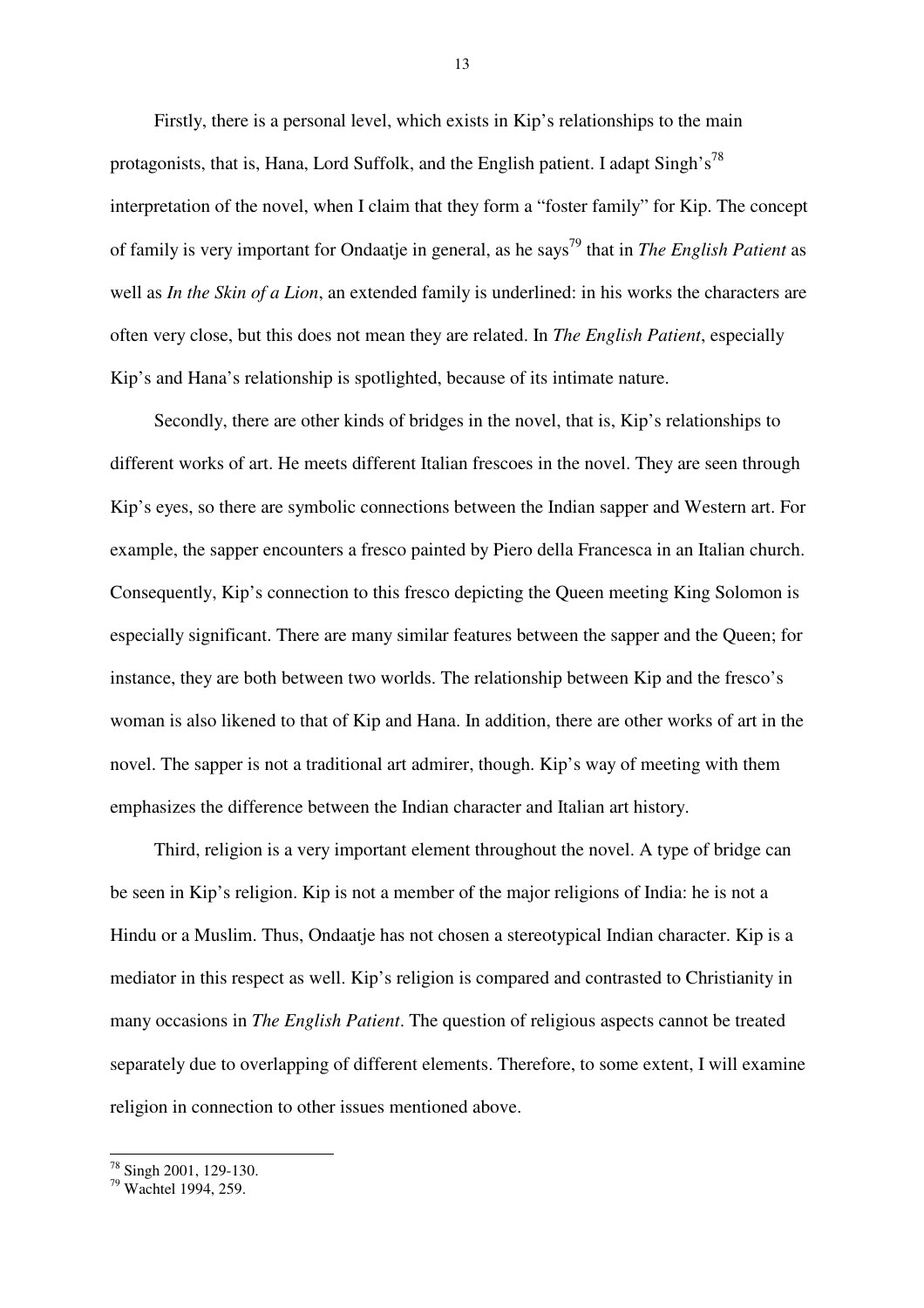Because of the postcolonialist issues, symbolic bridges can be analysed in a more general way. The division between East and West is analysed in the last section of my thesis. In addition, the expression "the sacredness of bridges" will also be illuminated further towards the end of my analysis. In the last section, I will examine the question whether there the atomic bombs created a permanent division between East and West in the last chapters of the novel.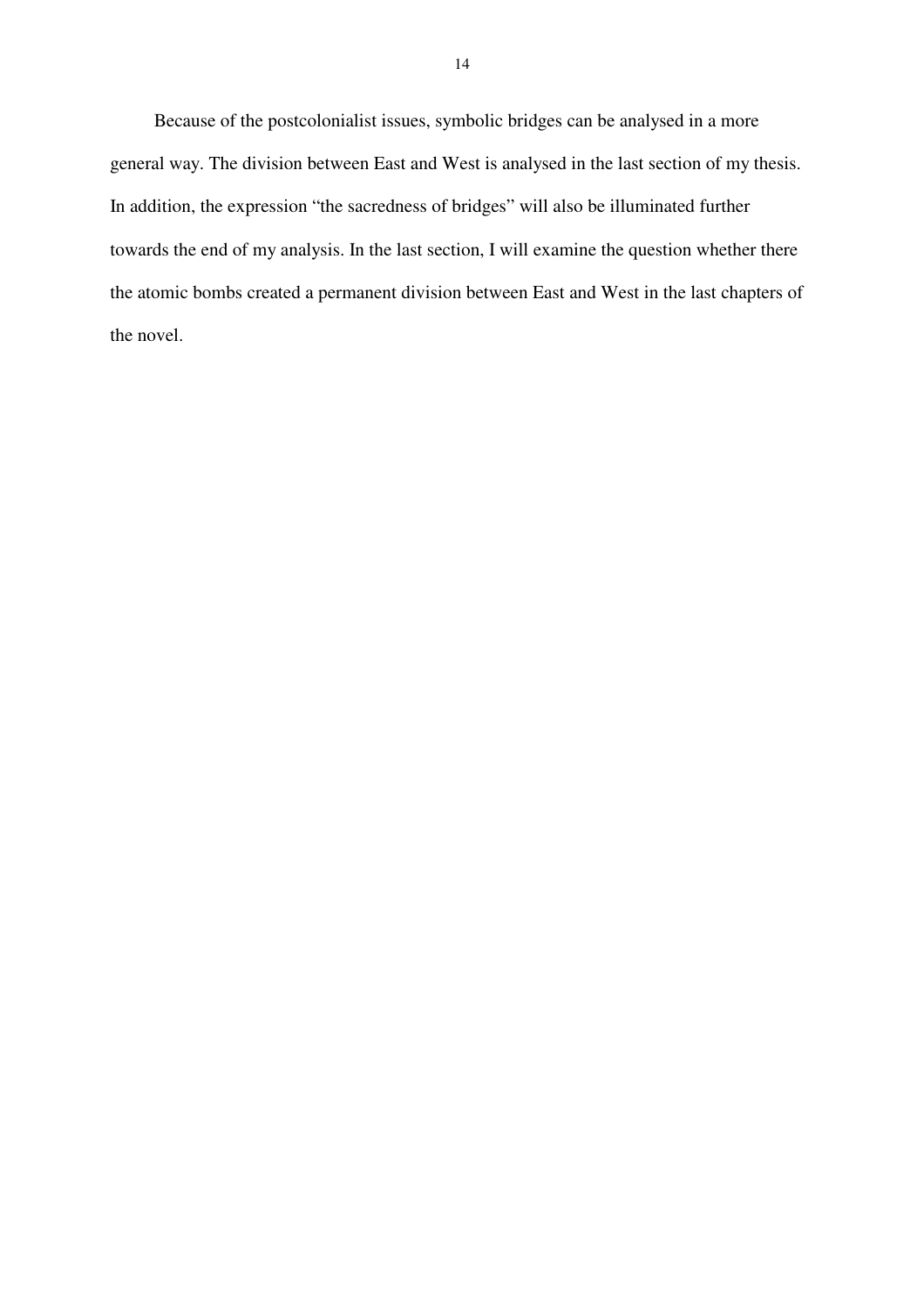## **2. Kip and His "Foster Family"**

As I explained before, my thesis will concentrate on Kip's point of view. In an interview<sup>80</sup> Ondaatje said that *The English Patient* "is a book about very tentative healing among a group of people". Ondaatje $81$  continues that there are many kinds of love stories in the novel between the characters. The relationships create symbolic bridges in the novel. Although the quality of the bridge is different in each case, there are also similarities and connections between them: they all are emotional and regarded with particular reverence by Kip.

I am extending Singh's<sup>82</sup> statement in my claim that the relationships in *The English Patient* can be seen substituting his real family. Singh<sup>83</sup> argues that Kip is attracted to his imperial masters, because of he misuses "his primal desire for his mother, father, and his brother". Not unlike Singh, Kella<sup>84</sup> writes about "a social secularization" which takes place between the inmates. As can be seen in the following analysis, it could be argued that Hana represents his mother or sister, and the English patient his father or brother. This "foster family" extents also to Lord Suffolk, who could portray his step-father. Furthermore, the members of this " foster family" are not always human; Kip also finds parental figures in the art works in Italian churches. The bridges between the sapper and Italian art are not uncomplicated, because the works of art are often seen through Indian eyes. And due to the qualities of his religion, Kip is an embodiment of a symbolic bridge in the novel. Thus, Sikhism presents yet another kind of mediator in *The English Patient*. There are also different kinds of references to religion on many occasions in the relationships.

These bridges are not without fractures and this becomes evident in the closer analysis of the relationships. Kip does not belong to this family completely, because he is also described as "some kind of loose star on the edge of their system [in the Villa]" (EP 75). Like

 $\overline{a}$ 

<sup>&</sup>lt;sup>80</sup> Wachtel 1994, 255-256.

 $81$  Ibid.

<sup>&</sup>lt;sup>82</sup> Singh 2001, 130.

<sup>83</sup> Singh 2001, 130.

<sup>&</sup>lt;sup>84</sup> Kella 2000, 94.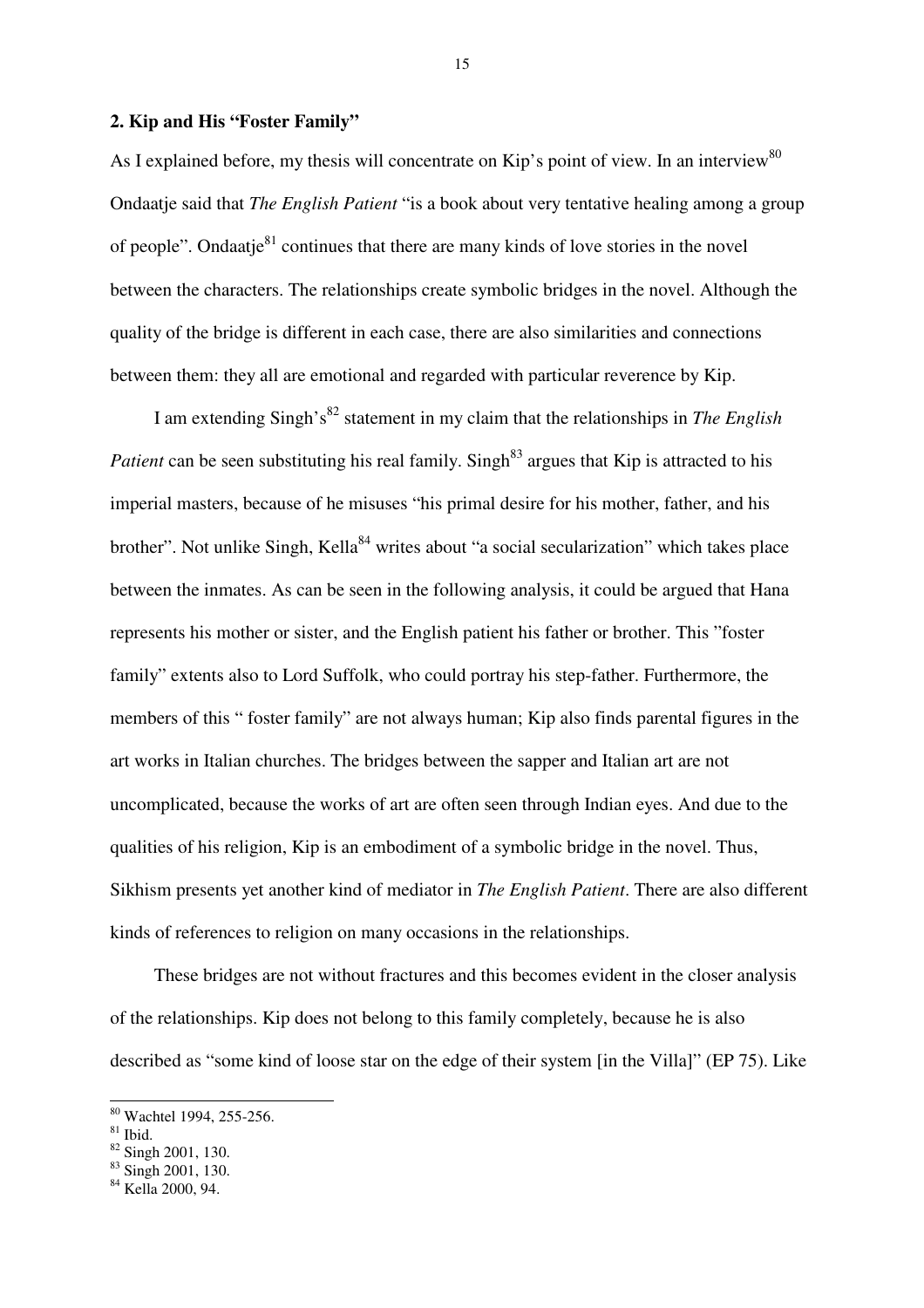the Queen of Sheba which Kip sees in a fresco in an Italian church, Kip will later realize the sacredness of bridges, that there will be something that will be "[t]he death of a [Western] civilization" (EP 286). The hidden brokenness in Kip's relationships foreshadow this large break which is to become in the end: the ultimate break between East and West, when the atomic bombs are dropped to Hiroshima and Nagasaki.

## **2.1 "Their Continents Met in a Hill Town"- Kip and Hana**

Hana is in the habit of writing her emotions in the books of the partly ruined library of the Villa. In her writings, she describes her love to Kip. Her attraction to the sapper's physical qualities is emphasized: "He is small, not much taller than I am. An intimate smile up close that can charm anything when he displays it" (EP 209). Consequently, in Hana's case, Kip's role as a mediator enhances the romantic aspect of the symbolic bridge between them, because their relationship is a love affair. However, as can be seen in the following examples, there are other qualities in their relationship as well. Singh<sup>85</sup> writes that between them, "All kinds of dualities, past and present, east and west, platonic and sexual, joy and quilt, body and mind, give and take, converge [...]". In other words, their liaison is more complicated than a simple relationship between a man and a woman.

The sexual quality of their relationship is evident. This can be seen in Hana's manner of observing Kip. Singh<sup>86</sup> writes that to Hana, Kip's hair is always connected to sensuality. For example, Hana looks at Kip in the following excerpt: "As he bends over her it pours. She can tie it against her wrists. As he moves she keeps her eyes open to witness the gnats of electricity in his hair in the darkness of the tent" (EP 218). Kip's long is hair an emblem of sexuality to Hana, who cannot help admiring the man. In addition to Kip's hair, Hana seems

<sup>&</sup>lt;sup>85</sup> Singh 2001, 131.

<sup>&</sup>lt;sup>86</sup> Singh 2001, 122.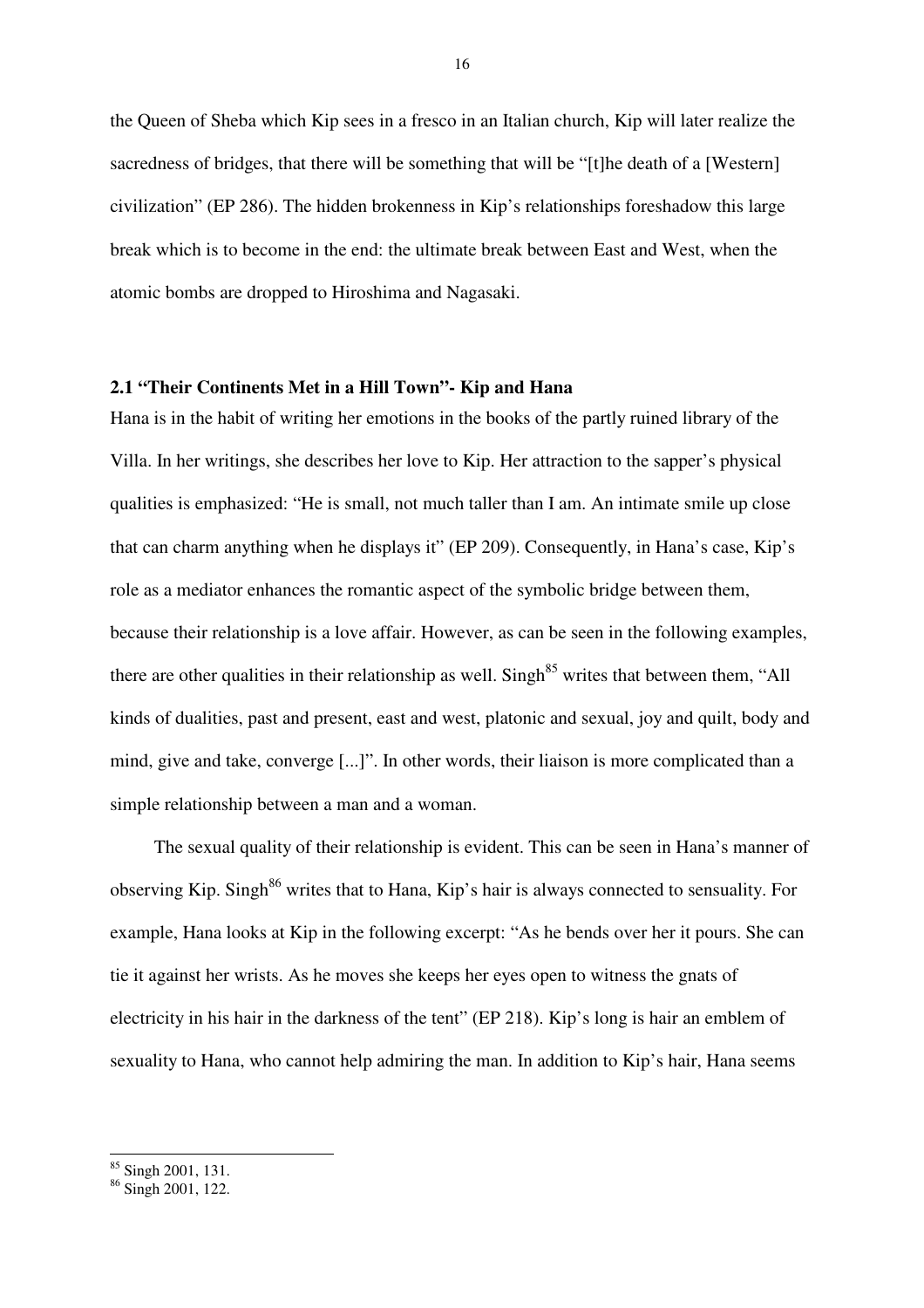to be attracted to his skin colour, too. Her infatuation for the man becomes evident in the following excerpt, which includes her thoughts during their love-making:

She loves most the wet colours of his neck when he bathes. And his chest with its sweat which her fingers grip when he is over her, and the dark, tough arms in the darkness of his tent, or one time in her room when light from the valleys city, finally free of curfew, rose among them like twilight and lit the colour of his body (EP 127).

This excerpt clearly shows that Hana the masculine beauty of the Sikh's body is very fascinating to Hana.

However, there is not only sensuality in their relationship: there are spiritual qualities in their love. Singh $87$  claims that "the gnats of electricity" (EP 218) create a reference to a warrior angel in this scene: the image that Kip encounters in the Church of San Giovanni, when he is waiting for the electricity to be turned back on. The connection to the warrior angel is also underlined when Kip is described as one of the warrior saints (EP 217). The expression probably refers to his religion, as he is one of the Khalsa initiated who originally were supposed to wear swords.<sup>88</sup> Another curious instance is presented when Kip is compared to an angel. This happens when Hana says to Kip: "I wanted to touch that bone at you neck, collarbone, it's like a small hard wing under your skin. I wanted to place my fingers against it" (EP 103). This remark show, thus, that Hana sees Kip's spiritual qualities in her lover.

Although Hana observes the erotic aspects of Kip's hair, she also sees them as an indication of Kip's devotedness to his religion. For this reason, a kind of a religious reference is made when Hana admires the long hair of Kip. The sensual side of his looks is sometimes laid aside when Hana thinks that the man is almost god-like. Perhaps surprisingly, she sees the sapper in a very feminine way as well: "At night, when she lets his hair free [...] She holds

<sup>&</sup>lt;sup>87</sup> Singh 2001, 122.

<sup>88</sup> Kip's turban and long hair denote two of of the five K's or *kes*, which the Khalsa initiated are supposed to wear: *Keshas*, long hair; *Kangha*, the comb, to keep the hair clean; *Kara*, the steel bangle as a symbol of the omnipresence of God; *Kachha* or drawers as a symbol of chastity; and *Kirpan* , the sword as symbol of resistance of evil (Singh 1971, 25). Nevertheless, this is not straightforward: according to McLeod (1989, 78), not all the Sikhs accept the Khalsa tradition, although they all retain the *kes*, in addition, McLeod continues (ibid.) that there are two kinds of Sikhs among *Kes-dh*ā*r*ī Sikhs (who refrain from cutting their hair): those who undergo the initiation rite (*Amrit-dh*ā*r*ī) and those who do not.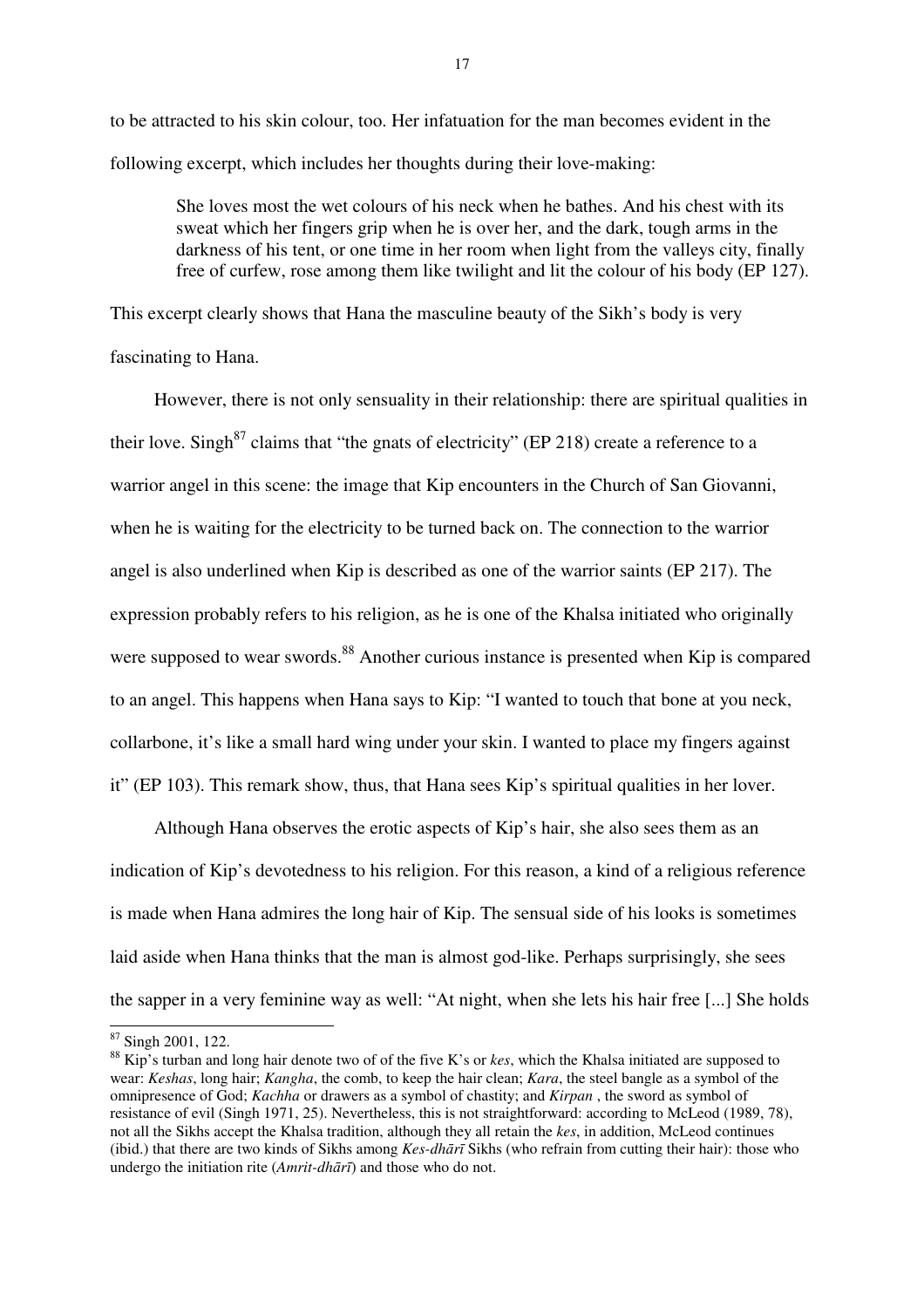an Indian Goddess in her arms, she holds wheats and ribbons" (EP 218). The hair can even be an obsession to Hana, because during the war, she has cut her own hair (EP 49-50). The femininity of the Sikh reminds Hana of her own ghastly appearance.

There is yet another kind of religious quality in their relationship. At times they are not only lovers, but they only sleep side by side in Kip's tent: "A formal celibacy between them" (EP 225). Similarly, Kip loves that Hana "crawls against his body like a saint" (EP128). This underlines that the sexual quality of their love affair is not very significant after all.

When the Sikh and the Canadian nurse first meet, Hana is playing on the piano in the villa. A lightning illuminates the darkness, she notices that there are sappers in the room and immediately sees that one of them is a Sikh. This is because he recognizes his religion from his turban (see EP 63). It is probable that the men did not come in because they were attracted by the music, but due to the dangerousness of the playing. They are soldiers, who know that after the war there could be a bomb installed inside anything. Indeed, Ondaatje says in an interview<sup>89</sup> that there exists a reference to death in the situation as Hana is thinking: "In darkness, in any light after dusk, you can slit a vein and the blood is black" (EP 62). Therefore, it can be argued that Kip is not only her lover, his role is a kind of a "saviour" for Hana.

The defusing of bombs is significant between the lovers in another occasion, too: Kip needs Hana's help when he finds a bomb in the garden. Hana leaves her position as the patient's nurse and helps Kip to dismantle the weapon. She holds the wire connected to the bomb while Kip is defusing the bomb. After Kip has satisfactorily deactivated the explosive, Hana's tensions are relieved and at the same time she confesses her physical attraction to Kip. Her outburst reveals her earlier suicidal reflections: "I thought I was going to die. I wanted to die. And I thought if I was going to die, I would die with you. [...] [W]e should have lain

<sup>&</sup>lt;sup>89</sup> Wachtel 1994, 253.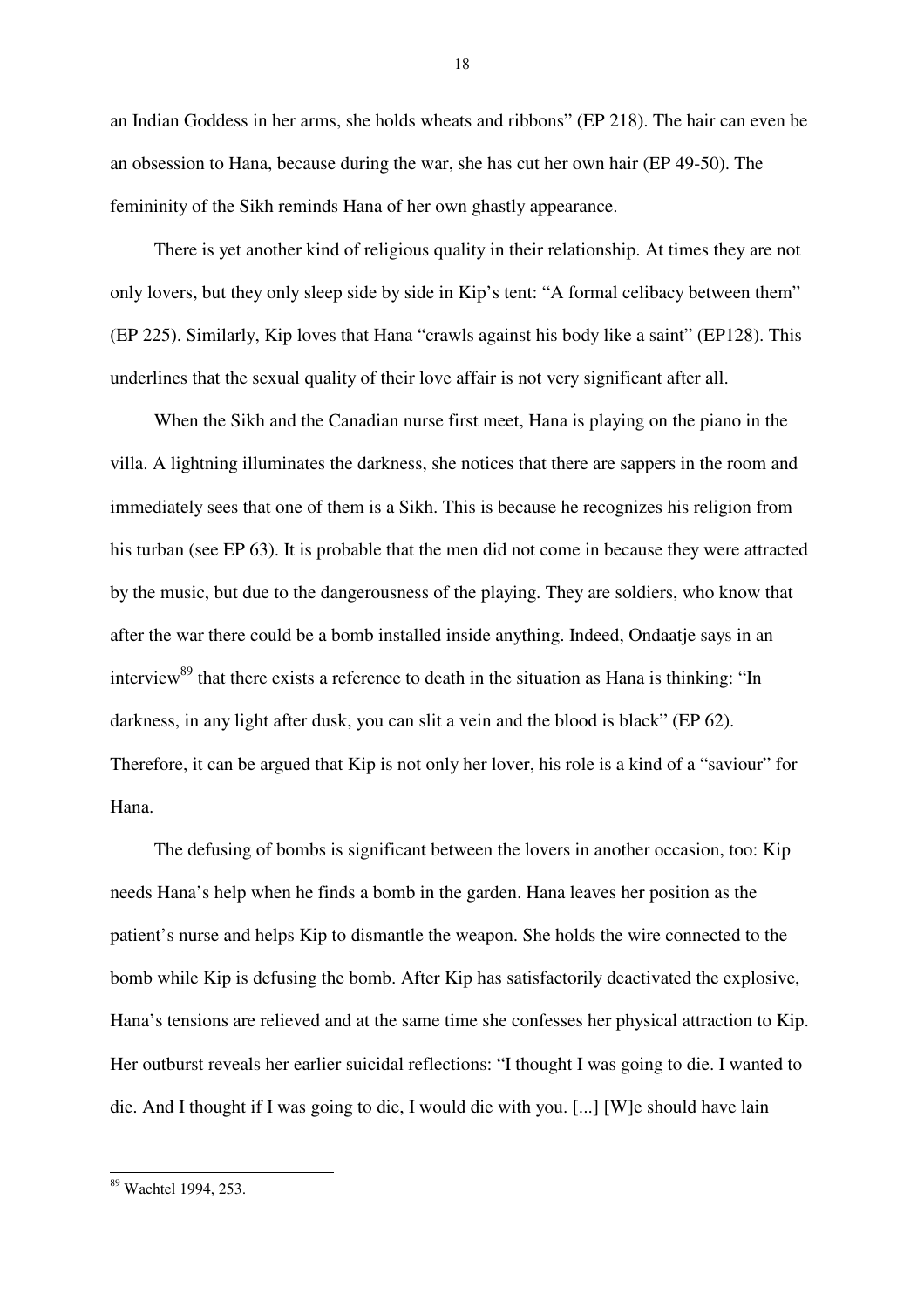down together [...]" (EP 103). Hana's outburst shows that she almost wants to entrust her life into Kip's hands, and feels comfortable even dying with the man.

The Sikh's skills of dismantling explosives is depicted more humorously on another occasion, in which Hana and Kip prepare to spend their first night together. Kip's training becomes underlined as he wants that the patient will not hear them: he cuts the wire of the man's hearing aid and says to Hana: "I'll rewire him in the morning" (EP 115). Again, Hana wants to be freed or rescued by the man. Hana thinks that this is especially witty, and writes in of her "diaries" in the ruined library: "But he has a peculiar sense of humour that is more rambuntious than his manner suggests" (EP 209). Despite the comical qualities of this situation, it can be interpreted more seriously. The occasion can be an alternative rendering of Spivak's notion of "[w]hite me saving brown women from brown men";  $90$  Kip frees Hana from his arduous task as the patient's nurse. In the case of Kip and Hana, a brown man is saving a white woman from a white man (who is the English patient).

Hana is not only attracted to Kip's looks, but also to his nature, because in the man, she recognizes a similar shell-shock and mental disturbance than in herself. Their self-images seem to be so shattered that both of them prefer to avoid mirrors, which in Kip's case Singh $91$ argues to be an indication of a Lacanian Pre-Mirror Stage. In Lacan's theory, prior to the Mirror Stage, the child sees the world without any cultural knowledge and the self is composed of unconnected experiences, everything happens here and now. The memory is still unable to construct the symbolic self with a history.<sup>92</sup> According to Singh,  $93$  this is why the Sikh lacks his selfhood and is not in contact with himself.

Not until after the war Hana wants to see her reflection: "She had refused to look at herself for more than a year, now and then just her shadow on walls" (EP 52). Similarly,

<sup>90</sup> Spivak 1988, 297.

 $^{91}$  Singh 2001, 121.

 $92$  Mälkönen et al. 2006, 271.

<sup>&</sup>lt;sup>93</sup> Singh 2001, 127.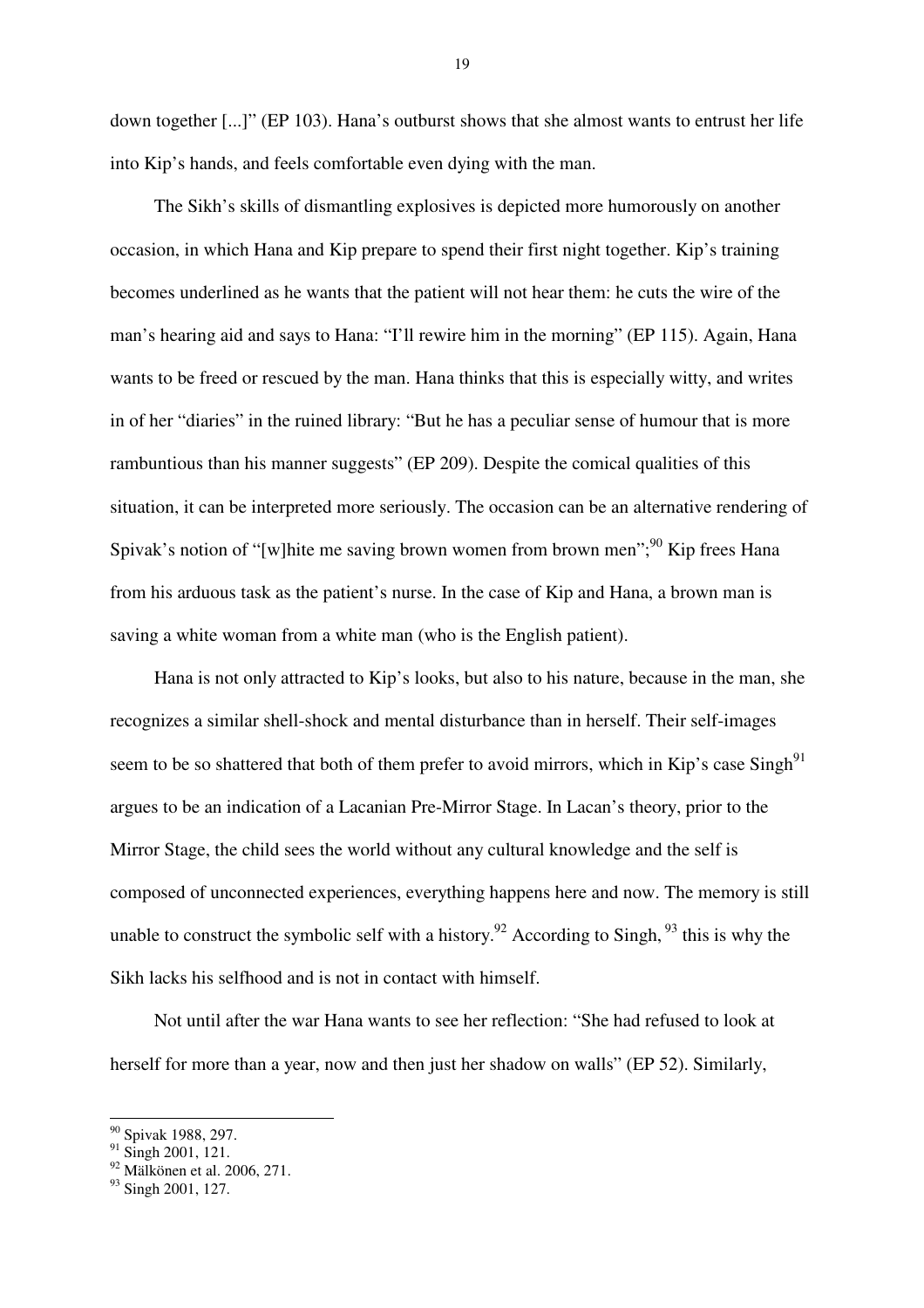"[Kip] himself has no mirrors. He wraps his turban outside in his garden, looking about at the moss on trees" (EP 219). In addition, both of them had also been loyal "soldiers":

Some men had unwound their last knot of life in her arms [...]. Nothing had stopped her. She had continued her duties while she secretly pulled her personal self back. So many nurses had turned into emotionally disturbed handmaidens of the war, in their yellow-and-crimson uniforms with bone buttons. [...] She watches Kip lean his head back against the wall and knows the neutral look on his face. She can read it (EP 178).

Kip is Hana's lover, but Hana also needs the man because of her suffering, she needs to be comforted by him as he is capable of mapping "her sadness more than any other" (EP 270). He too desires to protect the woman: "He did not want comfort but he wanted to surround her with it, to guide her from this room [of the Patient]" (EP 114). Kip understands Hana's reasons of sorrow: "He knows the depth of darkness in her, her lack of a child and of faith. He is always coaxing her from the edge of her fields of sadness" (EP 271). Accordingly, both Kip and Hana think that they are being needed by each other, as Ondaatje<sup>94</sup> says about all the characters in the novel: "I think everyone thinks they're healing everybody else, in some way, but they're all wounded".

Hana's need for Kip's protection is also depicted in an extraordinary manner in the novel: when she works in the war-time hospital in Pisa, she watches a white marble lion, "[e]very night it was her sentinel while she moved among the patients" (EP 41). Kip's orderly and reliable behaviour at the Villa is analogous to the lion's trustworthiness, and the connection becomes even more evident when we know that Kip's last name, Singh, which denotes a 'lion'.<sup>95</sup> In a way, then, the sapper is Hana's sentinel. Kip's resemblance to a lion is also referred by Ondaatie.<sup>96</sup> as he argues that because Hana and Kip are more or less retreating into their childhood, they resemble more siblings than lovers, or in Ondaatje's term, "lion cubs". Likewise, Hana "sleeps beside him virtuous like a sister" (EP 126).

<sup>&</sup>lt;sup>94</sup> Wachtel 1994, 253.

 $95$  Singh 1971, 107.

<sup>&</sup>lt;sup>96</sup> Wachtel 1994, 256.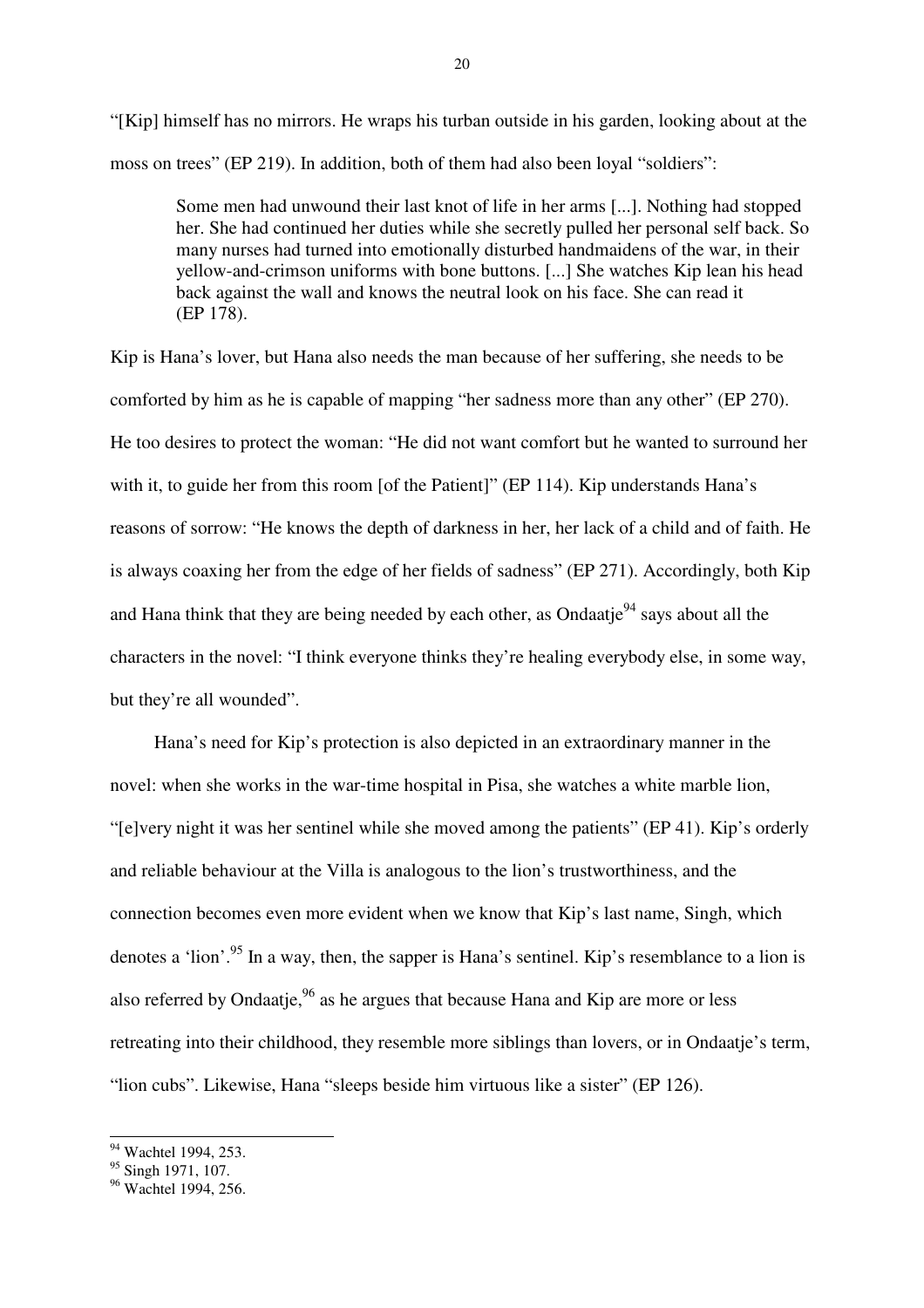Kip is slightly irritated by Hana at first, because he feels that the woman has made him indebted: "He was still annoyed the girl had stayed with him when he defused the bomb, as if by that she had made him owe her something" (EP 104). As his interest of Hana grows more intense, he becomes preoccupied with her so that he cannot concentrate on his work. Earlier he had been able to seclude himself from his surroundings by listening to music on his crystal radio. He is compelled to take the first step in their relationship, in order to be capable of working again:

Tonight, gazing at the scene of the mine blast, he had begun to fear her presence during the afternoon dismantling. He had to remove it, or she would be with him each time he approached a fuze. He would be pregnant with her. When he worked, clarity and music filled him, the human world extinguished. Now she was within him or on his shoulder [...] (EP 114).

Another example of the familiar type of relationship is when Kip is thinking about his *ayah*, his wet nurse, who displaced his mother in his childhood. The intimacy between Hana is more like this old relationship, and as was mentioned earlier, on the deepest level sex is not the most significant part of their love story: "She reminded him of the pleasure of being scratched, her fingernails in circles raking his back. It was something his *ayah* had taught him years earlier" (EP 225). Singh<sup>97</sup> writes that this not only reminds of Rudyard Kipling's *Kim*  $(1901)$ ,<sup>98</sup> which depicts an Indian boy who was similarly raised by someone else than the mother, but also that Hana enters Kip's deep psychological fracture that has been created by the lack of his real mother and other family members. In other words, it can be argued that Hana is a kind of substitute for Kip's mother, because he either lacked one at home, or was not very close to her. There is another reference to family, when the intimacy with Kip makes Hana think of his stepfather Patrick (she refers to him as his real father): "Unlike the sapper, her father was never fully comfortable in this world" (EP 91). On another occasion Hana

<sup>&</sup>lt;sup>97</sup> Singh 2001, 130.

<sup>&</sup>lt;sup>98</sup> Despite the similarities between Kip and Kim, it is beyond the scope of my thesis to examine Kipling's novel in more detail.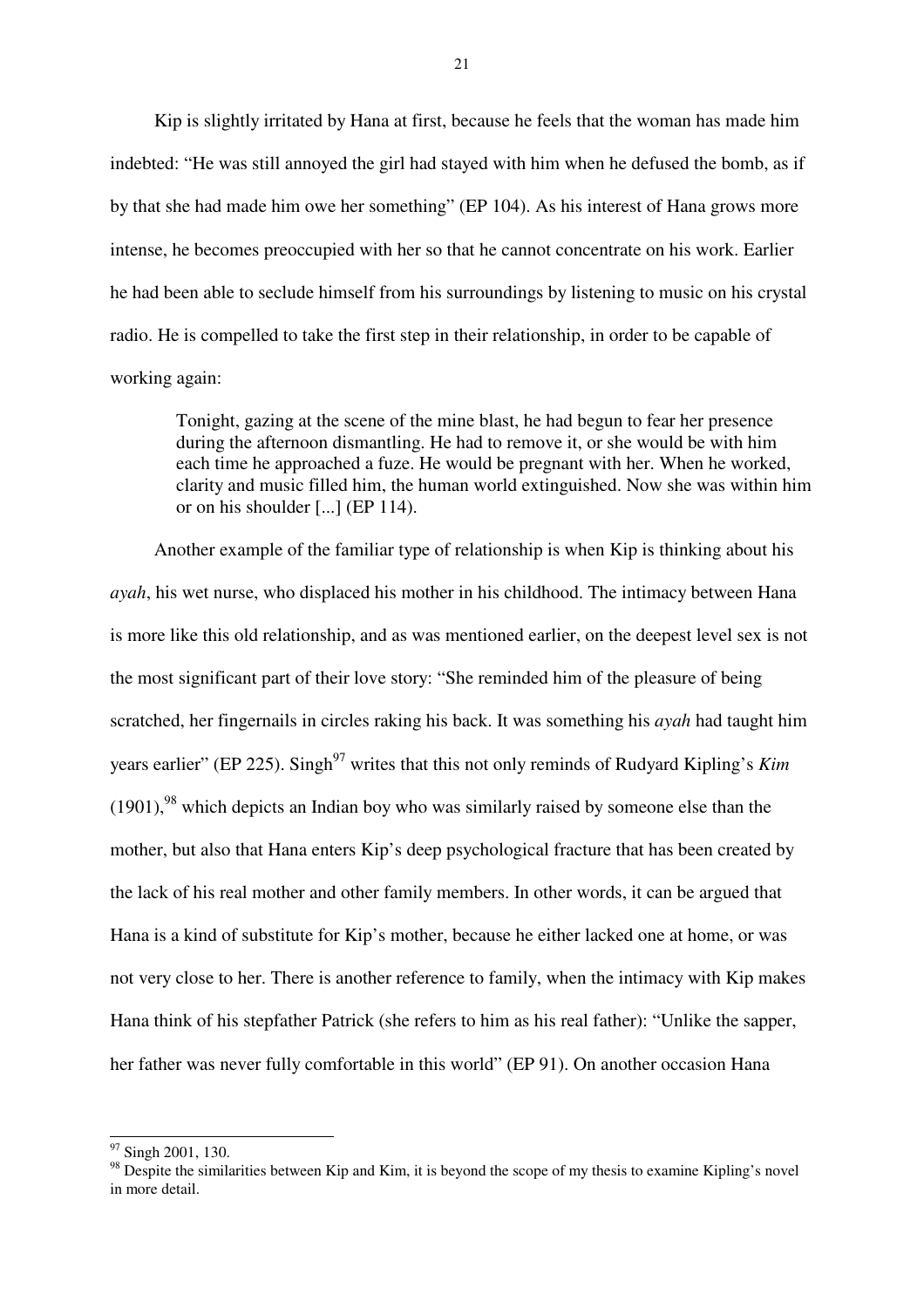wishes that Kip was "as though a good grandfather" (EP 103). Thus, Kip can be seen as the substitute for Hana's father—or grandfather.

Kip clearly is able to brighten Hana, for example, when they play together in the darkness of the Villa (EP 225-226). In addition, the sapper's presence brings joy to the whole of the "family", but moreover, there is a curious aspect in his behaviour among the other residents: Kip celebrates Hana's birthday in a very unusual way: "Caravaggio bent over the flutter of lights. They were snail shells filled with oil. He looked along the row of them, there must have been around forty. 'Forty-five,' Kip said, 'the years so far of this century. Where I come from, we celebrate the age as well as ourselves" (EP 267). As can be seen in the excerpt above, in a very lovingly manner Kip introduces his culture to Hana.

However, there are breaks in the relationship between Kip and Hana. They are lovers by night but not in day-time: "As they grow intimate the pace between them during the day grows larger" (EP 127). In addition, Hana understands later that Kip's need for Hana is not as desperate as that of the other soldiers had been:

They are only a step past the comfort she has given others [...]. Her body for last warmth, her whisper for comfort, her needle for sleep. But the sapper's body allows nothing to enter him that comes from another world. A boy in love who will not eat the food she gathers, who does not need or want the drug in a needle she could slide into his arm [...]. Just the comfort of sleep (EP 126).

There is not the same kind of eroticism in Kip's thinking as in Hana's. He sees Hana "as someone young and alone" (EP 114) only after they had been defusing the bomb together. He does not praise Hana's looks in any way. There is a similarity between his desire and that of the dying soldiers, and because of their complete helplessness, she was "being lusted at by them" (EP 85). Perhaps, Kip's attraction to Hana is not very deep. And possibly they are together only because there are no other young people left after the war.

Kip's detachment is strange and even hurtful to Hana, because her comforting was appreciated by the dying soldiers, the English patient, and Caravaggio, but not by Kip. An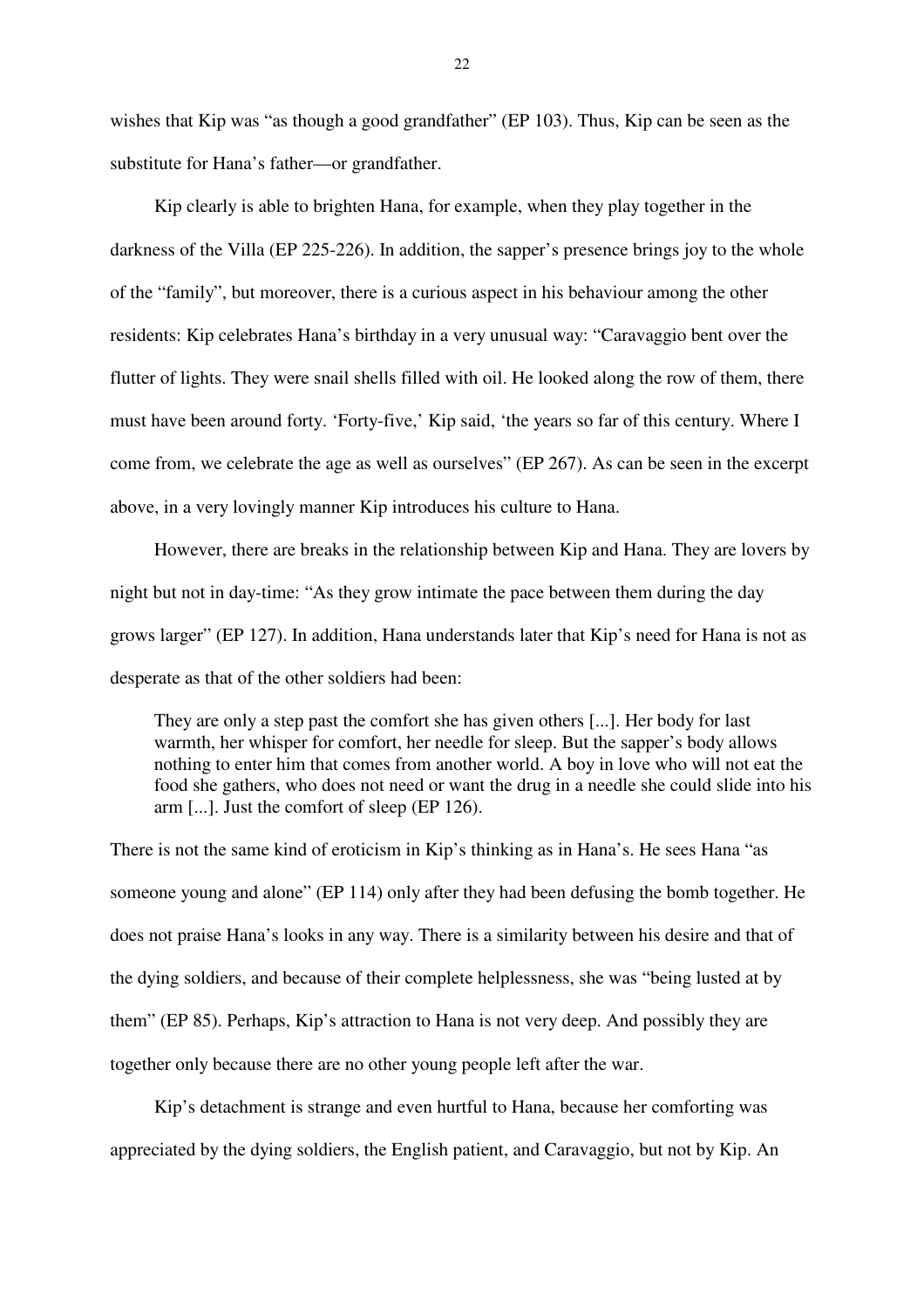omniscient narrator informs the reader about the uncertainty of their relationship: "How much she is in love with him or he with her we don't know. Or how much it is a game of secrets" (EP 127). Hana also understands that Kip never allows himself to be "beholden" (EP 128). He does not want to trust Hana. Due to his profession, Kip still behaves in the way he was trained: Kip is suspicious of anyone and investigates every detail of his surroundings fearing of hidden bombs. According to Singh,<sup>99</sup> at this stage of his psychological transformation, Kip has become dislocated from his own worldview, Sikhism, which sees the world as the home of "the Divine, the True One". Singh<sup>100</sup> states that Kip has a lack of real selfhood, he has only his colonial self. Singh continues that this is because of his childhood in India, his working in sterile England, and the destructiveness of the war. Therefore, it can be argued that the connection between the Indian sapper and the Canadian nurse is also disintegrated on the deepest level. Hana probably sees Kip in a different light than the patient who is European, as can be seen in the later sections of the thesis. She tells Kip how she misses Canada, and she is annoyed by Kip's detachment from the world: "She feels displaced out of Canada during the night. It is his world. She lies there irritated at his self-sufficiency [...]" (EP 128). The woman's longing for her home country is very deep, as can be seen in the next excerpt: " 'I want to take you to the Skootamatta River, Kip,' she said. 'I want to show you Smoke Lake. The woman my father loved lives out on the lakes, slips into canoes more easily than into a car' " (EP 130). Hana, in other words, dreams of their future; but unfortunately she never takes her lover to Canada.

When looking at Kip, Hana only sees a Sikh (or an Eastern man) through the eyes of a Western woman. This relates also to Said's claim about the fact that in the technical, postmodern world there is "a reinforcement of stereotypes by which the Orient is viewed".<sup>101</sup>

 $\overline{a}$ 

<sup>&</sup>lt;sup>99</sup> Singh 2001, 125.

<sup>&</sup>lt;sup>100</sup> Singh 2001, 121.

<sup>&</sup>lt;sup>101</sup> Said 1978, 26.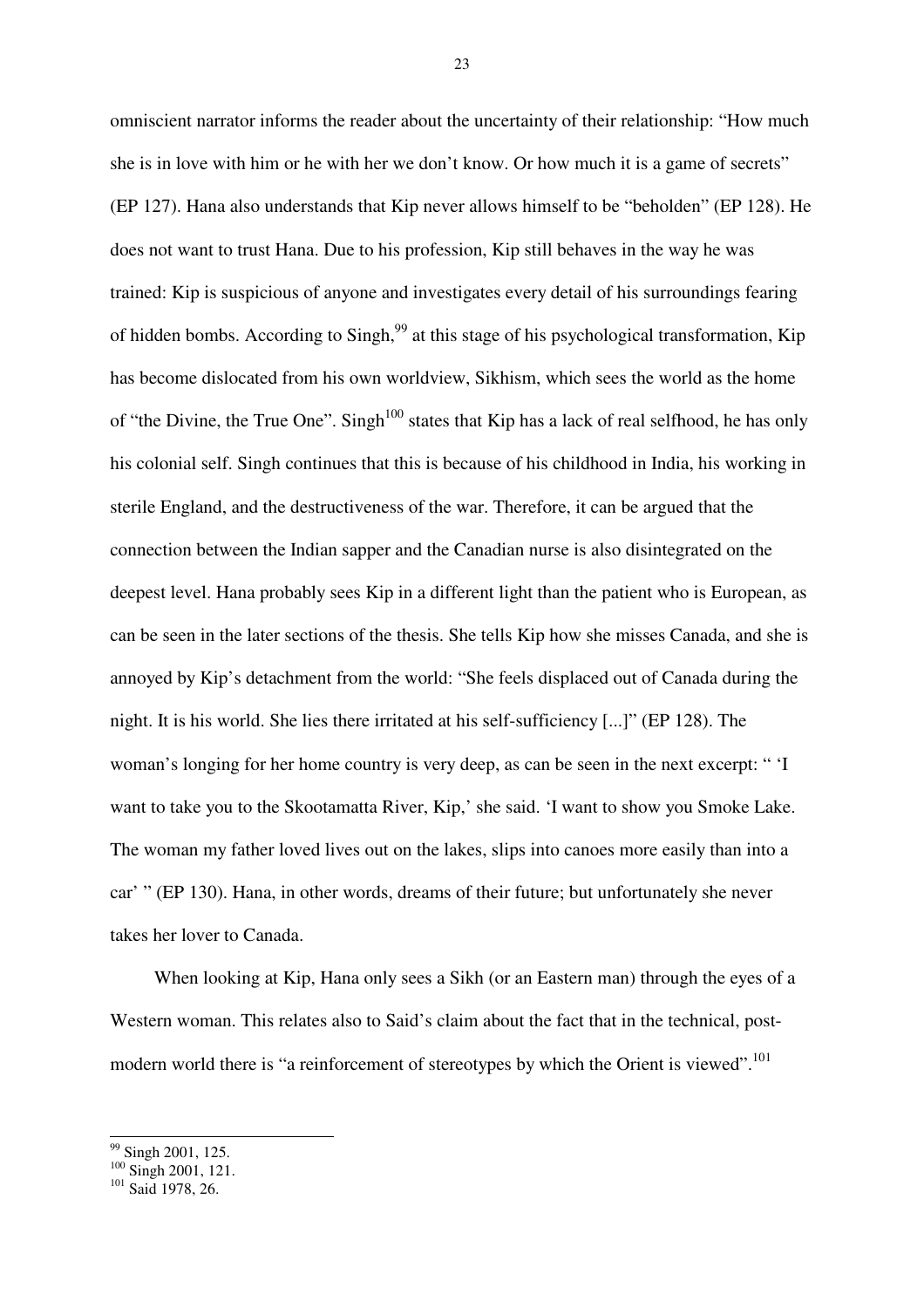Burcar<sup>102</sup> writes that the reason why Hana actually is in the novel is that she balances Kip who originates from the other part of the British Empire. There is a significant disconnection in the symbolic bridge between the lovers, because Hana often accentuates Kip's skin colour. In spite of the sensuality of her attraction, there exists another, almost derogatory level in her thinking; Hana's observing of the brownness of Kip is almost obsessive: "She learns all the varieties of his darkness. The colour of his forearm against the colour of his neck. The colour of his palms, his cheeks, the skin under the turban. The darkness of fingers separating red and black wires [...]" (EP 127). This can be seen when she prattles nervously after the defusing of the bomb in the orchard: "I've always liked flesh the colour of rivers and rocks or like the brown eye of a Susan" (EP 103). With this, she is possibly referring to Kip's skin colour. The pigmentation of Kip is very pronounced in Hana's thoughts.

Hana's opinion on the man involves exoticism, sometimes she sees Kip only as an Eastern man. As a Western woman she appreciates his exotic looks. Naturally, Kip's reaction to Hana's opinion is a feeling of estrangement: "But even as she had said, he was the brownness of a rock, the brownness of a muddy river. And something is him made him step back from even the naive innocence of such a remark" (EP 105). It seems that Kip does not completely accept Hana's way of thinking.

There is also a curious situation that at first seems to be very sensual, but may also be a signal of discrimination in Hana's thoughts: "Hana was pouring milk into her cup. As she finished she moved the lip of the jug over Kip's hand and continued pouring the milk over his brown hand and up his arm to his elbow and then stopped. He didn't move it away" (EP 123). In this situation, Hana comments on Kip's brown skin by pouring the white liquid on him. The Indian acknowledges the break between them, and succumbs to it.

 $24$ 

<sup>&</sup>lt;sup>102</sup> Burcar 2001, n. pag.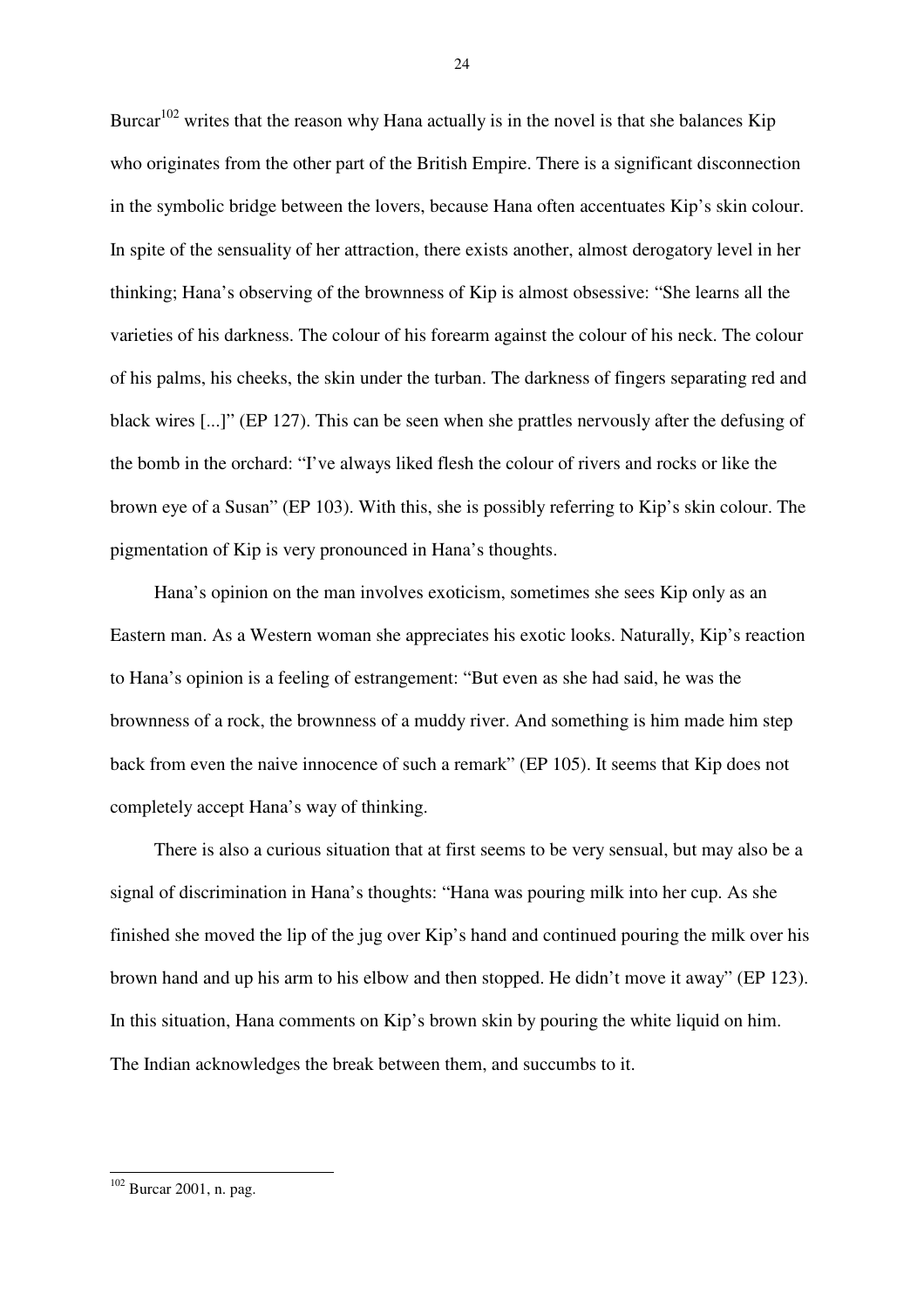Consequently, despite their love story, Kip remains the Other to Hana. Singh<sup> $103$ </sup> writes: "Readers look into the novel but see an Asian, a Sikh looking at the West. Kip offers reflections for Western readers. In his Punjabi accent, he makes them examine their attitudes towards the Other". Because Hana is Canadian, Kip does not accept her customs or traditions. In addition, although it is not distinctly expressed in the text, the excerpt above hints that Kip does not approve of Hana's mild intolerance.

It could be argued that with a reference to Hana's and Kip's relationship, in his novel, Ondaatje comments on Spivak's claim: "[...] the colonized subaltern *subject* is irretrievably heterogeneous".<sup>104</sup> This is because in the postcolonial world, the subaltern can no longer be treated as a uniform group. Unfortunately, Hana fails to perceive Kip as a human being, a man. She sees him as an example of the colonized Other.

In addition, Hana observes Kip as a stereotype of the Orient when "She imagines all of Asia through the gestures of this one man. Hana also thinks about "[t]he way he lazily moves, his quiet civilization" (EP 217). As I will explain later in my thesis, Kip does not represent a "typical" Indian, that is, he is not a representative a homogeneous culture. Hana's opinion of Kip is a very "Orientalist" view. Said<sup>105</sup> claims that the 19th Century European *made* the Orient Oriental, it was not discovered. Similarly, Hana "orientalizes" or makes Kip an Oriental man, although she could treat him as an equal partner or her fellow sufferer.

Religion binds the pair in many ways, but it also creates gaps between Hana and Kip. For example, Hana is not deeply religious, whereas Kip's religion is underlined even in his appearance. Hana's disillusionment and lack of faith becomes evident when Hana tries to make the badly damaged Villa more comfortable: "She worked in the garden and orchard. She carried the six-foot crucifix from the bombed chapel and used it to build a scarecrow above the seedbed" (EP 15). Thus, the wooden image of Christ, which had once been a sacred

 $\overline{\phantom{a}}$ 

<sup>&</sup>lt;sup>103</sup> Singh 2001, 118.

<sup>104</sup> Spivak 1999, 270.

<sup>&</sup>lt;sup>105</sup> Said 1978, 6.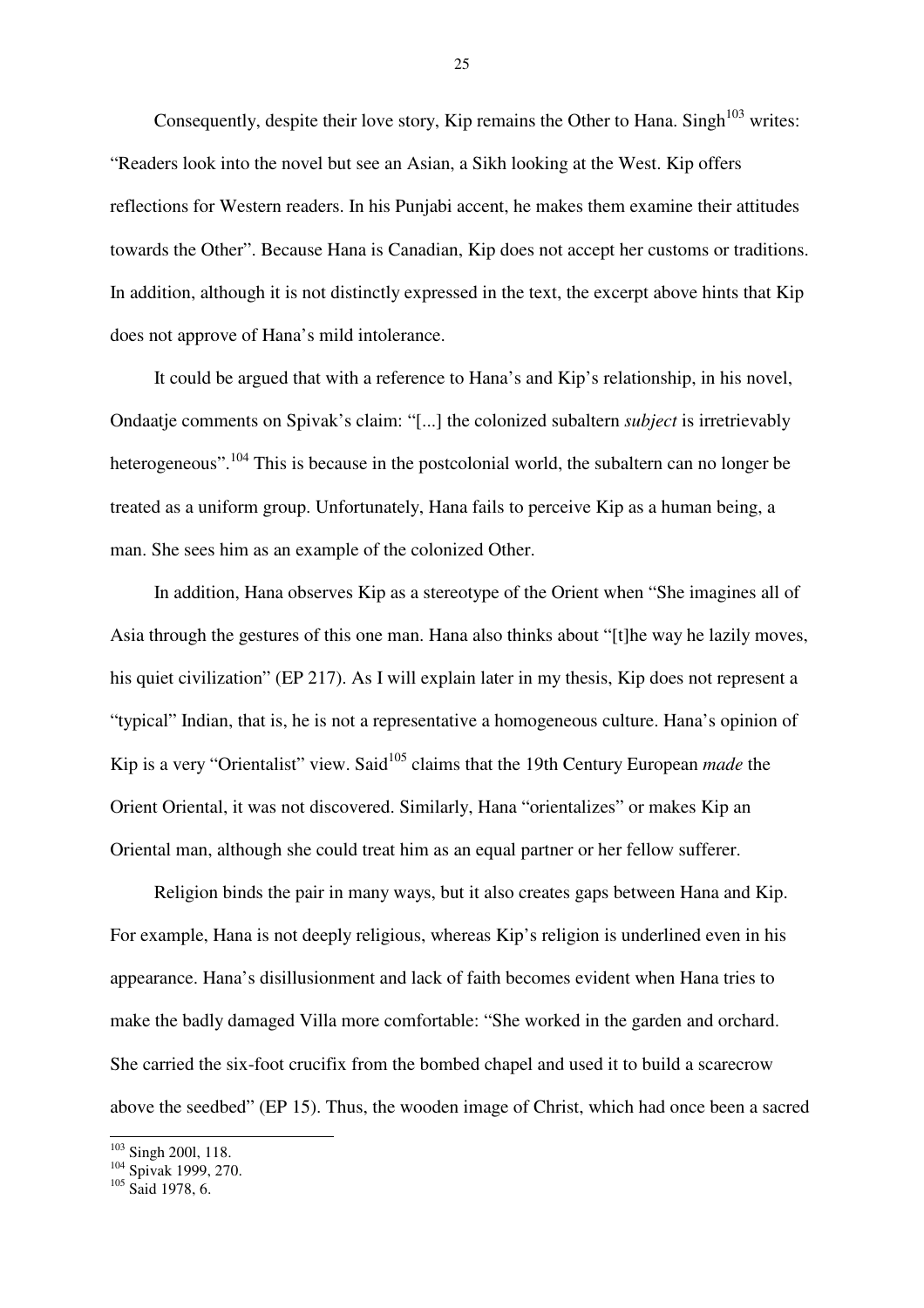item, has now lost its importance to the woman. Hana's clipping of her hair contrasts the appearance of the long-haired Sikh. More generally, Hana's behavious reflects the general worldview during and after the Second World war.

Hana listens to Kip's description of his religion and its holy place: "During the verbal nights, they travel his country of five rivers [...]" (EP 270-271). Ondaatje's poetic language creates a vivid image of the temple, and it emphasizes Hana's envy of Kip. She wishes that she could be a part of the graceful image. Kip seems to Hana very flexible by nature, "[because] whatever the trials around him there was always a solution and light. But she saw none. (EP 272). This issue will be examined more in the section on Kip and Sikhism.

There is another kind of fracture between them; Kip has an "affinity with machines" (EP 272), which he claims is a specific quality of Sikhs. This is why Hana thinks that she cannot wholly become his lover, because he concentrates on the explosives: "the rest of us are just periphery, she thinks, his eyes are only on what is dangerous" (EP 272). Simpson<sup>106</sup> argues that Kip's thinking resembles "cyborgs", which are half machine and half human. In addition, Hana treats him like he was partly mechanical, as she "enters his tent and puts an ear to his sleeping chest and listens to his beating heart, the way he will listen to a clock on a mine" (EP 130). His machine-like thinking is so deep-seated in him that even when they are making love, Hana has to teach him to make a human sound (EP 127).

Accordingly, the relationship between Kip and Hana is not going to be permanent. Although Hana desires to take him to her home, the war has affected them in such a way that they seem to know from the beginning that they will not spend their future together. The fragility and uncertainty of their situation are underlined as they lie together in Kip's tent: "In the tent there have been nights of no talk, and nights full of talk. They are never sure what will occur, whose fraction of past will emerge, or whether touch will be anonymous and silent in their darkness" (EP 270). Their love is almost ephemeral: it is symbolized by the

 $\overline{a}$ 

<sup>&</sup>lt;sup>106</sup> Simpson 1994, 234.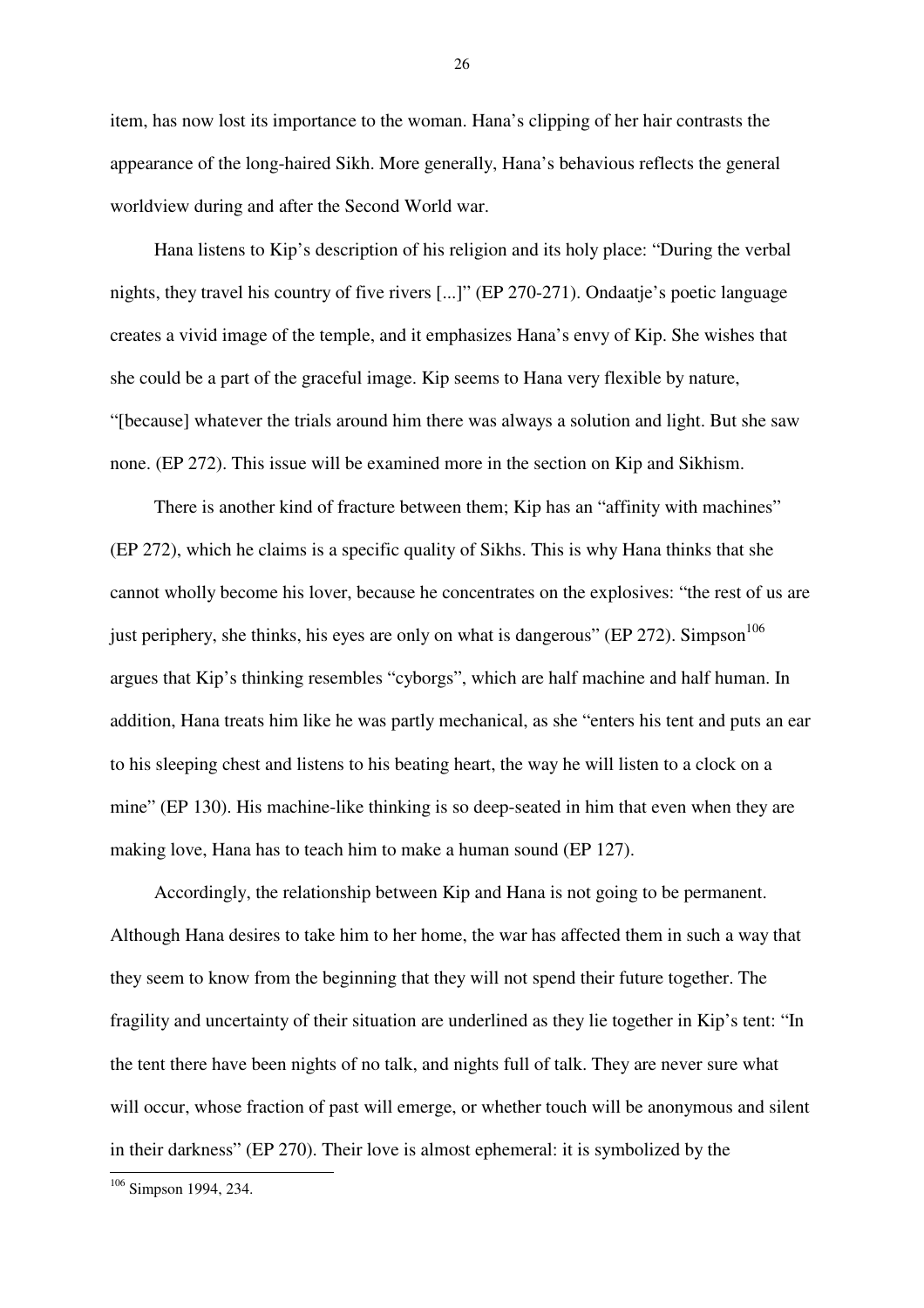temporality of their residence. They sleep together in Kip's tent, but even their bed is not permanent "as they lie upon the air pillow he insists on blowing up every night" (EP 270).

Kip cannot discuss his deepest emotions, because he feels that it would be "too loud a gesture" (EP 197). The sapper is not able to thoroughly trust Hana or other Westerners. However, the complete detachment from the Westerns traditions—and in the relationship to Hana —does not happen until Kip hears the news on the radio about the bombs in Japan. After that, Kip detaches himself from Hana, and yet, there is a connection, as we shall see later.

#### **2.2 "The Best of the English"- Kip and Lord Suffolk**

Kip's role as a mediator in connection to Lord Suffolk is illuminated from a slightly different point of view. There are connections between Hana's and Lord Suffolk's relationships to Kip: for example, Kip is with the nurse in the tent when he is remembering Lord Suffolk. "He remembers such shadows of memory with him when he lay in his tent with Hana" (EP 197). The fact that he talks about Lord Suffolk to Hana reveals the actual closeness of his relationship to the woman. Accordingly, there is a similarity between these two characters and their relation to Kip: a bridge exists between Kip and Hana, as there appears to be between Kip and Lord Suffolk. It is to Hana that Kip says that Lord Suffolk was the best of the English (EP185).

As between very close friends, there is no need to express the friendship aloud. The strength of love towards Lord Suffolk is evident when Kip is thinking about the practice of the English map-making: "Drawn by desire . . . He was beginning to love the English" (EP 190). When he is later drawing a profile for the bomb, he uses the same word to honour his mentor: "Drawn by desire of Lord Suffolk, by his student Lieutenant Kirpal Singh [...]"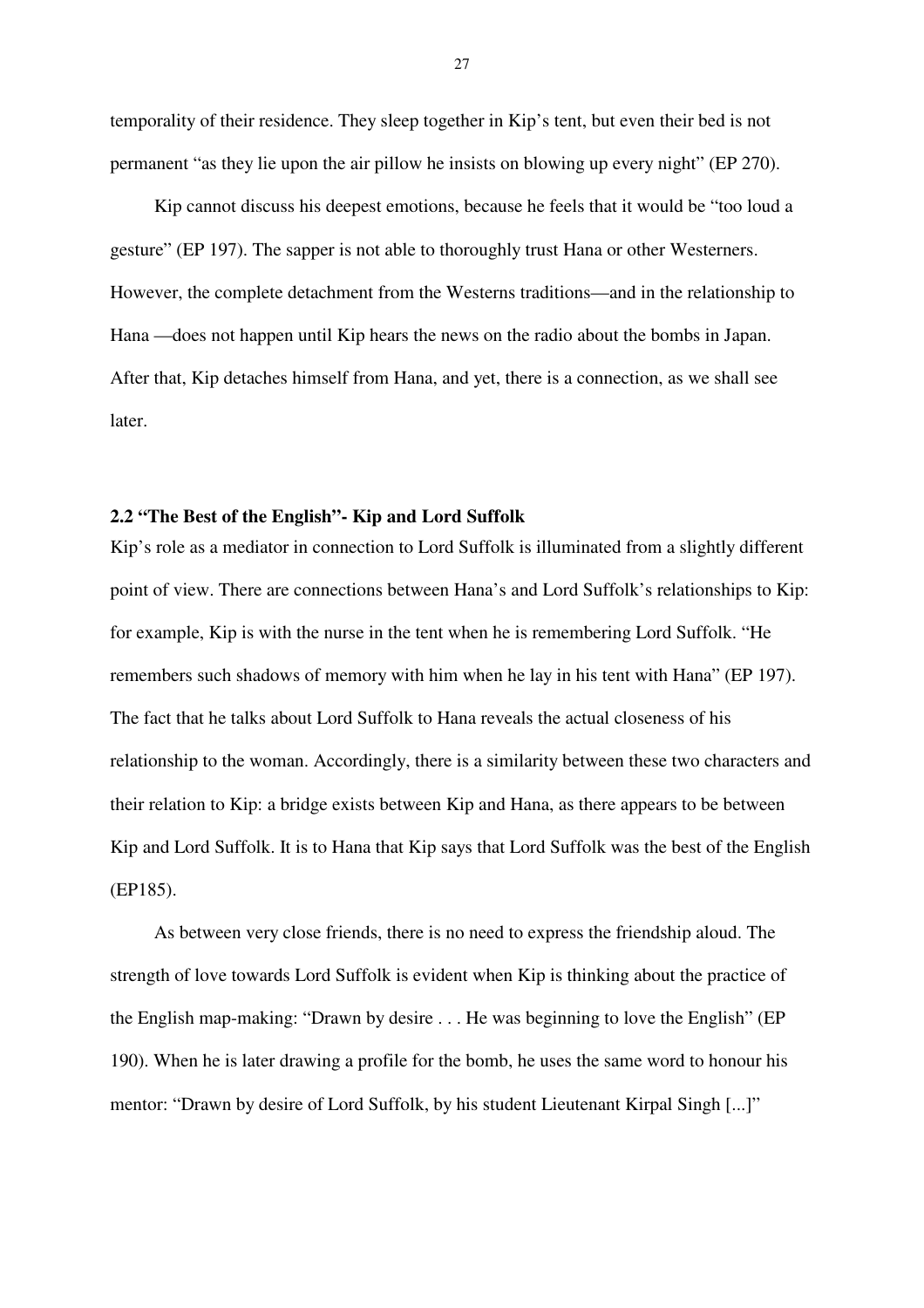(EP 198). Singh argues<sup>107</sup> that whereas Hana was his mother/sister, his admiration for Lord Suffolk is also a replacement of his "primal desire" for his family members. Later, Hana sees him as "a man from Asia who has in these last years of war assumed English fathers, following their codes like a dutiful son" (EP 217). Indeed, Lord Suffolk treats Kip as his son: he talks about British culture "as if it was a recently discovered culture" (EP 184). He also introduces his passion of *Lorna Doone*<sup>108</sup> to Kip, which to the Sikh "sounded like a familiar Indian fable" (EP 185), and possibly because his own father has told him similar stories at home. In the following excerpt, Kip is remembering the spare time he had spent in England with Lord Suffolk: on his Christmas leave they had gone to see the play *Peter Pan*, which Kip had selected: "He held [Hana] the same strength of love he felt for those three strange people, eating at the same table with them, who had watched his delight and laughter and wonder when the green boy raised his arms and flew into the darkness high above the stage [...]" (EP 197).

In connection to Lord Suffolk, a sapper in a bomb disposal unit in England is a role of a mediator as well. Left in the terrain, the explosive is like "a terrible letter" (EP 76). Therefore, as Simpson<sup>109</sup> maintains, the bomb is like dreadful communication between different peoples and Kip is a mediator trying to interpret them. Simpson's<sup>110</sup> argument is that bombs are similar to the intimate language of lovers, because it is equally difficult to interpret the message of the explosives. The sapper's task is to disentangle the thoughts of the maker of the bomb in order to be able to defuse it safely.

In addition, because the sapper is befriended with a British officer, it can be claimed that he is actually disarming the cultural disconnections between his Indian and Lord Suffolk's British identities. There is another interesting aspect in connection with the bombs:

 $\overline{\phantom{a}}$ 

<sup>&</sup>lt;sup>107</sup> Singh 2001, 130.

 $108$  Written by R.D. Blackmore, 1869.

<sup>&</sup>lt;sup>109</sup> Simpson 1994, 228.

<sup>&</sup>lt;sup>110</sup> Simpson 1994, 228.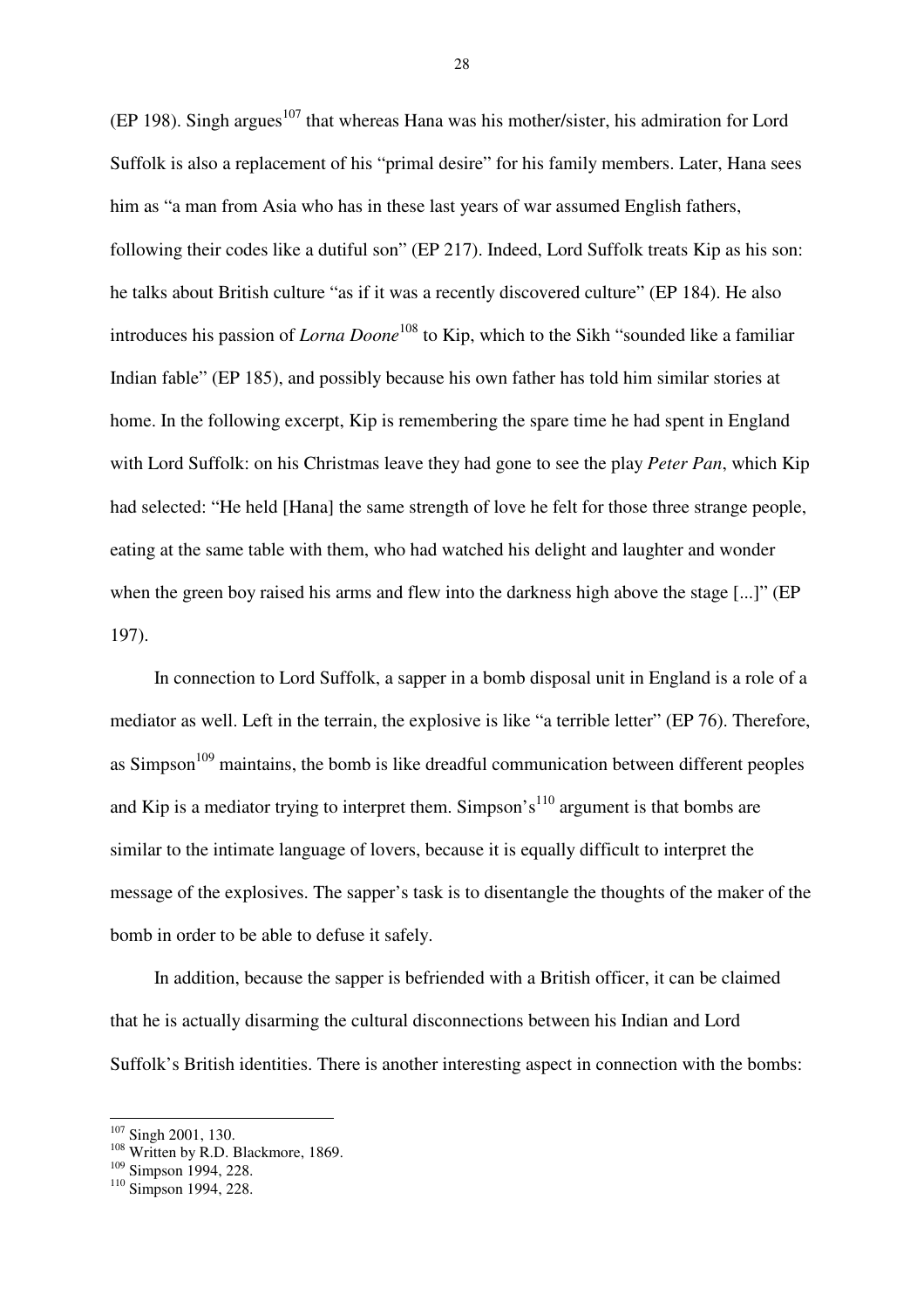Pesch<sup>111</sup> writes that in the novel, the reason why Kip works in a bomb disposal unit is not to underline the technical side of bombs. He claims that the aim is to disprove the old predisposition that the Indian people are only mystics, whereas the Westerners are competent technicians. Because Kip plays such a central role in *The English Patient*, the novel underlines that in the war, the Indians had a more significant function than it is generally thought. In a way, the presence of the bombs can be seen as an alternative reading of the World War II in general.

As with Hana, there are breaks in the relationships between Kip and Lord Suffolk. There is no certainty of the permanence of the relationship between the nurse and the sapper, and this is also the case of Kip and Lord Suffolk. This is referred to at an early stage of their friendship. For instance, there is a rather derogatory nuance in Kip's nickname, although it was actually invented by another English officer. This man had laughed at the report made by Kip, because it had a stain of butter: "Whats this? Kipper grease?" (EP 87). Regardless of this, the name is not completely disparaging to Kip, because when Lord Suffolk continued to use the name, Kip does not mind as he dislikes the English habit of using last names (EP 88). The sapper's nickname, admittedly, could point to different directions at the same time; it might just denote Lord Suffolk's habit of nibbling Kipling's cakes, but the name could also be an abbreviation of the author Rudyard Kipling, who has written many books on India. Ondaatje seems to make many-layered postcolonial references in his novel.

Not only Kip's superior officer, Lord Suffolk is also a nobleman, who has a clearly condescending, yet friendly attitude towards the sapper. He accepts the Indian to the army, based on his preconceptions: This man who had never spoken to him (and had not laughed with him, simply because he had not joked) walked across the room and put his arm around his shoulder (EP 188-189). Lord Suffolk respects the Indian very much, but he also treats him as an inferior man. "Lord Suffolk [said:] 'I know that you don't drink' [...] Congratulations,

 $\overline{a}$ 

<sup>&</sup>lt;sup>111</sup> Pesch 1998, 71.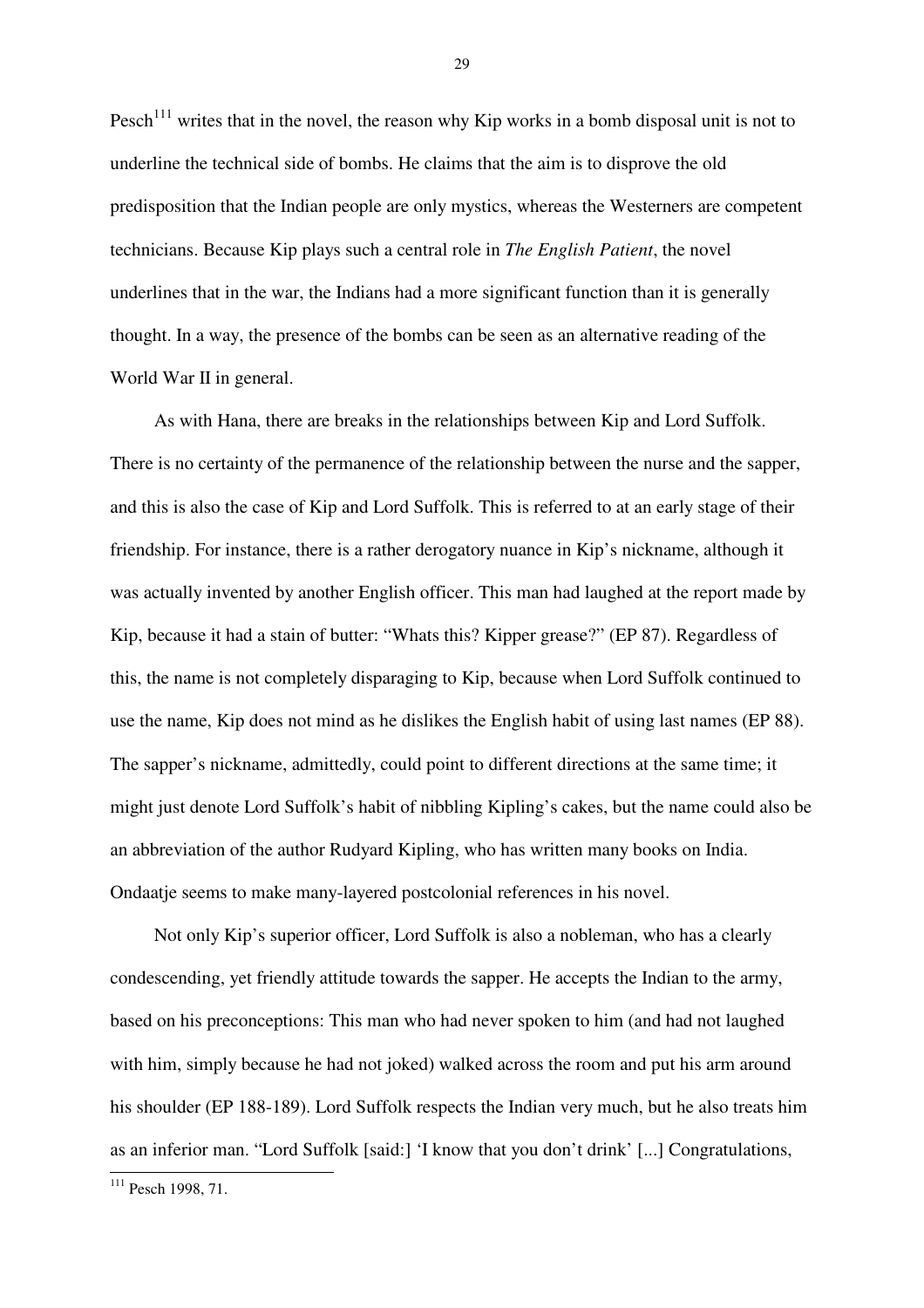your exam were splendid. Though I was sure you would be chosen, even before you took it' (EP 189). It can be argued that in this novel Ondaatje refers to the attitude of the British Empire towards its subordinates more generally. His attitude also reflects Said's<sup>112</sup> claim of European identity, the idea of it being superior to non-European cultures what made it hegemonic. Lord Suffolk, notwithstanding his friendliness, feels that he's Kip's superior not only as an officer, but also intellectually. On the other hand, the Indian does not accept the English people thoroughly. This could also reflect Spivak's criticism<sup>113</sup> on the role of the subaltern: although Kip is accepted as a friend, he is not really allowed to speak out his opinions. He remains a subordinate to Lord Suffolk.

As I suggested before, Hana's and Lord Suffolk's relationships to Kip are similar in some respects. For instance, although Kip and Lord Suffolk are friends, there also seems to be a disconnection. As with Hana, the sapper feels as an Other to the English, he is an alien on the English soil:

The self-sufficiency and privacy Hana saw in him later were caused not only by his being a sapper in the Italian campaign. It was as much a result of being the anonymous member of another race, a part of the invisible world. He had built up defenses of character against all that, trusting only those who befriended him (EP 196).

This excerpt reveals that on Kip's part, his friendship to Lord Suffolk is true and strong. The fractures were created by Lord Suffolk's patronizing attitude towards the Sikh. This is evident, too, when Lord Suffolk and his secretary, Miss Morden, "acquiesced and went to a screaming child-full show" (EP 197). Simpson<sup>114</sup> writes that the incident is "evocative" imputation of infantalizing, albeit benign, racism". Simpson<sup>115</sup> continues that this intertextual connection to *Peter Pan* also ironically indicates Kip as a postcolonial character.

Thus, the English, although they are being friendly, misinterpret his ignorance of English culture as child-like behaviour. There could be a germ of truth in it, because

 $\overline{\phantom{a}}$ 

<sup>&</sup>lt;sup>112</sup> Said 1978, 7.

<sup>113</sup> Spivak 1988.

 $^{114}$  Simpson 1994, 235.

 $115$  Simpson 1994, 235.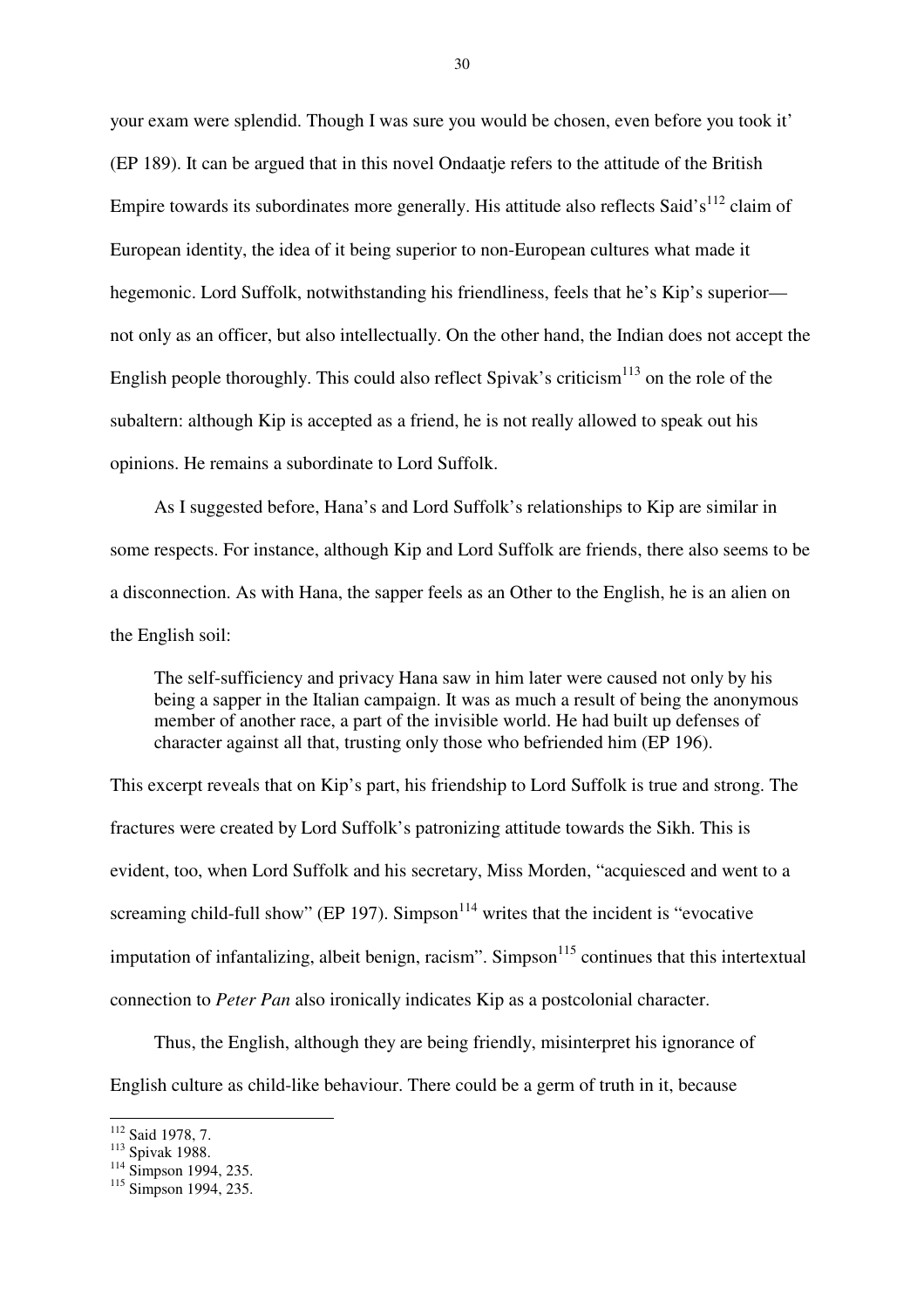according to Singh, $^{116}$  Kip is in Lacanian infant stage, when he addresses the other characters as his family members. On the other hand, Kip is not a child, although Lord Suffolk seems to treat him like one. Singh<sup>117</sup> writes, the relationship between Hana and Kip is more equal than that of Kip to his superior officer. And we shall see later that the English patient treats the Sikh more like an equal.

Obviously, what creates the definite break between the two men is Lord Suffolk's death. Kip does not want to continue in Lord Suffolk's footsteps as an army officer, because he dislikes being authoritative: before Lord Suffolk's death, Kip was the officer's student or even his son, but now he has to be in command of all the risks involved:

He had suddenly a map of responsibility, something, he realized, that Lord Suffolk carried within his character at all times. It was this awareness that later created the need in him to block so much out when he was working on a bomb. He was one of those never interested in the choreography of power [...]. [H]e concluded the work he was assigned to and reenlisted into the anonymous machine of the army (EP 195).

When Lord Suffolk dies, it could be argued that his death symbolizes the decline of the British Empire and also the wisdom of West in general. It could also anticipate the nuclear bombs in Japan, after which Kip denounces his coloniality completely.

Something in Kip's unconsciousness keeps reminding him that some bridges will not last forever. For example, he tells about his anti-colonialist brother to Hana: "my brother thinks me a fool for trusting the English [...]. One day, he says, I will open my eyes. Asia is still not a free continent, and he is appalled at how we throw ourselves into English wars" (EP 217). He is beginning to see his role as a mediator, and that the bridges will not last forever.  $S$ ingh<sup>118</sup> argues that because Kip is saying the sentences above with "sunlight in his eyes" (EP 217), he is awakening from a dormancy which has blinded him from childhood. The alienation he feels is very deep: "Wise white fatherly men shook hands, were acknowleged, and limped away, having ben coaxed out of solitude for this special occasion. But he was a

 $\overline{\phantom{a}}$ 

<sup>&</sup>lt;sup>116</sup> Singh 2001, 121.

<sup>&</sup>lt;sup>117</sup> Singh 2001, 130.

<sup>&</sup>lt;sup>118</sup> Singh 2001, 130.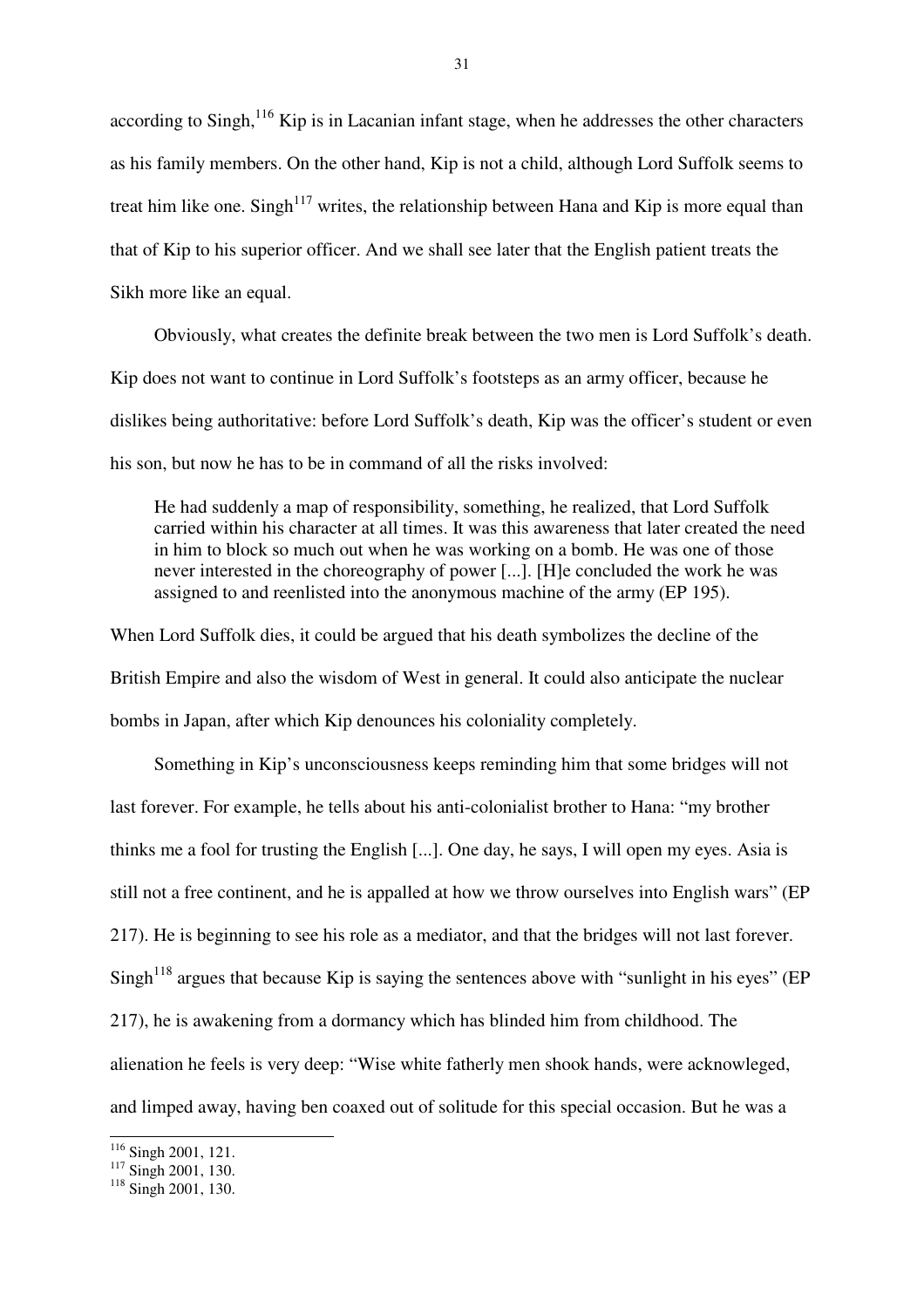professional" (EP 105). Kip is already starting to think that becase he is a foreigner, an Indian, there is something wrong in his working under the British flag, it can be seen for them as he is thinking about the suspicious attitude of the English: "They expect you to fight for them but won't talk to you. Singh. And the ambiguities" (EP 188). Thus, he is beginning to break the mirrors of his colonial self, as  $Singh^{119}$  explains in her essay.

Raymond Younis<sup>120</sup> writes about Kip's "mixed loyalties and the dual cultures", and that in Ondaatje's novel, the traditional black-and-white world of the oppressor and the oppressed is not applicable. This is evident especially in Kip's relationship to the patient, which I will analyze further in the next section.

## **2.3 "International Bastards"- Kip and the English Patient**

The relationships of Ondaatje's characters are intertwined in a complicated and curious manner; a delicate web of bridges is being built between them. For instance, when Hana introduces Kip to the patient: first, Kip finds a ladybird from the garden of the Villa and gives it to Hana, who then places it onto the dark skin of the English patient. The bridge is thus created between three characters at the same time. Similarly, Lord Suffolk's and the English patient's roles overlap to a certain degree, because at least in the beginning, they represent British culture. At the beginning of the novel, the patient is supposedly English, but his nationality is not incontestable, because towards the end of the novel it is revealed that the English patient is not British at all, but Hungarian.

Although Lord Suffolk and the patient never actually meet in the novel, they are connected when Kip is thinking about a fir tree he had seen in Lord Suffolk's garden: "its one sick branch, too weighted down with age, held up by a crutch made out of another tree" (EP 218). It could be argued that Hana is symbolized by the crutch. Kip admires the tree-like

<sup>&</sup>lt;sup>119</sup> Singh 2001, 133.

<sup>120</sup> Younis 1998, 6.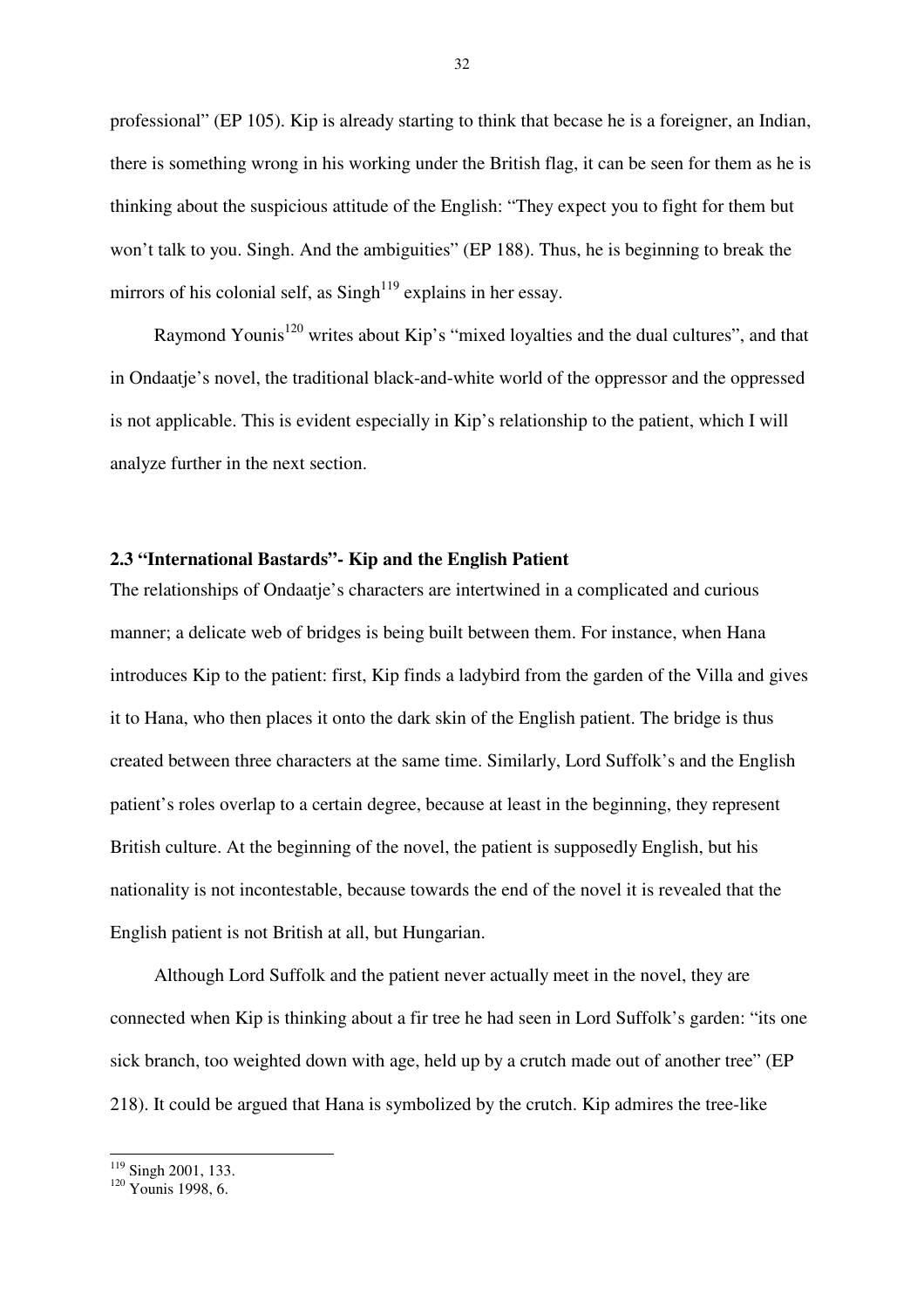patient: "In spite of such infirmity he sensed the creature within was noble, with a memory whose power rainbowed beyond ailment" (EP 219). The patient's relationship is also likened to Lord Suffolk's when Kip thinks that he is "most comfortable with men who had the abstract madness of autodidacts like his mentor, Lord Suffolk, like the English patient" (EP 111). The friendships of the men are of great concern to the sapper.

When Kip arrives at the Villa, Hana is thinking that there cannot be anything between him and the patient and therefore, she tries to keep them apart "knowing that they would probably not like each other" (EP 88). Surprisingly, the bridge of friendship between the men emerges easily, as a result of their common interest in weaponry: "Soon they were drawing outlines of bombs for each other and talking out the theory of each specific circuit" (EP 89). In addition to Kip's relationship with Hana, that of Kip and the patient has a direct reference to Kipling's *Kim*. When Hana sees Kip in the patient's room, "it seemed to her as a reversal of *Kim*. The young student was now Indian, the wise old teacher was English" (EP 111). The relationship between the two men is special, which Ondaatje mentions in an interview<sup>121</sup>: many of the relationships in the novel are subtle, or "barely spoken", and this is the case of the Sikh and the English patient. Ondaatje continues<sup>122</sup> that he deliberately wanted to subdue the backgrounds of the men. This makes the relationship between the men exceptionally close.

Another kind of bridge between Kip and the patient is created when the burned man compares Kip to David in Caravaggio<sup>123</sup>'s painting *David with the Head of Goliath*, (the issue of art will be examined in a more detailed way later). The English patient understands his incurable disease when he talks about death: "The judging of one's own mortality. I think when I see him at the foot of my bed that Kip is my David" (EP 116). In other words, in Kip,

 $\overline{\phantom{a}}$ 

<sup>&</sup>lt;sup>121</sup> Wachtel 1994, 255-256.

 $122$  Ibid.

<sup>&</sup>lt;sup>123</sup> Caravaggio's name refers to the Italian Baroque painter (1571-1610) whose style included dramatic illumination of form and deep shadows. ("Caravaggio." Encyclopædia Britannica Online).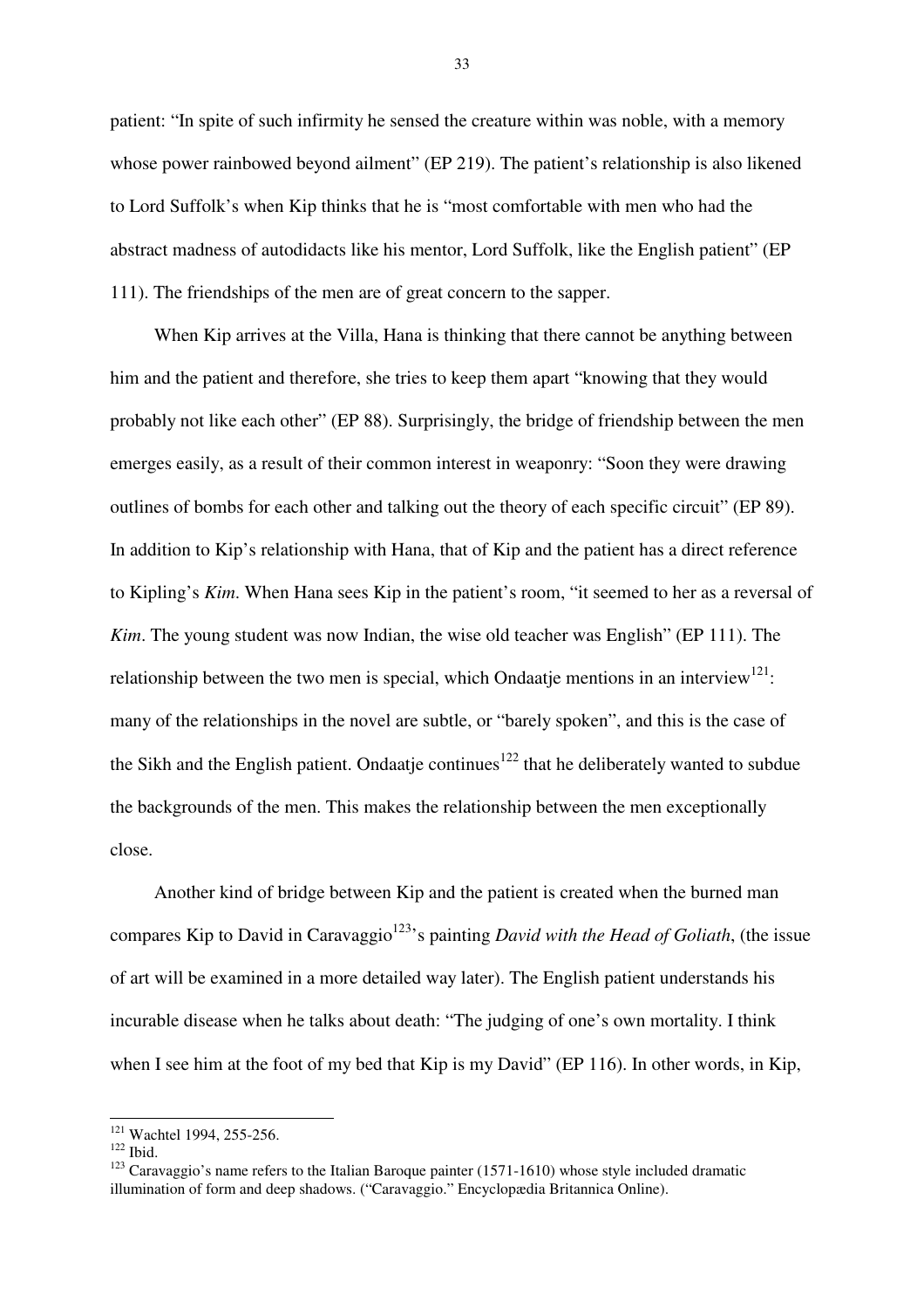the patient sees himself as young. Singh<sup>124</sup> suggests that in the patient Kip could find yet another kind of member into his "foster family", he is like step-father to the sapper: "Kip unfolds layers and layers of the old man's history; simultaneously he is the image of a son  $\lbrack ... \rbrack$ <sup>".125</sup>Kip is standing at the foot of the patient's bed, and feels that he is at home again, listening to the man's stories. He addresses the patient as his "Uncle"—granted that he also calls Caravaggio by the same name.

Kip and the English patient are like student and teacher. Thus, they can be like father and son, but they could also be seen as "brothers". This similarity between the men is underlined when Kip and the patient enjoy their shared delicacy, condensed milk. It is almost like two babies fighting over mothers milk: "The Englishman sucks at the can, then moves the tin away from his face to chew the thick fluid. He beams at Kip who is irritated that he does not have possession of it" (EP 176). Condensed milk could also refer to Kip's religion, in which all people are treated equal in general, for example, there is a tradition of drinking out of the same bowl, moreover, Sikhs also eat sweet "pudding" called *karah parshad*.<sup>126</sup> When Kip introduces condensed milk to the patient, he, at the same time, introduces Sikhism to the man.

According to Singh,<sup>127</sup> Kip is now at the Lacanian Mirror Stage, because he in the Villa, he begins to recover as he sees all kinds of "mirrors" around him: Hana, Caravaggio, the Patient, and the beautiful Italian surroundings. In Lacan's theory,  $128$  the Mirror Phase precedes physiological maturing, a person is attracted to the ideal self. Singh's adaptation of this seems to be that Kip is willing to accept his companions as mirrors, but more generally, Europe and America, which he sees as civilizations par excellence. It can be argued, then, that when he is with the patient, he sees an ideal image of himself in the man. Thus, the bridge

 $\overline{a}$ <sup>124</sup> Singh 2001, 130.

 $125$  Singh 2001, 130.

 $\frac{126}{126}$  Singh 1971, 105-107.

 $127$  Singh 2001, 127.

<sup>&</sup>lt;sup>128</sup> Lindell 2001, 85.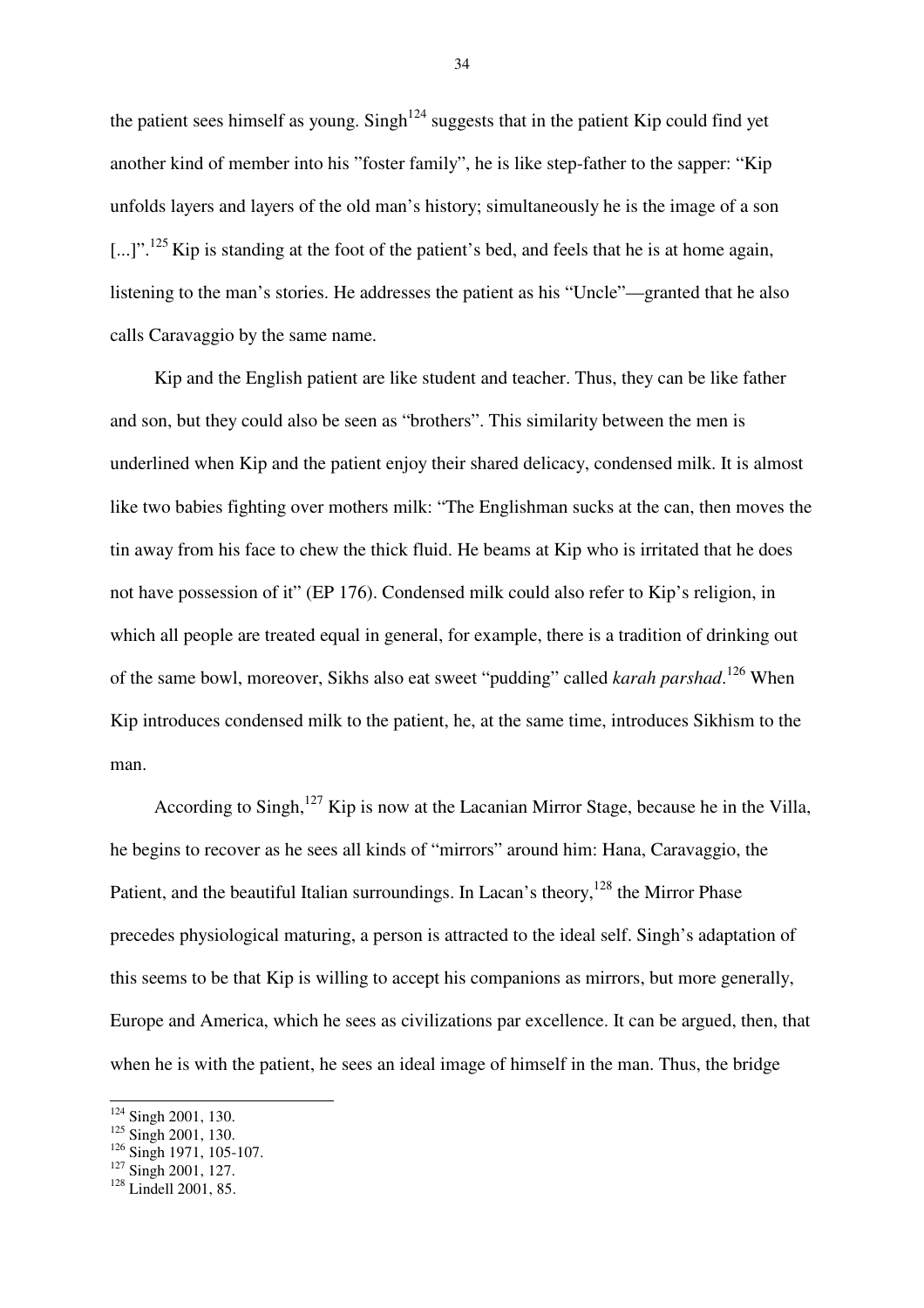between the men is psychological. Adapting Lacan's theory, Singh<sup>129</sup> states that the burned man has already gone through the Mirror Stage. Consequently, the older man understands their similar situation. Singh continues<sup>130</sup>, the relationship between the patient and the Sikh resembles a fusion: she argues that they are the same man at different stages. Furthermore, following Singh's<sup>131</sup> Lacanian argumentation, it could be argued further that Kip is in touch of his "ideal self" when he is talking with the Patient, who treats him like an equal, not like a child. He begins to appreciate himself more. Singh<sup>132</sup> argues that Kip has touched the patient's feelings more than any other character in the novel. This is because the burned man cannot be condescending towards the Sikh. This was not the case of Lord Suffolk and Kip, because of Lord Suffolk's "real" British nationality.

Aa I mentioned earlier, another comparison between the men is made when both of them are referred to as saints: it is the patient himself who uses this description of the Sikh: "The Englishman says he is one of those warrior saints" (EP 209). Similarly, Hana is thinking about the patient: "Hipbones of Christ, she thinks. He is her despairing saint" (EP 3). Although the characters of these "saints" differ from each other, religious symbolism is similar in the characters' of the two men.

Not only Kip, but also the patient can be seen as Ondaatje's political choices. They both can be seen as mediators between two cultures—Kip is between the British and Indian, and the patient between his English and Hungarian identities. It can be claimed that the English patient is more like his Sikh "brother" than neither of them can realize. The symbolic bridge in this case is cultural similarity.

As in the other relationships, there are also cracks in the bridge between Kip and the patient, and again the differences seem to well from religious aspects. Although both Kip and

 $\overline{a}$ 

<sup>&</sup>lt;sup>129</sup> Singh 2001, 129.

 $130$  Ibid.

 $^{131}$  Ibid.

<sup>132</sup> Ibid.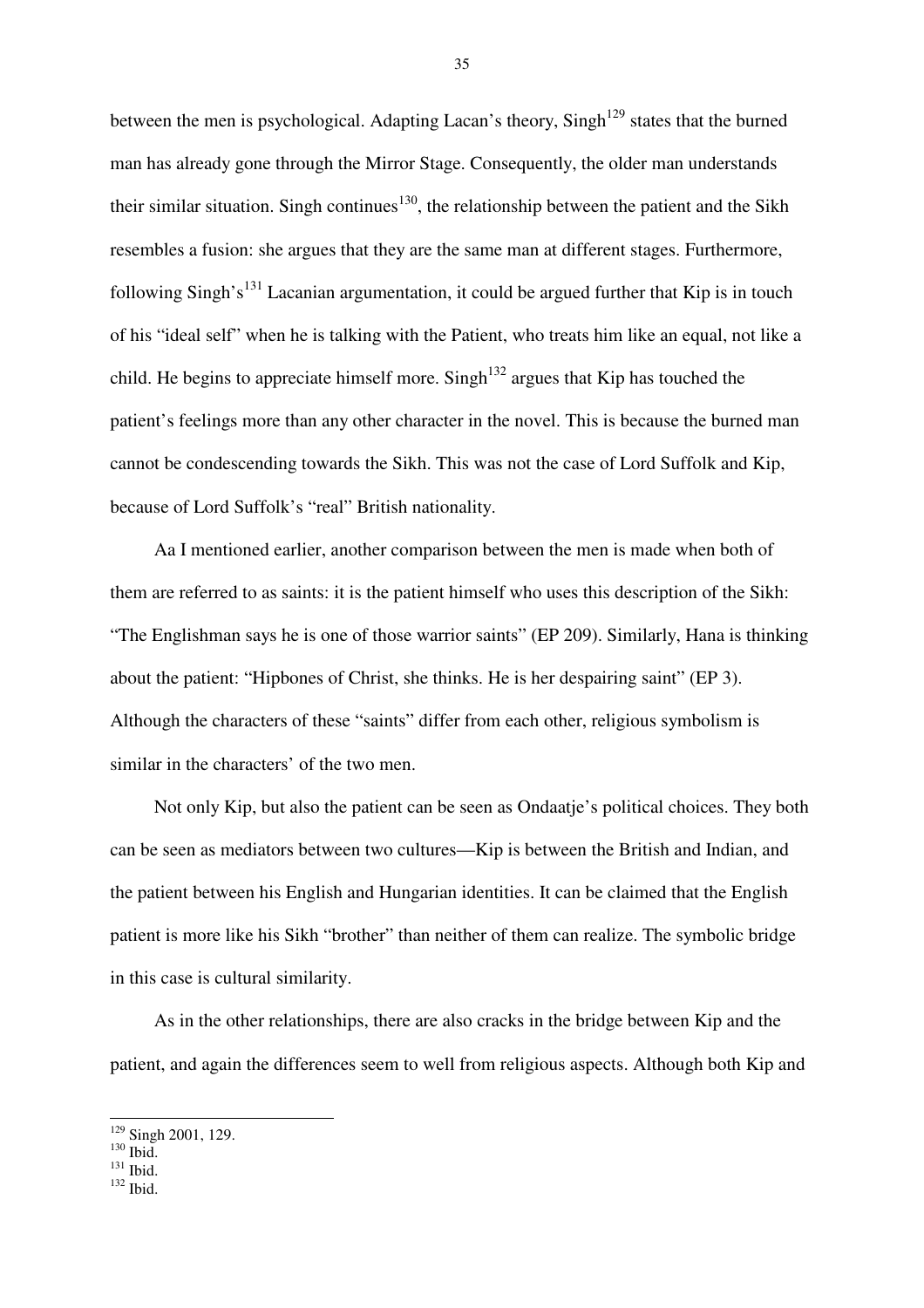the patient are described as saints, they are different in character. The expression "warrior saint" refers to the nature of Kip's religion, as I mentioned in the section on Kip and Hana. Maurice Dekker<sup>133</sup> writes in his essay:

[The patient's] deeds were not especially holy or worth of honour in the eyes of the Christian church, nor was he a very good and completely unselfish person, like a traditional saint ought to be. Nevertheless, for a man who loved against all odds, no other title could describe him nearly so well.

Consequently, the reference to the Christ and a saint is not made in Christian meaning, but to describe the status of the English patient in the novel. In contrast, in Kip's case the saint is now a warrior rather than a despairing one. Although they both are described as "saints", this distinction emphasizes the difference between the English patient and the Indian sapper and therefore, the gap between Christianity and Sikhism. This issue will be examined in greater detail in the section 3.2.

Hilde Stuve Kjellsmoen's<sup>134</sup> opinion is that in Ondaatje's novel, the patient symbolizes the communication between Colonizer and Colonized. Kjellsmoen<sup>135</sup> does not mention Kip, but it can be claimed that he is a similar symbol of intercommunication. Furthermore, she argues that the patient, who is very interested in maps, represents Ondaatje himself as a postcolonial writer. This underlined that idea I suggested in the Introduction of my thesis: Ondaatje may not admit that his works are political, nevertheless, the contain political issues.

Many scholars write about the friendship of the two men. Unlike Kjellsmoen, Younis<sup>136</sup> writes that because Ondaatje's novel deals with "mixed loyalties", they are not represented as traditionally binary opposites. For example, there are not a clear distinction between the oppressor and the oppressed, because Kip does not treat all the British as enemies. This is

<sup>&</sup>lt;sup>133</sup> Dekker 1998, n. pag.

<sup>&</sup>lt;sup>134</sup> According to Kiellsmoen (1999, 111) J.E. Chamberlain has written on this issue is his article "Let There Be Commerce Between Us: The Poetry of Michael Ondaatje". in *Descant* 43 (1989), Sam Solecki in "Nets and Chaos: The Poetry of Michael Ondaatje" in *Studies on Canadian Literature* 2 (1977): 36-48, and Steven Heighton in "Approaching that Perfect Edge": Kinetic Techniques in the Poetry and Fiction of Michael Ondaatje, in *Studies in Canadian Literature* 13 (1988), 223-243.

<sup>&</sup>lt;sup>135</sup> Kjellsmoen 1999, 110.

<sup>136</sup> Younis 1998, 7.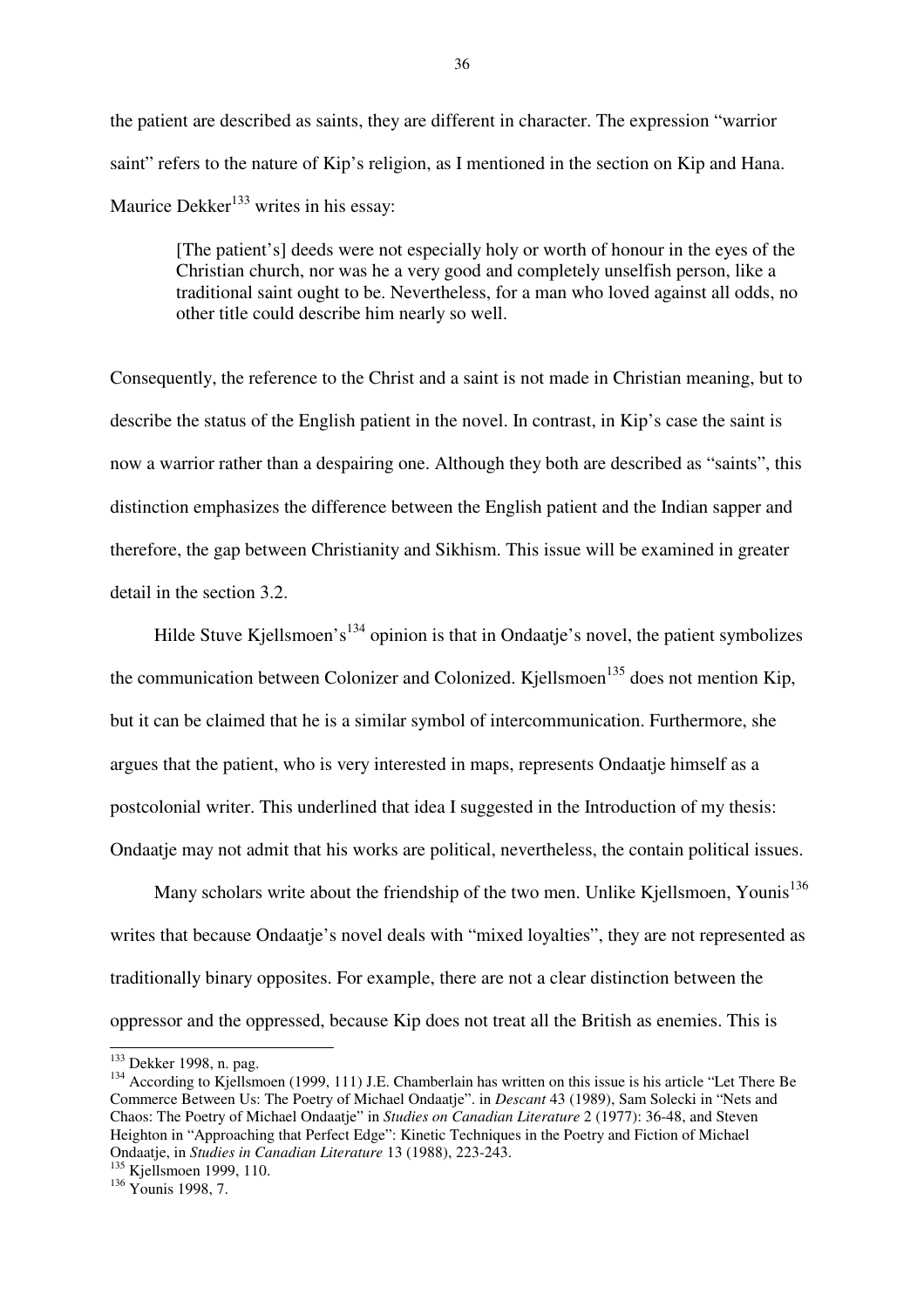why he can become friends with Lord Suffolk and the English patient without difficulty. Younis<sup>137</sup> even suggests that Ondaatie's book does not totally represent colonialism in a negative light. Indeed, there is a similarity between the identities of the men. In connection to the relationship between Hana and Kip, I discussed Spivak's sentence "[w]hite men saving brown women from brown men",<sup>138</sup> which seems to be turned upside down in *The English Patient.* Another reference to this is the patient's racial difference, as it is revealed that he is not a white man at all. They are both equally "brown" and they love a white woman.

Lowry<sup>139</sup> argues that the relationship of the men creates an ambivalent social construct, because neither of them can actually represent "true" English Englishness. Similarly, Kella's<sup>140</sup> point of view is that Kip's geography and his jailed brother symbolize the East and the English patient the West, but Kip himself occupies "the no-man's land", which is situated between the (Western) supremacy and the site of the (Eastern) oppression.

 The bridge between the men becomes even less solid if we take into account Fledderus's view.<sup>141</sup> According to him, some scenarios suggest that the cultures of Hana, Caravaggio, and Kip originate in the same Indo-European roots. This means that Hana, Caravaggio (who arguably is also a Canadian, too), and Kip are in fact "siblings". This is yet another example of Kip's "foster family". Conversely, the English patient has different origins, because he comes from Hungary, and thus he has non-Indo-European roots. What makes this issue significant is that Indo-European can also denote 'Aryan'.<sup>142</sup> As Fledderus<sup>143</sup> points out, the Nazis misused the term *Aryan* for their inhuman purposes during the Second World War. Again, Ondaatje's novel refers to the political issues.

<sup>140</sup> Kella 2000, 100.

 $\overline{a}$ <sup>137</sup> Ibid.

<sup>138</sup> Spivak 1988, 297

<sup>&</sup>lt;sup>139</sup> Lowry 2002, 242.

<sup>141</sup> Fledderus 1997, 26.

<sup>142</sup> Fledderus 1997, 26.

 $143$  Ibid.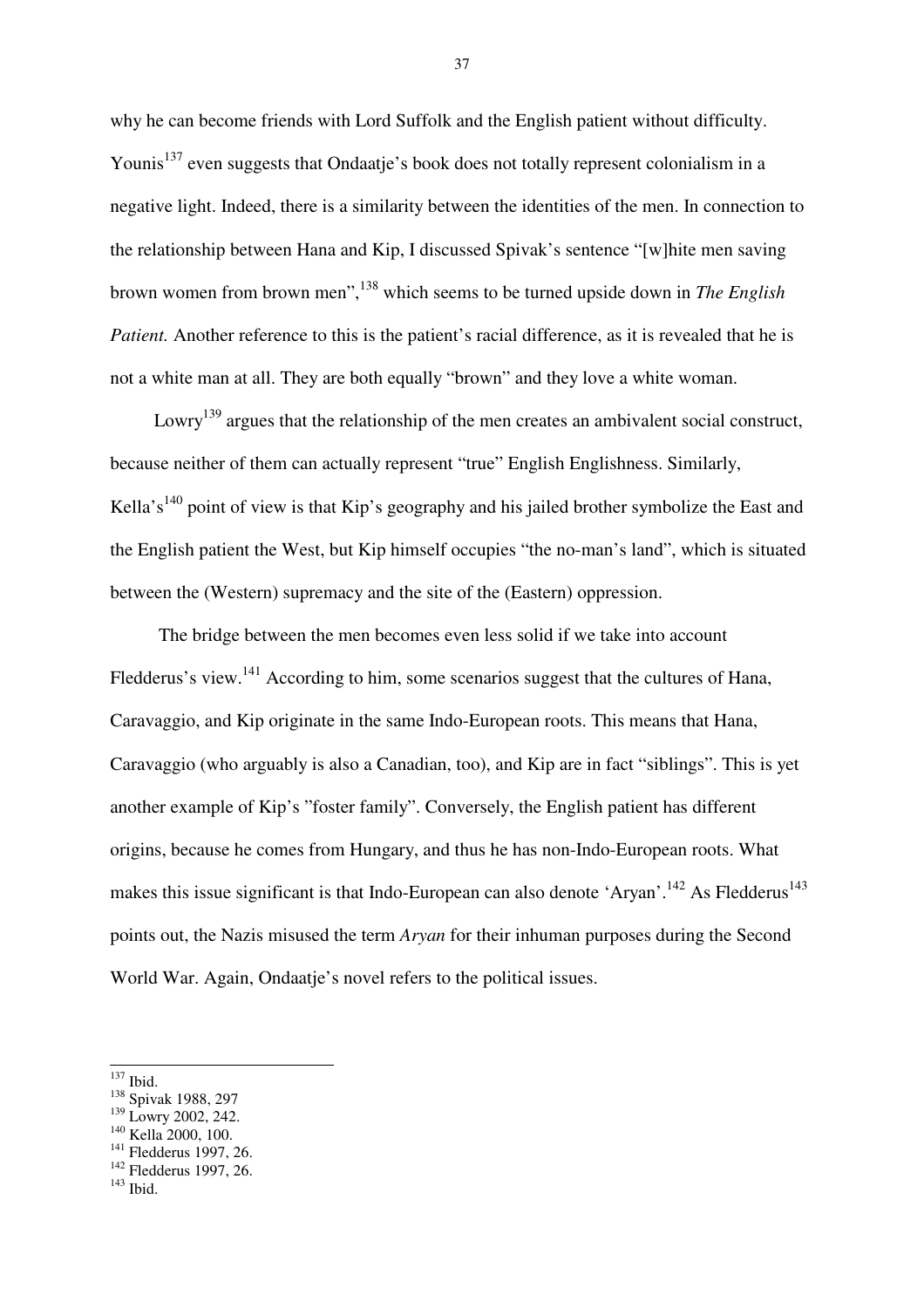The patient anticipates Kip's detachment from him when he says that Kip does not realize yet that they are similar, both of them have chosen to live outside their own countries. The patient admits: "Kip and I are both international bastards—born in one place and choosing to live elsewhere. Fighting to get back to or get away to live elsewhere" (EP 177). The burned man's remark forebodes that in the end, the Indian cannot feel comfortable in Europe. Burcar's view<sup>144</sup> is that to contrast these multicultural and multiracial characters, there are stereotypical Canadians such as Hana in Ondaatje's works. In addition to *The English Patient*, these kinds of characters are represented in Ondaatje's previous novel, *In the Skin of a Lion* (1987).

As I presented before, Kip is a person who easily "can switch allegiances, can replace loss" (EP 272). This can be either a positive or a negative quality. On one hand, it is positive that he is ductile, but on the other hand this can create problems. As will be demonstrated in the later section of the thesis (3.3), after the destruction of Hiroshima and Nagasaki, Kip will immediately change his loyalty from Englishness to Indianness, and from the English patient to his real brother.

<sup>&</sup>lt;sup>144</sup> Burcar 2001, n. pag.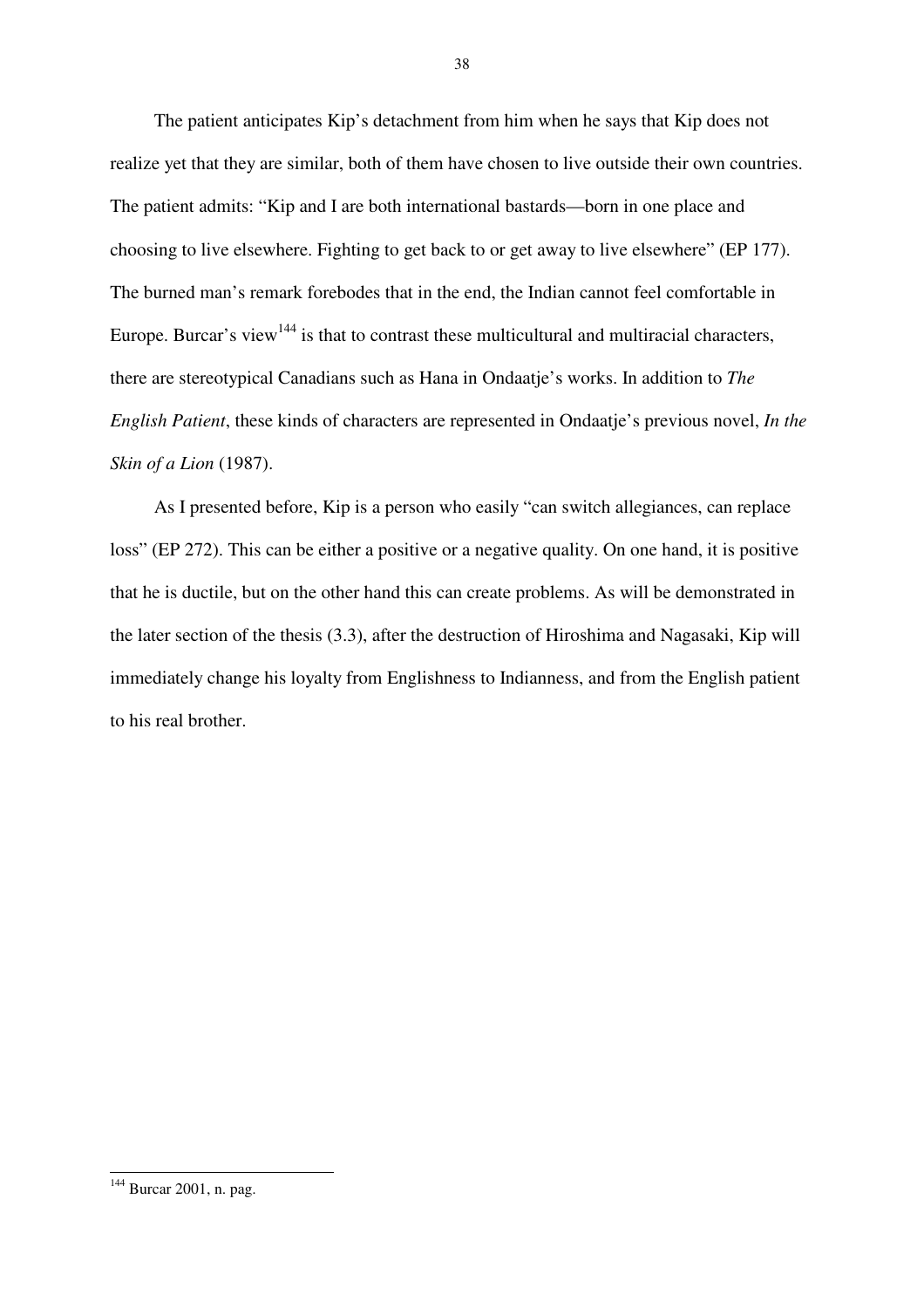#### **3. The Bridges Between East and West**

The previous sections examined Kip's relationships to other protagonists, but there are other kinds of bridges in the novel. For example, connections between Kip and different works of Italian Renaissance art are explored in the novel. The art works are mostly seen through Kip's eyes; thus, they are considered from a non-European perspective. There is a special meaning in Kip's meeting with the fresco of the Queen of Sheba in Arezzo—the sacredness of bridges becomes more evident in this encounter than in any other. In addition, there are other references to Italian art in the novel, for example, when he sees the famous Sistine chapel ceiling painted by Michelangelo.

Religion and art create a juxtaposition between East and West in the novel. Kip's religion is Sikhism, which can be seen as a mediator between Hinduism and Islam. Thus, the reasons for choosing a Sikh as a representative of East in the novel are underlined in this context. Nevertheless, there are similarities between the religion of Sikhs and Christianity.

At the end of *The English Patient*, the dawn of the atomic age creates the ultimate breaking point between them. After the nuclear bombs, suddenly the sapper's attitude to Western people and to his environment changes. Some of the connections remain intact because of their exceptional character. The sacred nature of the bridges becomes more clarified towards the end of the novel.

# **3.1 "Parental Figures"- Kip's Relation to Art**

There was no promise of solution, or victory except for the temporary pact between him and that painted fresco's loyalty who would forget him, never acknowledge his existence or be aware of him, a Sikh, halfway up a sapper's ladder in the rain, erecting a Bailey bridge for the army behind him (EP 71).

In the excerpt above, Kip is remembering his encounter with the the fresco depicting the Queen of Sheba meeting King Solomon. In his mind, he finds solace in remembering the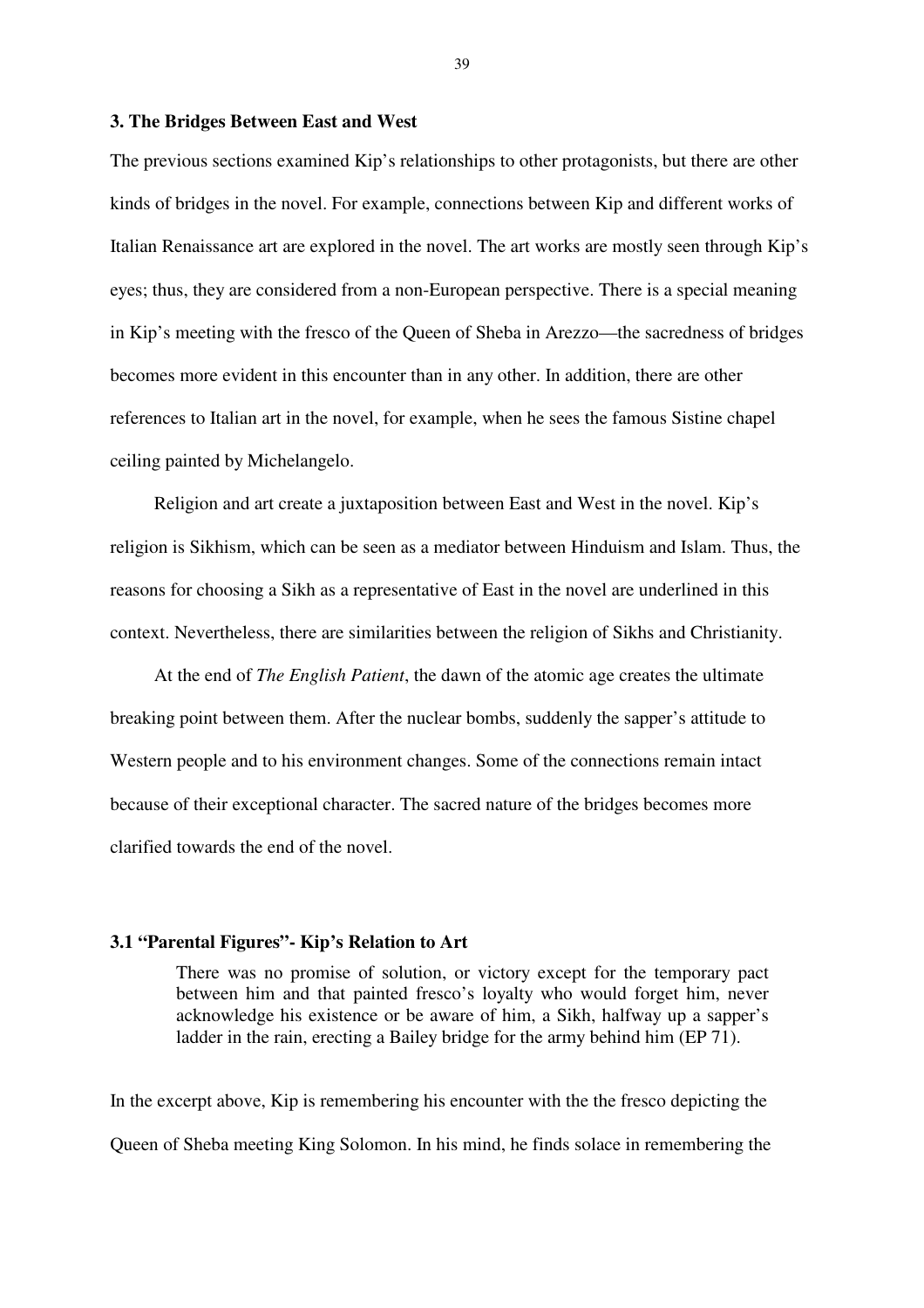beauty of the Queen when he is in the middle of enemy gunfire, hanging on the banks of a muddy river. For the first time he sees the painting when he is building a bridge for the troops —so this is an another reference to Kip's skills in building bridges, but this time concrete, not symbolic ones.

Being a Sikh by religion, Kip does not understand the situation in the fresco, but the appearance of the Queen seems to remind him of his Asian origins. When looking at the woman, he feels that he would prefer to be in his home land. Especially the colour of the Queen's clothes reminds Kip of his own background: Brown<sup>145</sup> states that the blue colour is often associated with divine beauty in Indian traditional art. Because of this, the blue cape of the Queen reminds Kip of the art he has probably seen in his home country. In connection to another fresco in the novel, this issue is further underlined. By mentioning the similarity between Kip and the fresco depicting the Virgin Mary, the novel suggests a connection between the work of art and the sapper: "The colour of his turban echoes that of the lace collar at the neck of Mary" (EP 280).

The frescoes could give a hint of Ondaatje's reasons for including Piero della Francesca's frescoes; as his writings can also be read with political undercurrents. At least half of the fresco cycles made in Italy from the fifth century to sixteenth century embedded religious politics in simple stories.<sup>146</sup> Simpson<sup>147</sup> writes that the Italian Renaissance art had "ideologies of perspective" and with them it conceals the "hegemonic narrative of cultural production". For example, the artist wanted to underline the movement of the Queen of Sheba in the cycle, as she was coming from the East.<sup>148</sup> The Queen was the ruler of the Kingdom of Saba (also called Sheba), depicted in Jewish and Islamic traditions in Southwestern Arabia.<sup>149</sup> In the Old Testament, the Queen visited the King's court carrying jewels, spices and gold

 $\overline{a}$ 

<sup>&</sup>lt;sup>145</sup> Brown 1999, 10.

<sup>&</sup>lt;sup>146</sup> Maetzke, et al. 2001, 28

<sup>&</sup>lt;sup>147</sup> Simpson 1994, 224.

<sup>&</sup>lt;sup>148</sup> Maetzke, et al. 2001, 30.

<sup>149</sup> "Sheba, Queen of". Encyclopædia Britannica Online.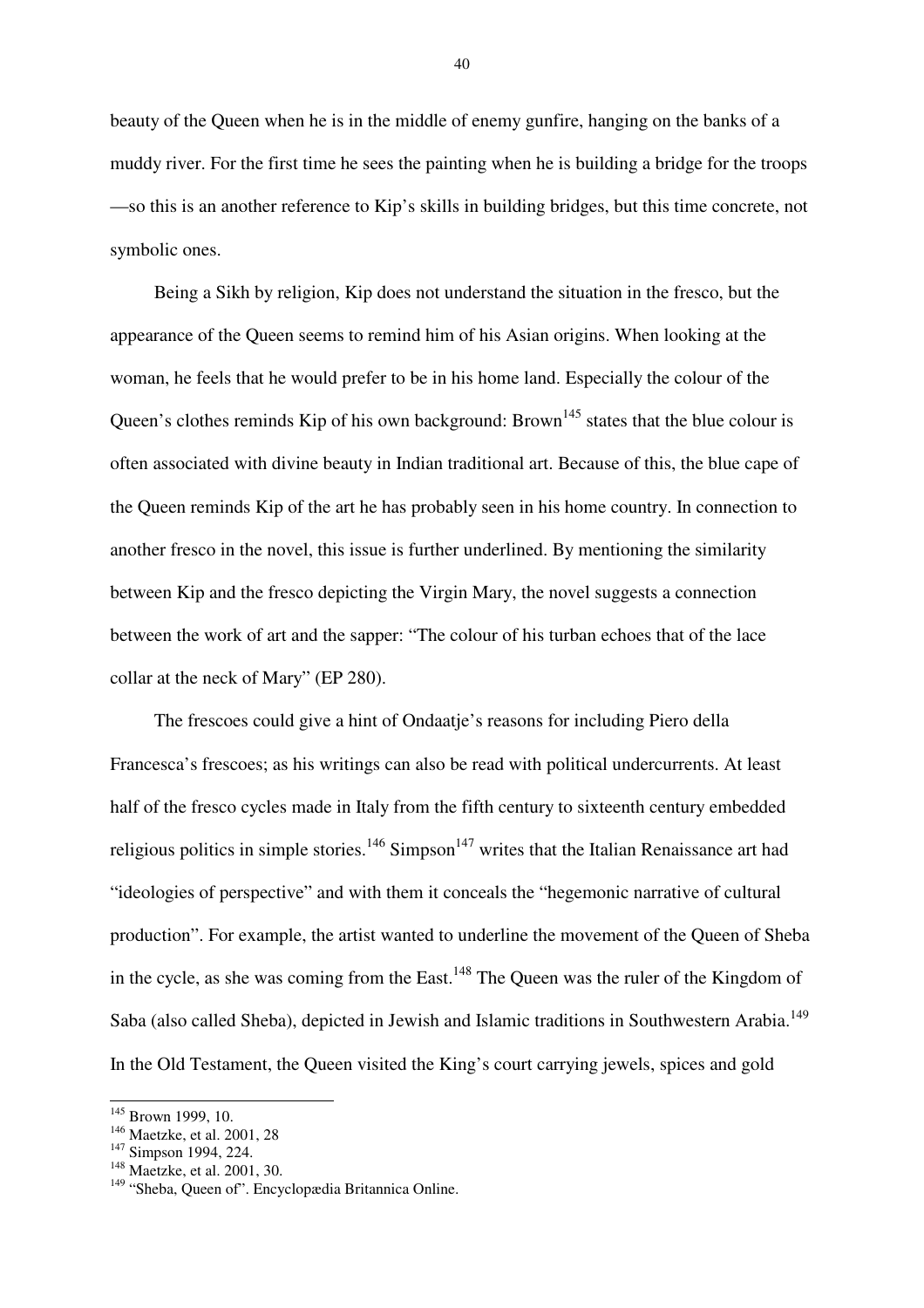during the reign of Solomon. The Bible, therefore, tells about the evidence for the existence of important commercial relations between ancient Israel and Arabia. However, there is a different interpretation of the story in an Arabic legend,<sup>150</sup> which tells that King Solomon and the Queen<sup>151</sup> were actually married. In another Islamic legend, the Queen of Sheba (called Balqis in this story) receives a letter from Solomon (in this story, he is named Sulayman).<sup>152</sup> In addition, the story of the Queen is described not only in the Bible, but also in *the Qur'an*, as well as in the *Kebra Nagast,* Ethiopia's national epic. By the light of this knowledge, it is safe to claim that like Kip, the Queen of Sheba is a person who is between East and West.

Kip has seen the fresco earlier with his fellow soldiers in Arrezzo:

Looking up with service binoculars in the Gothic church at Arezzo soldiers would come upon their contemporary faces in the Piero della Francesca frescoes. The Queen of Sheba conversing with King Salomon. Nearby a twig from the Tree of Good and Evil inserted into the mouth of the dead Adam. Years later this queen would realize that the bridge over the Siloam was made from the wood of this sacred tree (EP 70).

The excerpt above refers to a fresco cycle painted by the Italian artist, Piero della Francesca (c. 1452- c. 1466) in the the Church of San Francesco in Arezzo, Italy.<sup>153</sup> The story depicted on the church walls is loosely connected to an Italian Renaissance legend, also told by Jacopo da Varezze in his *Legenda Aurea* that tells the story of Christ's cross*.* <sup>154</sup> On the walls, the Christian story of the humanity is depicted, starting from Adam to the Judgement Day.<sup>155</sup> In the first part of this legend, which is also called the legend of the True Cross, a small offshoot of the tree of knowledge is placed in Adam's mouth when he dies. This becomes the tree from which the Cross is built later.<sup>156</sup> After this she has had a vision of it. The Queen recognizes the log of wood used as a bridge as divine. She kneels down before the wood and meets the

<sup>&</sup>lt;sup>150</sup> "Sheba". The Columbia Encyclopedia Online.

<sup>&</sup>lt;sup>151</sup> According to *The Columbia Encyclopedia* ("Sheba", The Columbia Encyclopedia Online), the Queen of Sheba is also called Bilgis or Balkis, but Al-Saleh (1985, 12, 50-57) uses the name Balgis.  $^{152}$ Al-Saleh 1985, 53

<sup>153</sup> Maetzke, et al. 2001, 27.

<sup>&</sup>lt;sup>154</sup> Maetzke, et al. 2001, 17.

<sup>&</sup>lt;sup>155</sup> Maetzke, et al. 2001, 16.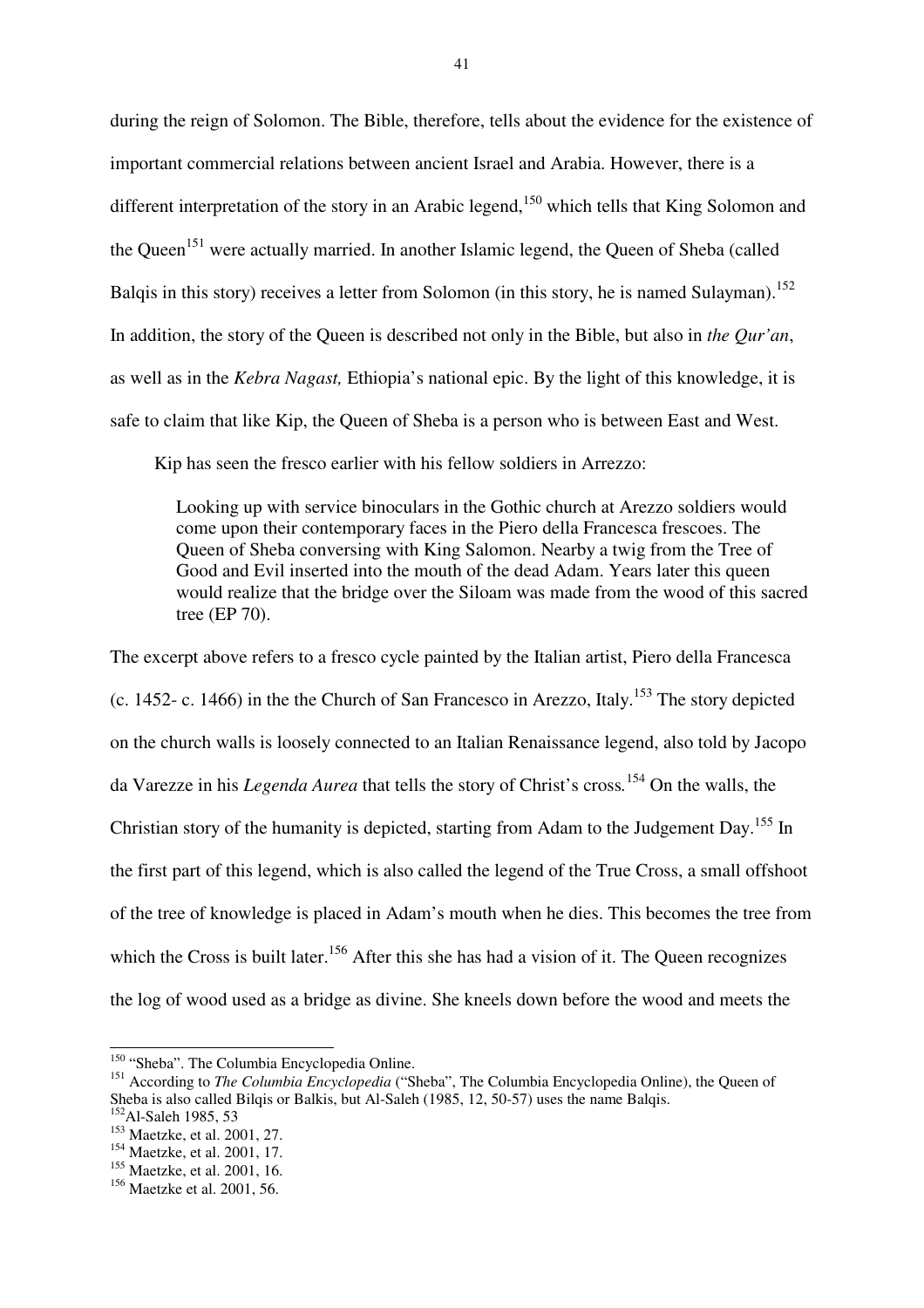King. She respects him, although in the holy wood she is able to foresee the fall of the Jewish empire.<sup>157</sup>

The story creates a connection between the sapper and the Queen. The Queen's leaving back to Africa is a premonition of Kip's departure to India at the end of the novel. Like the Queen, Kip realizes "the sacredness of bridges" (EP 70) when he identifies with the woman. The Queen understands that the bridge is made of holy wood, similarly, Kip is a kind of a visionary, since he does not accept the Western culture. As was seen in the previous sections, especially Lord Suffolk and the English patient are found guilty of pressing their Western ideas on him, nevertheless, Kip does not want to accept them. Ondaatje's novel suggests that like the Queen, Kip has a special knowledge that the Westerners have lost in their war. Similarly, Kella<sup>158</sup> writes that especially in art, Kip perceives that there is hope in the East when the fresco's Eastern woman gives consolation to Kip. Ondaatje's book suggests that because the war has destroyed Western values, mediators such as Kip and the Queen of Sheba are capable of restoring optimism.

The relationship between Kip and Hana and that of the sapper and the Queen of Sheba form a different kind of bridge. Obviously, both of these relationships are between a man and a woman, but they also share a similar nature. Kip loves "his Queen of Sadness" (EP 72). The woman in the painting is yet another member of Kip's "foster family". Kip thinks about Hana in the same manner, because he "has mapped her sadness" (EP 270). In addition, Hana provides a kind of "intimacy of a stranger" (EP 226) for Kip, and this is also the case with the Queen of Sheba. This is further underlined with another reference to art: when Hana is sleeping on the sapper's lap, he feels that they belong to a painting: "[...] he felt that he was now within something, perhaps a painting he had seen somewhere in the last year. Some secure couple in a field. How many he had seen with their laziness of sleep, with no thought

 $\overline{a}$ 

<sup>&</sup>lt;sup>157</sup> Maetzke, et al. 2001, 30.

<sup>&</sup>lt;sup>158</sup> Kella 2000, 99.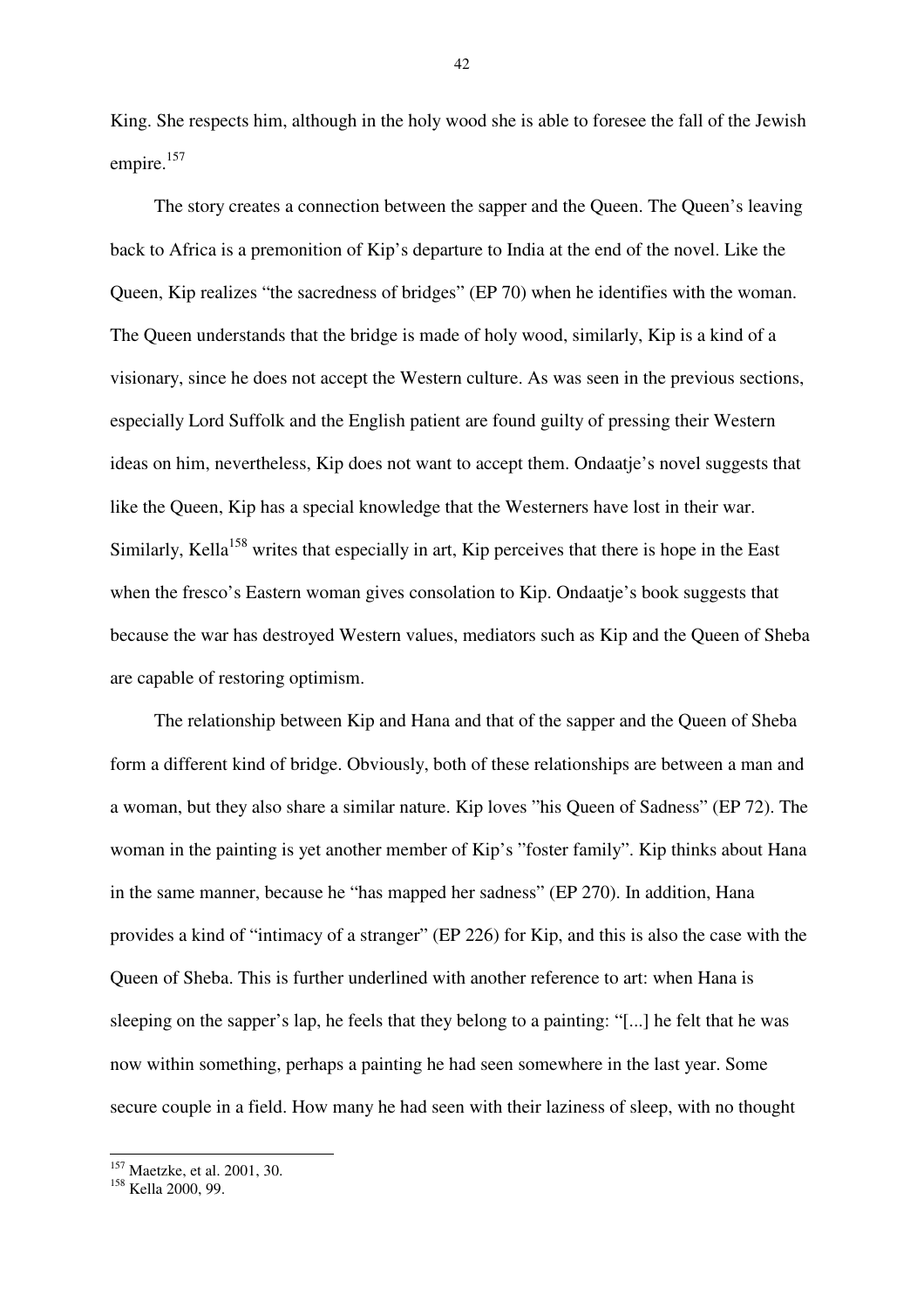of work or the dangers of the world" (EP 104). Put another way, Kip feels the same comfort on Hana's lap and with the painted Queen as they are "within the imaginary painter's landscape" (EP 114).

Said<sup>159</sup> writes that in Flaubert's book, there is a model of the Oriental woman who could not speak for herself. It can be argued that through Kip, Ondaatje's novel gives a voice to the Queen with a reference to Spivak's essay, "Can the subaltern speak?",  $^{160}$  or more specifically, her question "Can the subaltern (as a woman) speak?"<sup>161</sup> The Queen definitely speaks to Kip. Like Kip, the Queen is a visionary, a holder of significant knowledge. The sapper thinks of himself a similar, peaceful character, who is submissive, but only on the surface. A case in point is when Kip thinks of himself: "Quite early I had discovered the overlooked space open to those of us with a silent life. I didn't argue with the policeman who said I couldn't cycle over a certain bridge or through a specific gate in the fort—I just stood there, still, until I was invisible, and then I went through" (EP 200). He and the Queen secretly understand that the situation is going to change for the better. And both of them seem to understand that they will return back to their home countries. Consequently, they do not feel any need to oppose the Western world by force.

Another example of Kip's encounter with art is when he spends night in a church with terracotta figures and a tableau  $^{162}$  depicting "[a]n angel and a woman in a bedroom" (EP 279) in the Church of San Giovanni a Carbonara. The installation describes the story of the angel informing Mary about her life's purpose, which is giving birth to Christ. Kip is in the church because he is waiting for a possible explosion. He is one of the sappers who are ordered to spend the night in the evacuated city. Again he finds comfort of the female characters:

<sup>159</sup> Said (1978, 6) undoubtedly refers to Gustave Flaubert's *Salammbô* (1864).

<sup>&</sup>lt;sup>160</sup> Spivak 1988.

<sup>&</sup>lt;sup>161</sup> Spivak 1988, 296.

<sup>162</sup> Simpson (1994, 229) claims that the painting is called the *Annunciation*, but this is not defined in the novel. In reality, the work by that name by Piero della Francesca is in Arrezzo, as a part of the fresco cycle (Maetzke et al. 2001, 244).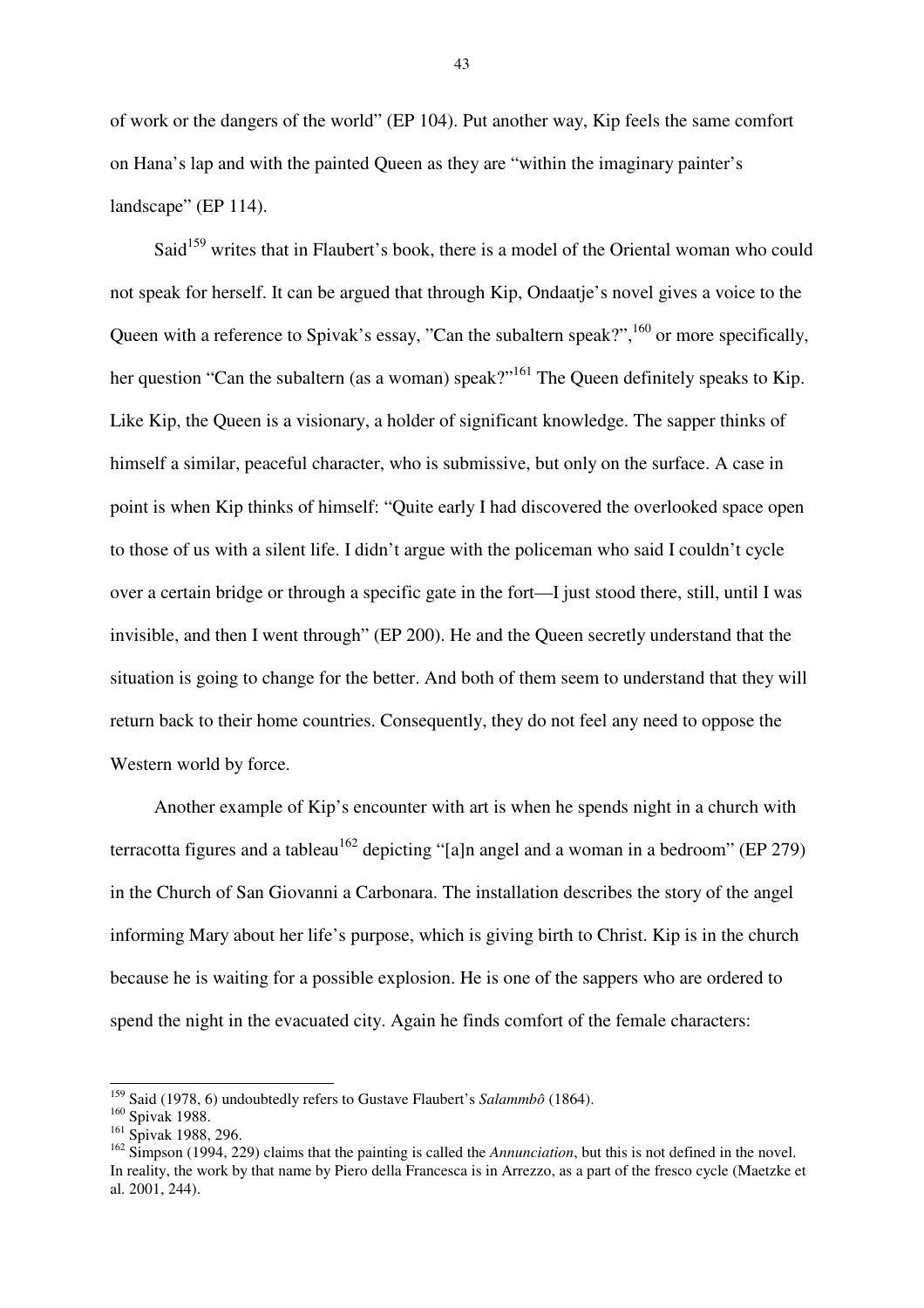"Above his head the tentative right arm of the woman. Beyond his feet the angel. Soon one of the sappers will turn on the city's electricity, and if he's going to explode, he will do so in the company of these two [...]. At least he has found these parental figures. He can relax in the midst of this mime conversation" (EP 280). Due to this, Kip's "foster family" extends to works of art too.

A bridge is created between the sapper and the works of art when the lightning reveals biblical imagery from the 1600's: "The bound arms of the scourged Christ pulled back, the whip coming down, the baying dog, three soldiers in the next chapel tableau raising higher the painted clouds" (EP 277). This scene is further linked to Hana, who is making a fire, and Kip, who is walking is the garden. The storm is approaching him and the sapper feels mysteriously the presence of "the naïve Catholic images from those hillside shrines he has seen [...] as he counts the seconds between lightning an thunder" (EP 278). Kip is like an ethereal link between the characters: "Perhaps the villa is a similar tableau, the four of them in private movement, momentarily lit up, flung ironically against this war" (EP 278). Symbolically, the protagonists are linked to characters in a painting. They are all his "parental figures". As I explained earlier, Kip is described as Hana's sentinel, but the sapper finds himself a guardian in a church: "[...] moving as close as possible against them in the darkness, a grieving angel whose thigh was a woman's perfect thigh, whose line and shadows appeared so soft. He would place his head on the lap of such creatures and release himself into sleep" (EP 104). The safety of the pieces of art make him feel secure.

There is another connection between the sapper and art as Kip sees Michelangelo's fresco, *Isaiah*, while he is with other soldiers in the Sistine Chapel:

[...] the sergeant released the flare [...] the young sapper what already on his back, the rifle aimed, his eye almost brushing the beards of Noah and Abraham and the variety of demons until he reached the great face and was stilled by it, the face like a spear, wise, unforgiving [...]'Did you see it? The face. Who was it?' [...] 'Yes. Isaiah' (EP 78).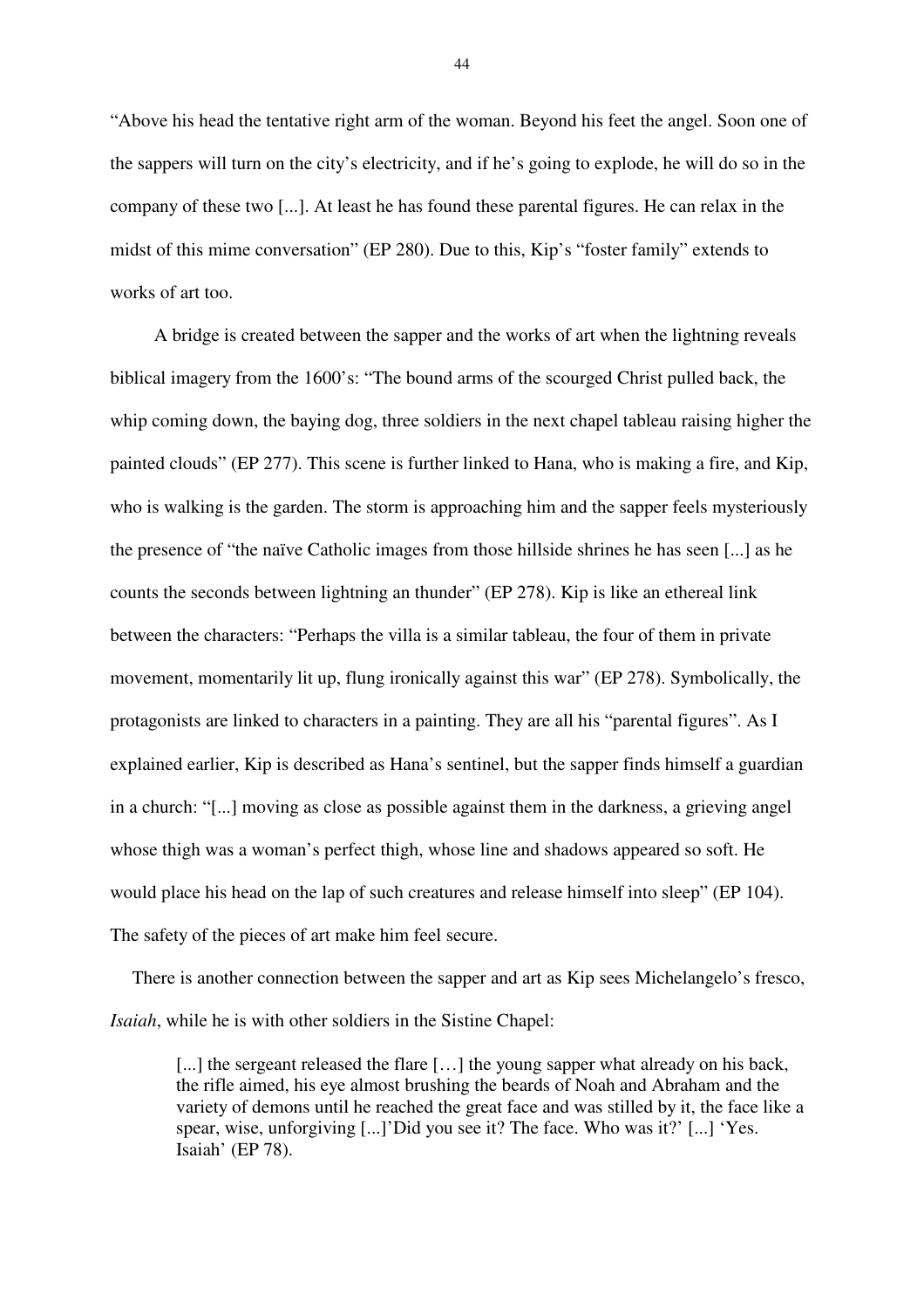Kip identifies with the prophet in the fresco. Again, his "foster family" extends to inhuman objects. As Kella<sup>163</sup> notes, the sapper hunts for a connection with the art work he as he views the ceiling of the Sistine Chapel "as if he were searching a brother in the crowd" (EP 77).

Another connection between Kip and the fresco's *Isaiah* can be seen as he is likened to young Michelangelo in Ondaatje's novel. The English patient thinks—admittedly under the influence of opium—that his room is the same in which the young artist had also been: "This must be Poliziano's<sup>164</sup> room [...]. This fountain in the wall. [...] Poliziano and the young Michelangelo" (EP 57). Singh argues<sup>165</sup> that Kip is seen as a re-incarnated Michelangelo; his religion provides a connection to the artist, because its founder, (1469-1539) lived in the same era.<sup>166</sup> The sapper is a mediator between the past and the present.

Although coming from India, Kip connects so well with the images is that he is capable of enjoying the fresoces relatively well. As Michael Baxandall<sup>167</sup> notes, it depends on the person's capacities what he sees in the picture: "[T]he picture is sensitive to the kinds of interpretative skills—patterns, categories, inferences, analogies—the mind brings to it". He continues that for a person coming from a fifteenth century China, Piero della Francesca's disciplined perspective would be too difficult to understand. However, it is claimed that Kip "had come from a country where mathematics and mechanics were natural traits" (EP 188). Therefore, the Indian definitely understands the harmonious structure of the paintings.

As with the characters discussed in the previous sections, there are breaks in the bridges between Kip and the works of art. A case in point is Kip's encounter with the frescoes in Arrezzo. The sapper is not a traditional art admirer, at first he looks at them with service binoculars, and then a month later, he returns to the church with a medievalist whom he had

 $\overline{a}$ 

<sup>163</sup> Kella 2000, 103.

<sup>&</sup>lt;sup>164</sup> Angelo Poliziano was an Italian poet and humanist. He was the friend and protégé of Lorenzo de' Medici, and a very significant classical scholar during the Renaissance. ("Politian." Encyclopædia Britannica Online).

<sup>&</sup>lt;sup>165</sup> Singh 2001, 127-128.

 $166$  Singh 1971, 1-2.

<sup>&</sup>lt;sup>167</sup> Baxandall 1988, 34.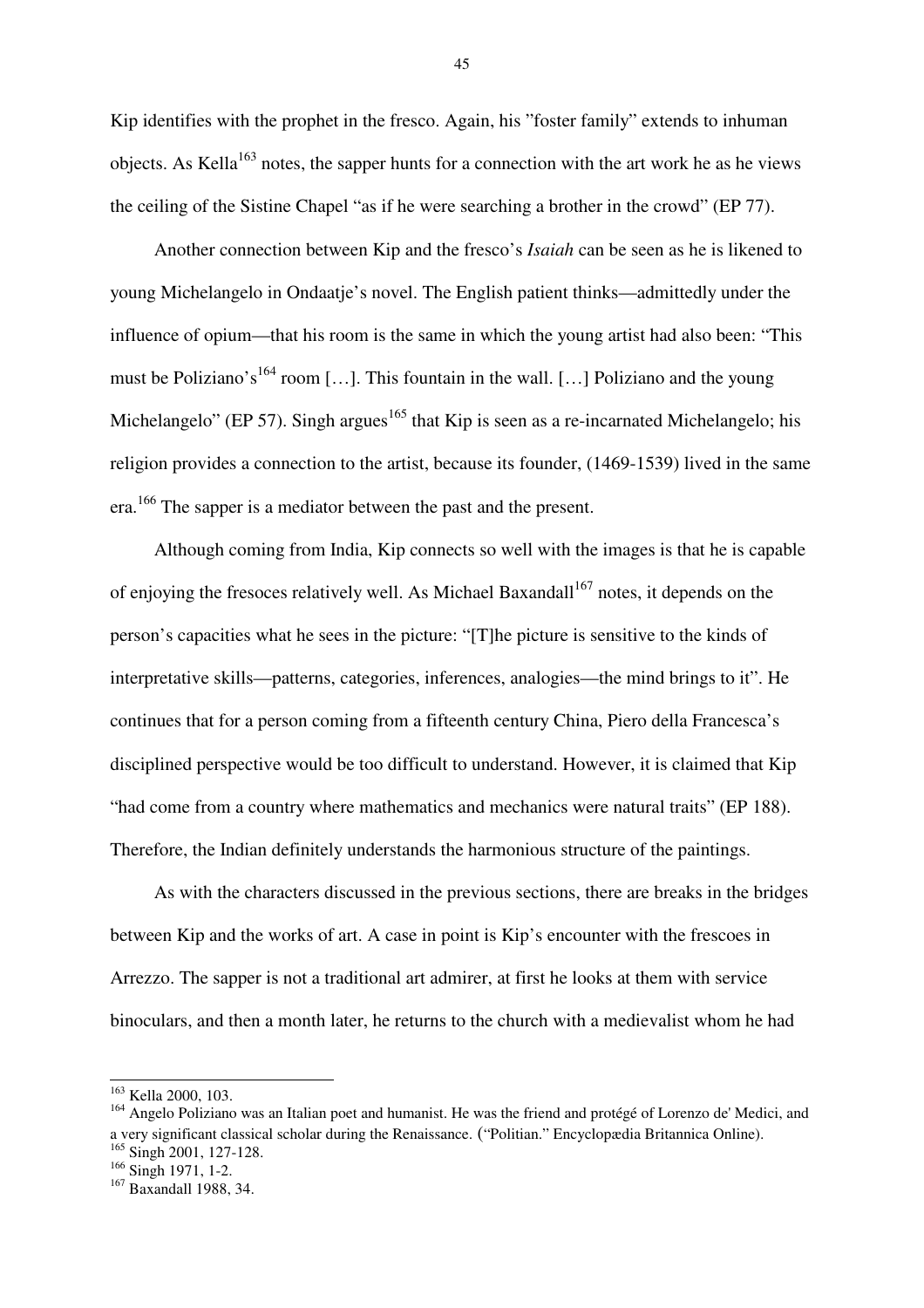become friends with.<sup>168</sup> He climbs to the upper level of the church and hoists the old scholar in midair, simultaneously lighting the dark church by flares. The lighting, thus, is not the best possible to look at art. This is why he has to pull himself up in order to see the painting more clearly: "He was now aware of the depth of this church, not its height. The liquid sense of it. The hollowness and darkness of a well. The flare sprayed out of his hand like a wand. He pulleyed himself across to her face, his Queen of Sadness, and his brown hand reached out small against the giant neck (EP 72). The emptiness of the church underlines his terrible situation during the war. The "liquid" space does not seem very comfortable to him.  $Simpson<sup>169</sup>$  claims that when his character seems to disappear when he is among the fellow sappers in the war, this "approximates a dissassembly of self", both as an art enthusiast and as colonial subject.

Moreover, the Sikh recognizes the familiar darkness of the Queen's skin, but this may also be due to the fact that oil lamp have made the frescoes tarnished during the centuries. The darkness and also traumatic experiences in his past may cause him to think that the otherwise safe building is like a empty, even hell-like pit. In this situation, the Queen brings him only feeble comfort in the barrenness of his life.

In addition, the encounter of with *Isaiah* is equally abnormal as with the he fresco of the Queen, both are seen in a nearly dark church, and Kip also looks the prophet through the telescope of his rifle. Kella<sup>170</sup> proposes that his contradictory attitude to Western art is clearly visible in his strange way of examining it. Kip acknowledges the holy place, but does not understand the Biblical meaning of the images. Similarly,  $Singh<sup>171</sup>$  writes that although his aim is to make a connection with the frescoes and the culture that they represent, his Western instruments are not advantageous in this respect. Furthermore, at the end of the novel, he is

 $\overline{a}$ 

<sup>&</sup>lt;sup>168</sup> This scene differs from the film version, in which the romantic side of Kip is enhanced and therefore, Kip goes to see the frescoes with Hana instead of a medievalist.

<sup>&</sup>lt;sup>169</sup> Simpson 1994, 224. <sup>170</sup> Kella 2000, 104.

<sup>&</sup>lt;sup>171</sup> Singh 2001, 125.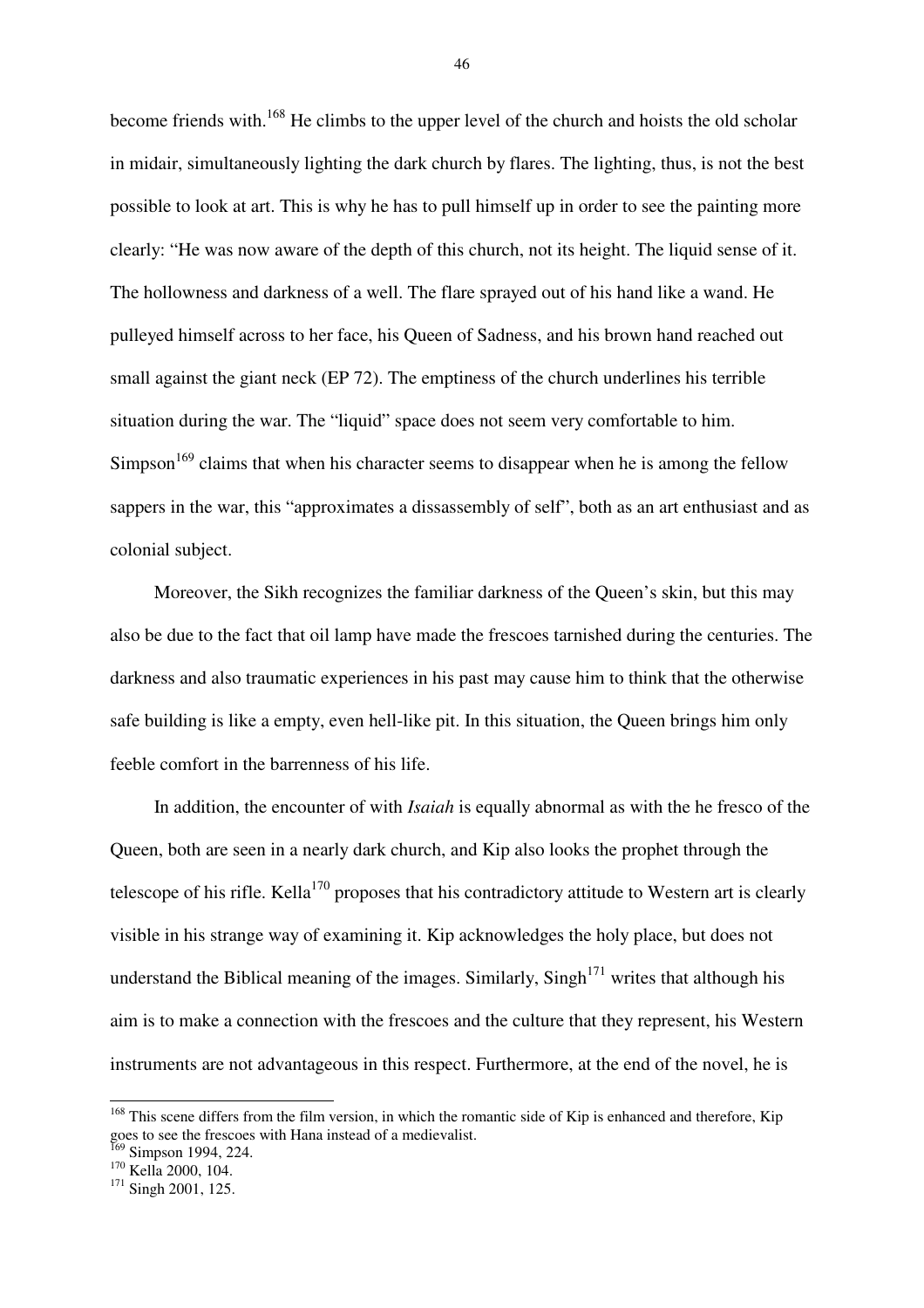again looking through his weapon: Kip looks at the burned patient through his rifle's sight. In other words, in the same manner he looks at the patient, he looks at art; ultimately they both represent to him an enemy.

There is another reason why the Indian cannot be totally connected with Italian Renaissance art. He cannot understand the mindset of Renaissance people. Being a Sikh by religion, Kip does not exactly understand the story depicted in the frescoes. According to Bruce Cole,<sup>172</sup> people in the Renaissance had a very different world spiritually, intellectually and physically. Cole continues<sup>173</sup>, they saw themselves at the center of the universe, as they still believed that the sun revolved around the Earth and not vice versa. In addition, Cole points out<sup> $174$ </sup> that they thought that the cosmos consists of spheres. This is why they looked at the paintings in a very different manner than a soldier during the Second World War.

A conflict between the *English Patient*'s reality and the reality outside the novel can be detected: Ondaatje uses the name *The Flight of Emperor Maxentius* (EP 72), but Maetzke et al.<sup>175</sup> state that the fresco is called *Constantine's Victory over Maxentius at the Milvian Bridge*. <sup>176</sup> It could be claimed that Ondaatje wants to underline that the novel is not real history, similarly as the English patient uses his copy of Herodotus's book, "gluing in pages from other books or writing in his own observations—so they are cradled within the text [...]" (EP16). Ondaatje's novel, thus, does not necessarily tell the truth either, it may be "his guidebook [...] of supposed lies" (EP 246). Kip's encounters with art become even more surreal within this context.

 $\overline{a}$ 

<sup>&</sup>lt;sup>172</sup> Cole 1983, 10.

 $173$  Ibid.

<sup>174</sup> Ibid.

<sup>&</sup>lt;sup>175</sup> Maetzke et al. 2001, 126.

<sup>176</sup> Another Piero della Francesca's fresco, *Madonna del Parto* is also mentioned in the novel (EP 69), which also in reality is situated at Monterchi, Italy (Maetzke et al. 2001, 277). However, there is a more vague reference to "a stone pulpit where Hercules slays the Hydra" that cannot be specified on the grounds of the novel.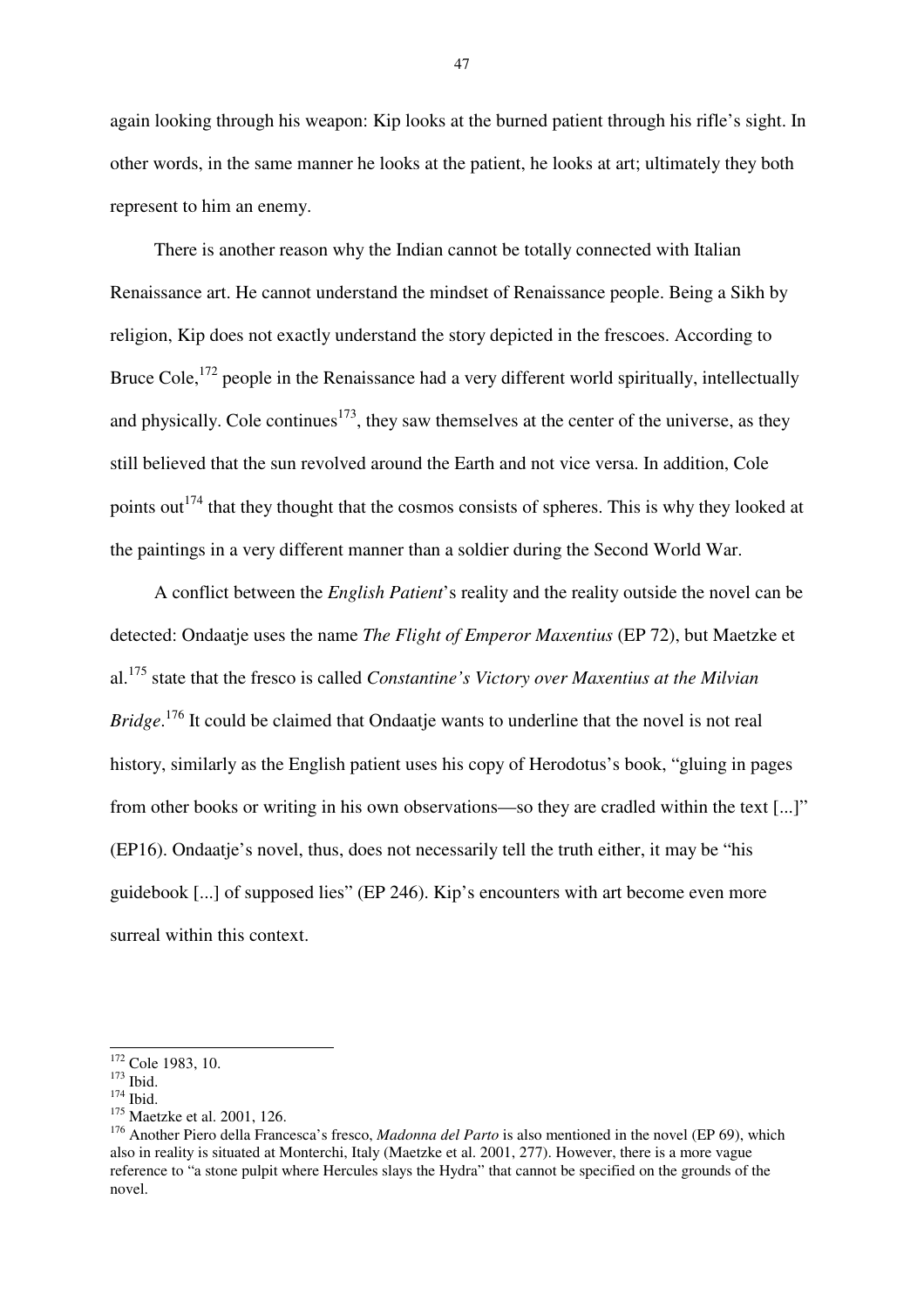A negative connotation in Kip encounter with art is suggested by  $Simpson<sup>177</sup>$ : the scene with an angel and the Virgin Mary scene is very beautiful, but because of the threat of an explosion, the gap between the darkness and light—just a few moments before the electricity will be turned on—is also a presentiment of the atomic explosion at the end of the novel.  $Simposn<sup>178</sup>$  argues that when Kip is waiting for the explosion in a church, the situation represents a similar revelation to Virgin Mary's meeting with an angel. I agree with Simpson, it is clear that after the nuclear blasts Kip is sure of his future and his mission: he belongs to India and not to the Western world.

There is another kind of allusion to this in the quality of the bombs he defuses, because they are delayed-action weapons. Their forthcoming destruction is postponed until the end of the novel. According to Simpson, $^{179}$  there is also a semblance of bombs and the subaltern position, both are untoward and uncontrollable. Michelangelo's *Isaiah* could also be seen as a sign of the dreadful future. In the Bible, the prophet saw hope in the future but mostly he was appalled by the spiritual decadence of Judah and prophesied judgment to it.<sup>180</sup> The same kind of an apocalyptic connection becomes underlined in the bombs' names: Kip is often defusing bombs called "Hermann" or "Esau"or "Satan" (EP 183). The bomb named by the devil is the most powerful, and as  $Simpson<sup>181</sup>$  suggests, perhaps Ondaatje is making it resonate with Salman Rushdie's *Satanic Verses*.

Another negative a allusion to art exists in the novel. The patient talks about death and mortality to Kip, and refers also to the biblical prophet: "There are of course hundreds of Isaiahs. Someday you will want to see him as an old man—in southern France the abbeys celebrate him as bearded and old, but the power is still there in his look" (EP 294). Although

 $\overline{a}$ 

<sup>&</sup>lt;sup>177</sup> Simpson 1994, 229.

<sup>&</sup>lt;sup>178</sup> Ibid.

<sup>&</sup>lt;sup>179</sup> Simpson 1994, 233-234.

<sup>&</sup>lt;sup>180</sup> Saarisalo et al. 1973, 256-257.

<sup>&</sup>lt;sup>181</sup> Simpson 1994, 228.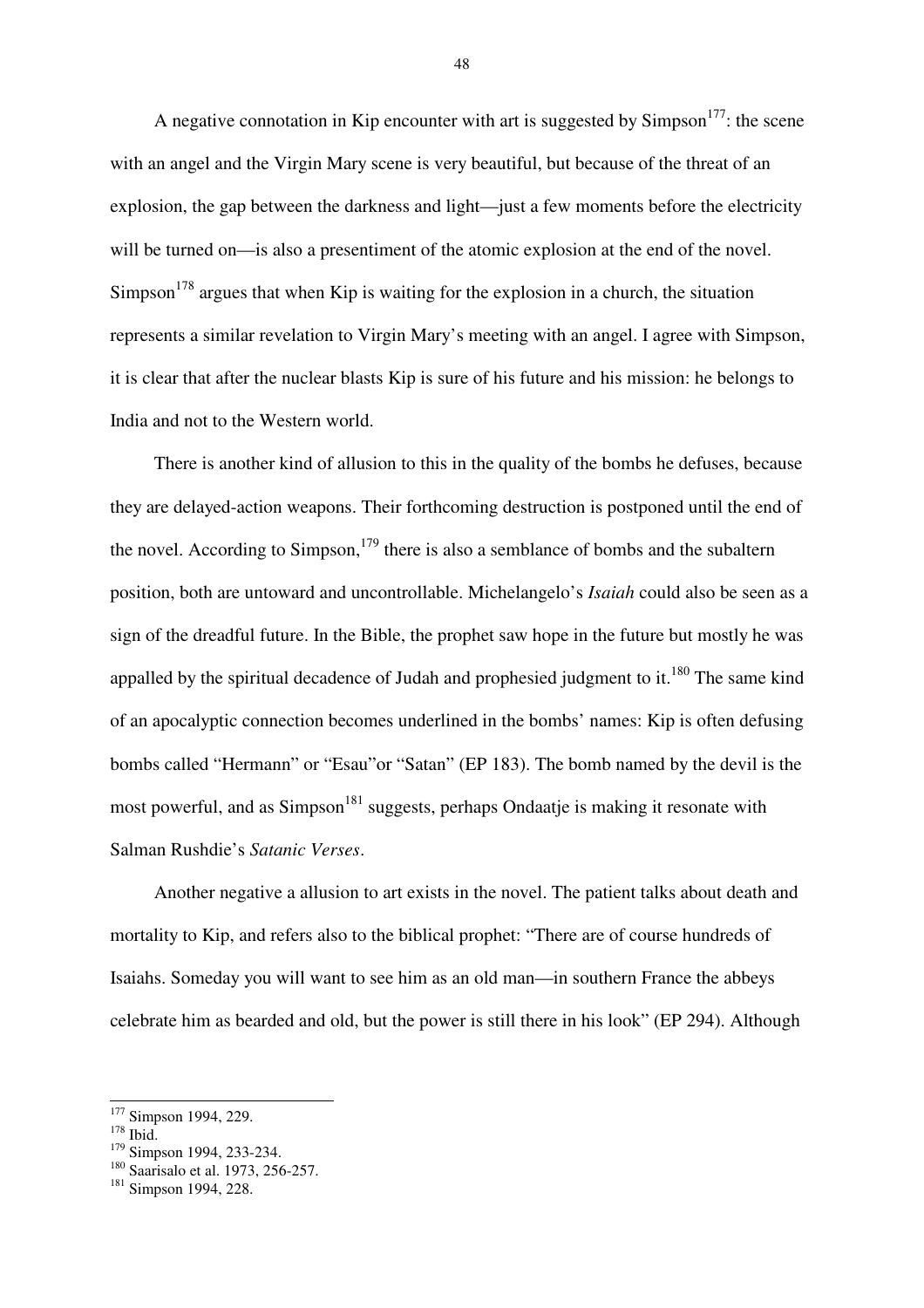Kip had liked both the English patient and the great face of the prophet, ultimately, they both represent the enemy, as will be seen in the next section of my thesis.

As  $Simpson<sup>182</sup>$  suggests, the figures only seem to be creating a cosy timeless space where it is not possible to feel comfortable: they are on the threshold of the atomic era. As I suggested in the previous section, even though Kip only seems to find consolation from the religious images in Italian churches, he is very psychologically disturbed. He cannot find consolation among the living people, but in the midst of the works of art in churches. According to Singh<sup>183</sup>, the war has disturbed his psyche, his personality is shattered. Singh continues<sup>184</sup> that his lack of trust is especially seen when he is like a "humming radar" who is always looking for hidden fuze wires. Singh<sup>185</sup> argues that instead of a complete person he is a broken man and this is due to the destructive forces of human greed, which were very powerful in the Second World War. As I mentioned earlier, Simpson's<sup>186</sup> view is that in Kip's thinking about mechanics, there are "explosive prospects of an entirely machine-based intellection". Kip wonders about the differences of his country and England: "What he saw in England was a surfeit of parts that would keep the continent of India going for two hundred years" (EP 188). Singh<sup>187</sup> is following Lacanian interpretation when she claims that there is a break in Kip's social skills. According to her, this can be seen, for example, when it is said of him: "He may look intently at eyes but not register what colour they are, the way food already in his throat or stomach is just texture more than taste of specific objects" (EP 219). Therefore, the bridge between the sapper and the works of art is not flawless.

There is a curious link between the sapper and old English art as well. Burcar notes<sup>188</sup> that when Kip is on his training mission in England, and when he descends "into the giant

 $^{184}$  Ibid.

 $\overline{a}$ 

<sup>185</sup> Ibid.

<sup>&</sup>lt;sup>182</sup> Simpson 1994, 229.

 $183$  Singh 2001, 125.

<sup>&</sup>lt;sup>186</sup> Simpson 1994, 234.

<sup>&</sup>lt;sup>187</sup> Singh 2001, 125.

<sup>188</sup> Burcar 2001, n. pag.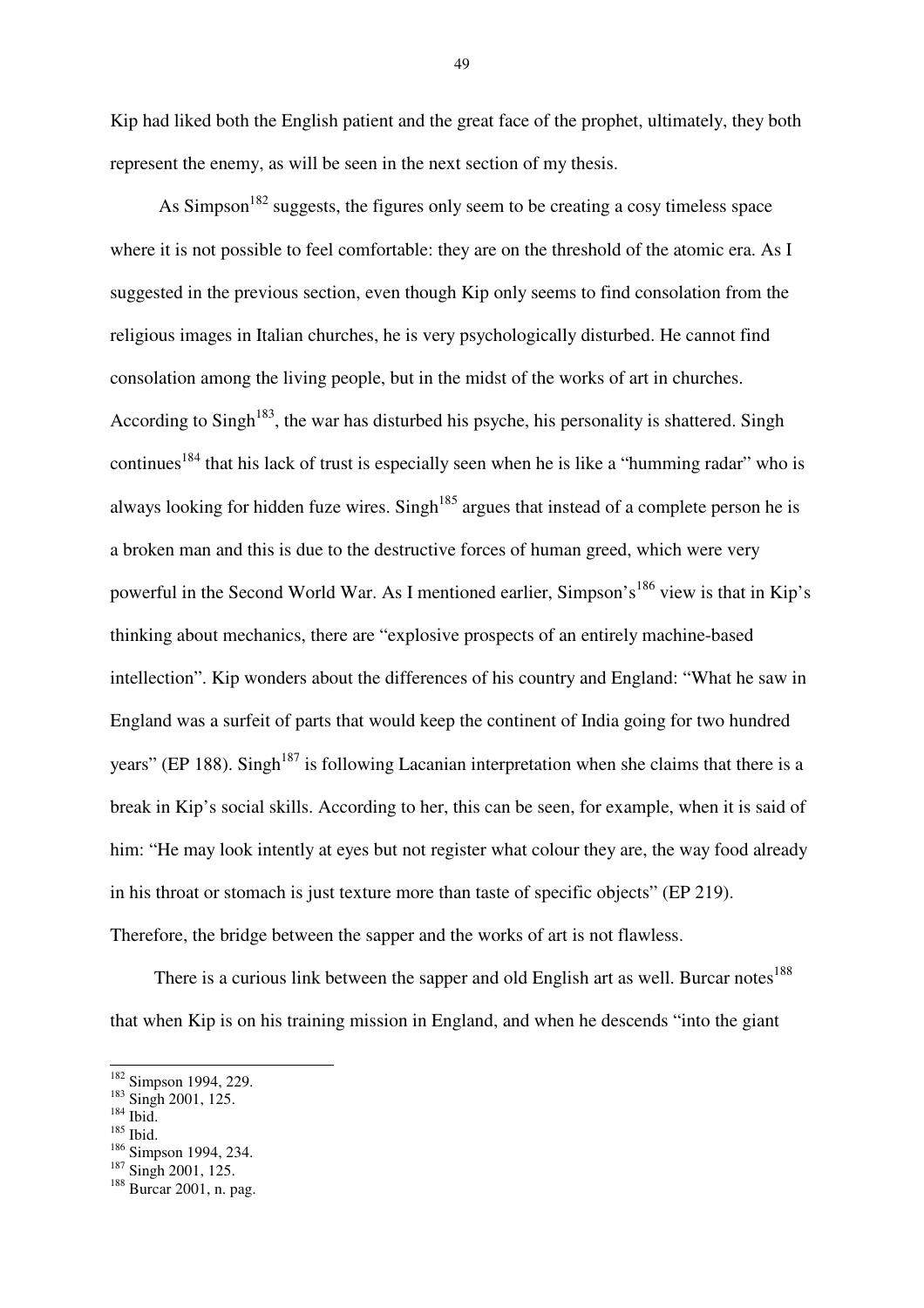white chalk horse of Westbury" (EP 181). The Indian is "literally cradled in the bosom of white civilization". The link between Indian and ancient art is obvious, and Burcar continues<sup>189</sup> that Western civilization "literally digests him" so that culturally determined "outside" and "inside" change places at every turn. Thus, there is a connection between Kip and ancient art. He identifies better with it than Western art. This seems to underline the fact that Kip is an Indian, although the British have trained him. For a man from another culture, it is easier to assimilate with the ancient civilization that made the chalk horse.

## **3.2 "He Had His Own Faith After All"- Kip and Sikhism**

The sections of my thesis overlap to a certain degree. I have discussed religious art, but the religion of Kip needs to be examined further in the next section. As I have stated before in Kip's connection to art and to the other protagonists, religion plays a very important part in *The English Patient*. There are reasons for the author to include it in his novel: Ondaatje<sup>190</sup> admits that in his childhood, issues such as the landscape, politics, and religion affected him, although not necessarily on a conscious level. According to Fledderus<sup>191</sup>, Ondaatje chooses to leave out sociological facts of Sikhism; a case in point is the fact that there were almost six million Sikhs in 1941.<sup>192</sup> Consequently, Fledderus claims that this enhances the religious vision of Ondaatje's book: it prefers general spirituality to specific religious traditions.

Sikhism is yet another kind of bridge in the novel. Fledderus<sup>193</sup> points out that this is reflected Kip's literal bridge-building. Singh<sup>194</sup> writes that the founder of the religion, Guru Nanak (1469-1539), had a vision before God and understood that "Na Koi Hindu, Na

<sup>189</sup> Ibid.

<sup>190</sup> Wachtel 1994, 259.

<sup>&</sup>lt;sup>191</sup> Fledderus 1997, 30.

<sup>&</sup>lt;sup>192</sup> Fledderus 1997, 30. Fledderus apparently means world-wide, since he writes that the religion of the Sikhs were not very well known in India either.

<sup>193</sup> Fledderus 1997, 30.

<sup>&</sup>lt;sup>194</sup> Singh 1971, 2.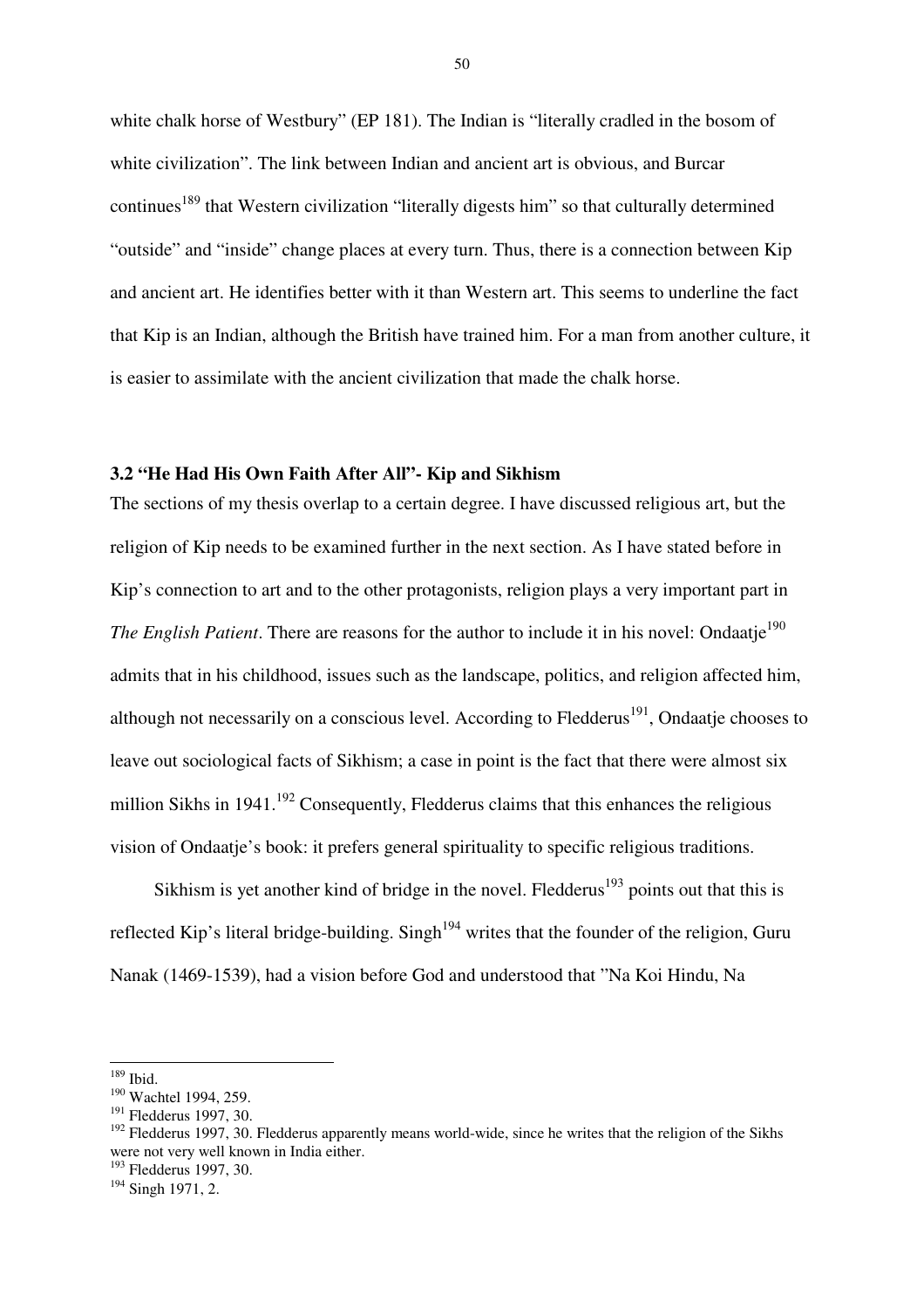Mussalman", which means: 'There is no Hindu here, nor a Muslim, $195$  Singh<sup>196</sup> continues that he understood the divinity as the "God of no Religion". According to  $\text{Sing}_{h}^{197}$ , Nanak chose his successor, and after him followed nine other Gurus. He writes<sup>198</sup> that he tenth Guru, Gobind Singh (1666-1708), re-edited the *Granth Sahib*, or *Adi Granth* and completed it. In addition, Singh<sup>199</sup> concludes that in Sikhism, God's Word is found in the book, and after the tenth Guru there were no longer living Gurus, but the book will remain as the embodiment of the spiritual Guru, whereas the secular Guru will be the Panth, that is, the community of the Khalsa.

Put it shortly, as Grönblom<sup>200</sup> writes, the history of Sikhism originated as Guru Nanak wanted to create peace with the Hindus and Muslims. He continues<sup>201</sup> that here are also many legends that link him to these religions and that Guru Nanak preached that there is only one God (like Muslims) and accepted karma and rebirth (like Hindus). Furthermore, Grönblom<sup>202</sup> points out that there is a connection between Sikhism and Christianity: Guru Nanak's idea that people should love each other before they can love God, resembles Christ's view on the same issue. Nevertheless, Grönblom states $^{203}$  that the founder of Sikhism created a religion of its own, not a combination of the other religions.

Though the concept of the desert is not connected to Kip directly in *The English Patient*, Singh<sup>204</sup> notes that the novel binds different religions together by the metaphor of the desert; like the religious figures in the biggest religions, Moses, John the Baptist, Christ, the Prophet Muhammad, desert explorers renounce all material attachments and blend into the void and experience the Divinity in these empty, sandy regions. Singh continues that the

 $\overline{a}$ 

 $199$  Ibid.

 $202$  Ibid.

<sup>&</sup>lt;sup>195</sup> Singh 1971, 3.

<sup>&</sup>lt;sup>196</sup> Singh 1971, 2.

<sup>&</sup>lt;sup>197</sup> Singh 1971, 22-27.

 $198$  Ibid.

<sup>200</sup> Grönblom 2001, 236-242.

<sup>201</sup> Ibid.

 $^{203}$  Ibid.

<sup>204</sup> Singh 2001, 132.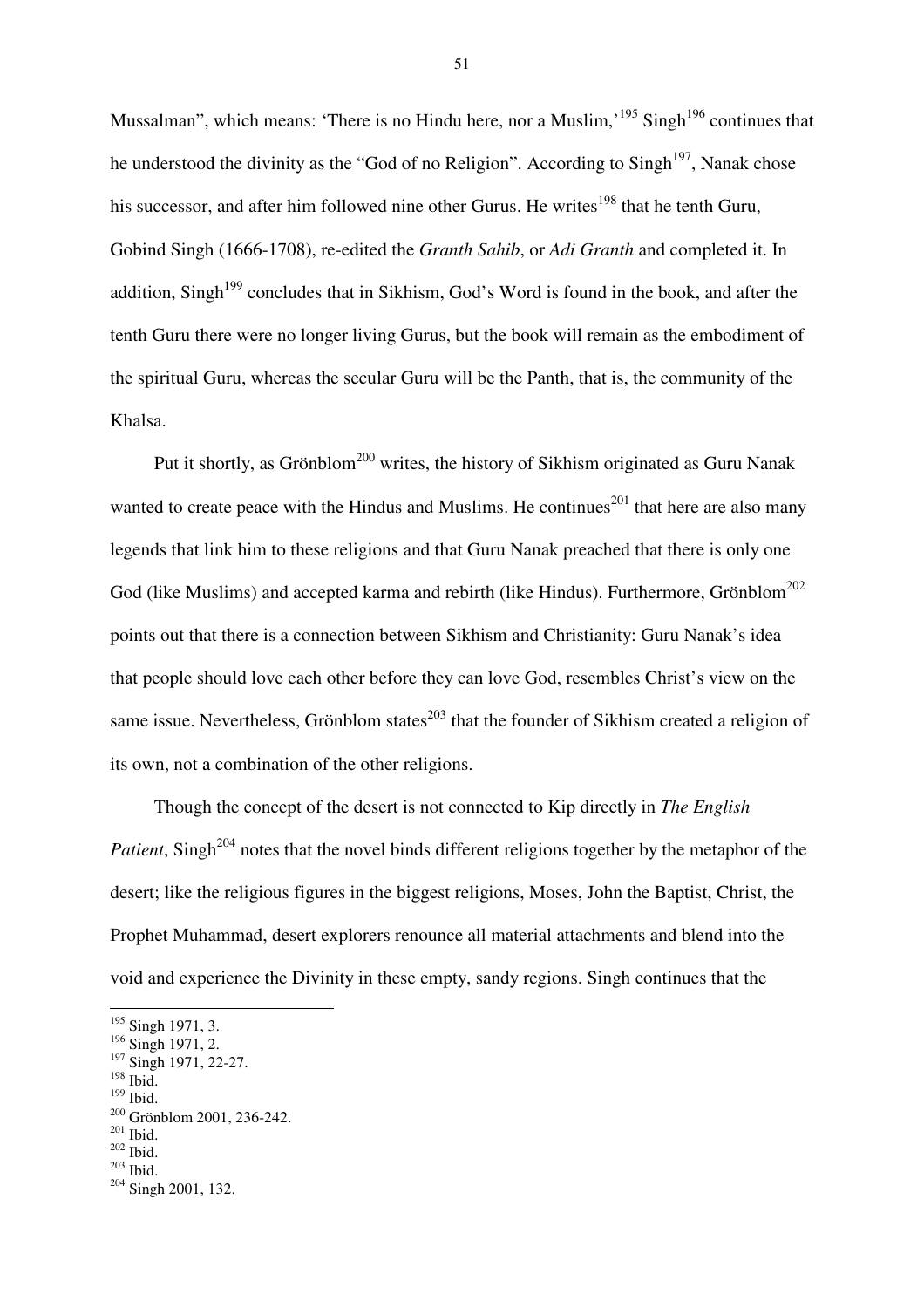temple of the Sikh is also like a desert, a haven in which it is possible to forget hierarchies. This is visible in Kip's behaviour, too, because it is the same towards all the characters. For example, the sapper does not make a difference between Caravaggio, the thief, or Lord Suffolk. Singh's<sup>205</sup> view is that Kip does not classify sacred places in any way either, and this is why he feels comforatable in a Sikh temple as well as in a church. Kip's attitude also reflects Guru Gobind Singh's writings: "The embodiment of love extends to all lands, to every nook and cranny". Fledderus<sup>206</sup> notes that Kip's religion respects other faiths, as many Sikhs avoid alcohol and drugs, because they respect Muslims and Hindus. Nevertheless, this is not always visible in their attitude, as can be seen later.

 $Sinph<sup>207</sup>$  stresses the metaphor of desert explained above is inscribed in the Sikh shrine, which was finished by Guru Arjun. The nature of Kip's religion becomes evident as he describes thid building, the Golden Temple at Amritsar to Hana: "If I took you before morning you would see first of all the mist over the water. Then it lifts to reveal the temple in light. You will already be hearing the hymns of the saints—Ramananda, Nanak and Kabir" (EP 271). In the following excerpt there is a depiction of the Sikh temple:

They move through the night, they move through the silver door to the shrine where the Holy Book lies under a canopy of brocades. The *ragis* sing the Book's verses accompanied by musicians. They sing from four in the morning till eleven at night. The Granth Sahib is opened at random, a quotation selected, and for three hours, before the mist lifts off the lake to reveal the Golden Tamples, the verses mingle and sway out with unbroken reading (EP 271).

This reveals that to some extent, the religion of the Sikhs reminds of Christianity. Nikky Singh<sup>208</sup> writes on the connection between Christianity and Sikhism, and points out several aspects in the religions: firstly, the hymns in churches and *gurdwaras*<sup>209</sup> sound similar.

<sup>&</sup>lt;sup>205</sup> Singh 2001, 123.

<sup>206</sup> Fledderus 1997, 30.

<sup>207</sup> Singh 2001, 132.

<sup>208</sup> Singh 2003.

<sup>&</sup>lt;sup>209</sup> In Punjabi, *gurdwara* means 'doorway to the Guru'. It is the place of worship of the Sikhs. ("Gurdwara". Encyclopædia Britannica Online).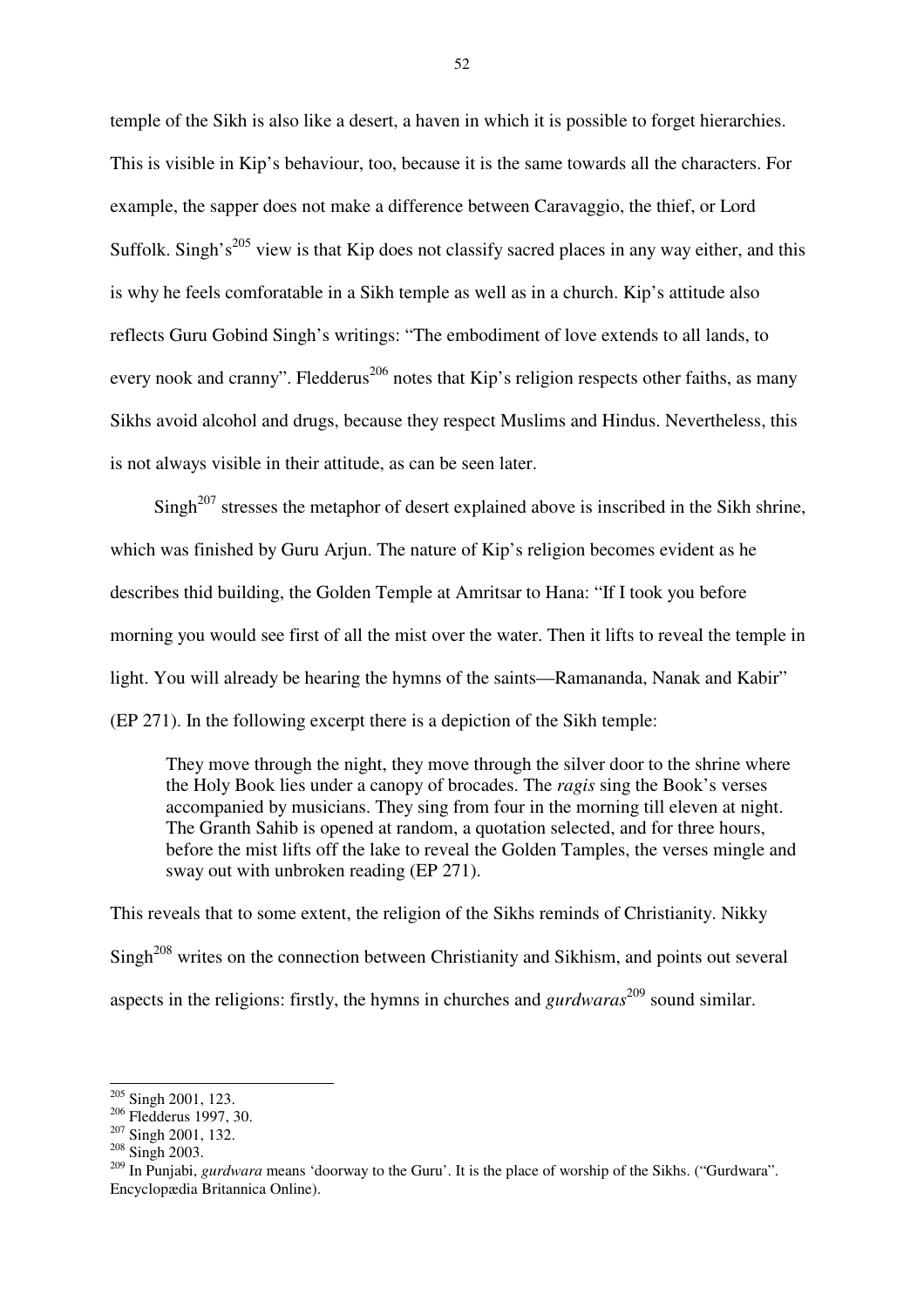Secondly,  $Singh<sup>210</sup>$  writes that both Jesus and Guru Nanak said that they were not speaking on their own behalf. Third, Singh continues<sup>211</sup> that their messages were similar: both prefered the inner attitude to rituals and codes. And she adds that both religions they teach similarly on love: one should love other people as well as God/the Divine. Furthermore, according to  $Sing<sup>212</sup>$ , even their festivals are partly the same: the same date Christians celebrate the Easter, Sikhs have the Baisakhi on the day of the birth of their community. Bearing all this in mind, it is easier to understand what Kip experiences in Italian churches. As  $\text{Singh}^{213}$  points out, Christianity gives a concrete example of Guru Nanak's teachings, which offer several possible methods of meditation and love.

In connection to Kip and Hana, I mentioned that the Indian is capable of brightening up the life of the other recidents in the Villa. Singh<sup>214</sup> points out that Kip's positive outlook on life reflects Sikh lifestyle in general: even in the most terrifying situation Kip seems to have "an aura of joy", because he is always "humming and whistling" (EP 74). This becomes clear in a closer look at his religion. Singh<sup> $215$ </sup> describes a few of the tenets of Sikhism:

Besides the Khalsa format, Kip exemplifies the Sikh institutions of *seva* and *langar*  [...]. The highest ideal in Sikh ethics is *seva*, voluntary manual labour in the service of the community which may take various forms. Beginning with Guru Nanak, it has become an essential part of Sikh life through which Sikh believers cultivate humility, overcome ego, and purify their body and mind. By working faithfully as a sapper, Kirpal Singh performs a continual *seva*, being fully dedicated to serving others as he searches for caches of explosives everywhere. [...] The practice of *langar* is a central practice of Sikhism, and testifies to the social equality and familyhood of all people.

The humble behaviour of Kip is clearly due to his Sikh religion and culture. Singh<sup>216</sup> also finds another mediating aspect of Kip's religion: the Sikh greeting 'Sat Sri Akal,' in which hands are held together and both persons greet the Timeless Truth. Singh continues<sup>217</sup> that the

 $\overline{a}$ 

- $212$  Ibid.
- $^{213}$  Ibid.

<sup>215</sup> Singh 2001, 122.

 $217$  Ibid.

 $2^{210}$  Singh 2003, n. pag.

 $^{211}$  Ibid.

<sup>214</sup> Singh 2001, 123.

<sup>&</sup>lt;sup>216</sup> Singh 2001, 135.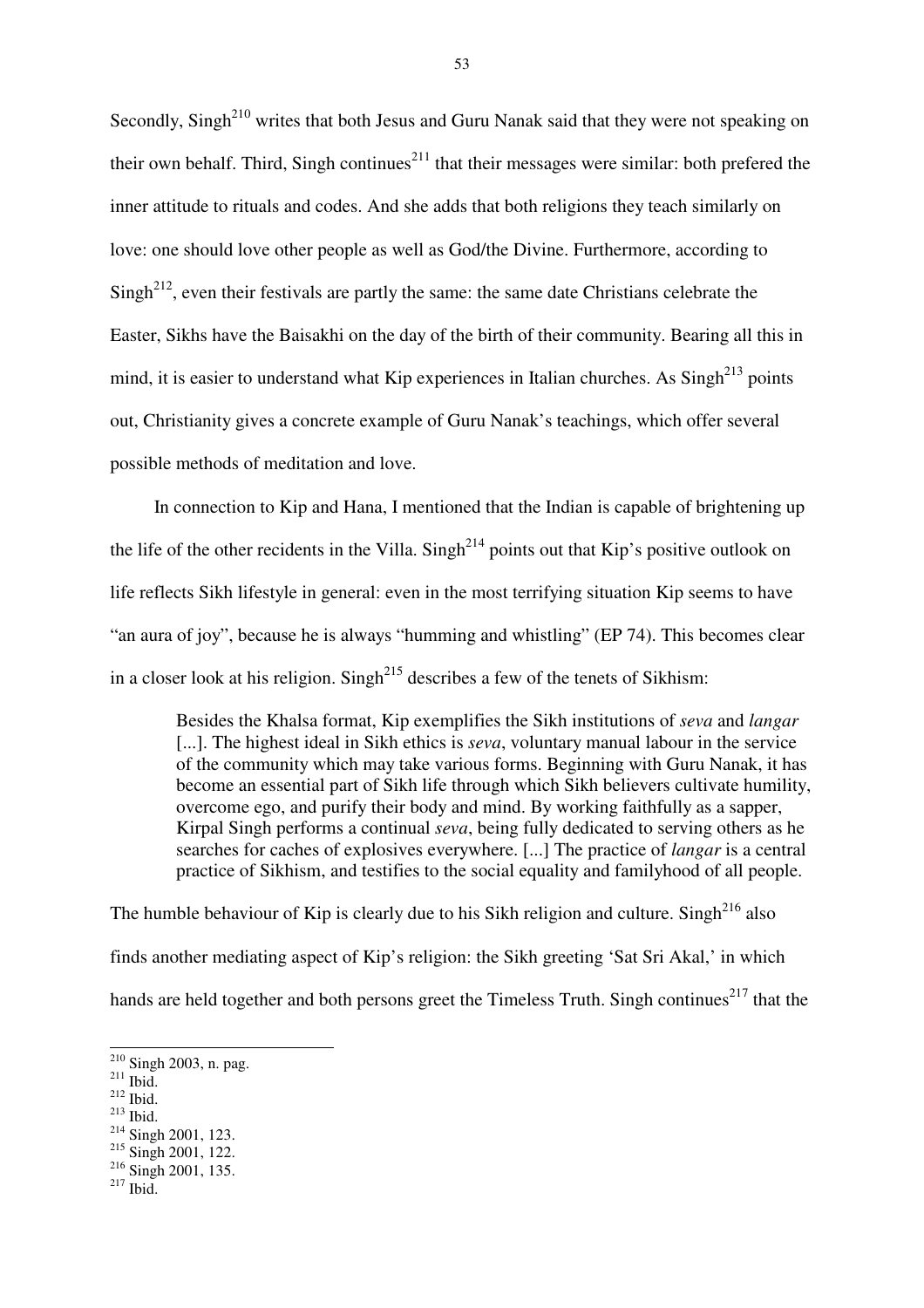greeting of the Sikhs is in deep contrast to the negative one-handed Western shaking, which also leaves out God or the sacredness of the greeting. Fledderus<sup>218</sup> adds to this: Kip is in fact a quite relaxed person, a "sahajdari", who does not wear the dagger or let his beard grow. Fledderus continues that Kip's easy-going personality shows as he accepts Western music, and this enhances Ondaatje's refraining from presenting or idealizing Kip as an example of a pure ethnic culture. Kip's eating habits are a mixture of his vegetarian diet and English habits, and the next excerpt show that his role as a mediator is again spotlighted: "His onions and his herbs [...] he peeled the onions with the same knife he used to strip rubber from a fuze wire. This was followed by fruit [...]. [He had been] holding out his cup for the English tea he loves, adding to it his own supply of condensed milk" (EP 86). It could be argued that by making Kip a mediator in many ways Ondaatje's book avoids making Kip a stereotype of Indian culture or religion.

Since Kip's religion accepts many possible faiths, he is also flexible and capable of adapting himself to different situation. The patient saw this in the Sikh too, as he had said that the man is "*fato profugus*—fate's fugitive" (EP 273). As I have mentioned before, he feels calm as he sleeps among the religious "race of stones" in a Christian holy building (EP 104). It is mostly due to the adjustable nature of his religion, he is able to find peace in Italian churches during the darkness of the war. Likewise, Singh notes<sup>219</sup> that as Kip finds comfort in Italian religious art, this underlines the Sikh way of seeing: it is enough for him that he understands that the art "represents some fable about mankind and heaven" (EP 279).

 Nevertheless, there is a fracture between Kip and the religious figures. An unpleasant situation with a piece of religious items unfolds when Kip watches a Catholic festival honouring Virgin Mary. He does not find solace in the holy image, which in this case is a plaster statue depicting Virgin Mary carried by a group of people. As with the other works of

 $\overline{a}$ <sup>218</sup> Fledderus 1997, 30.

<sup>&</sup>lt;sup>219</sup> Singh 2001, 123.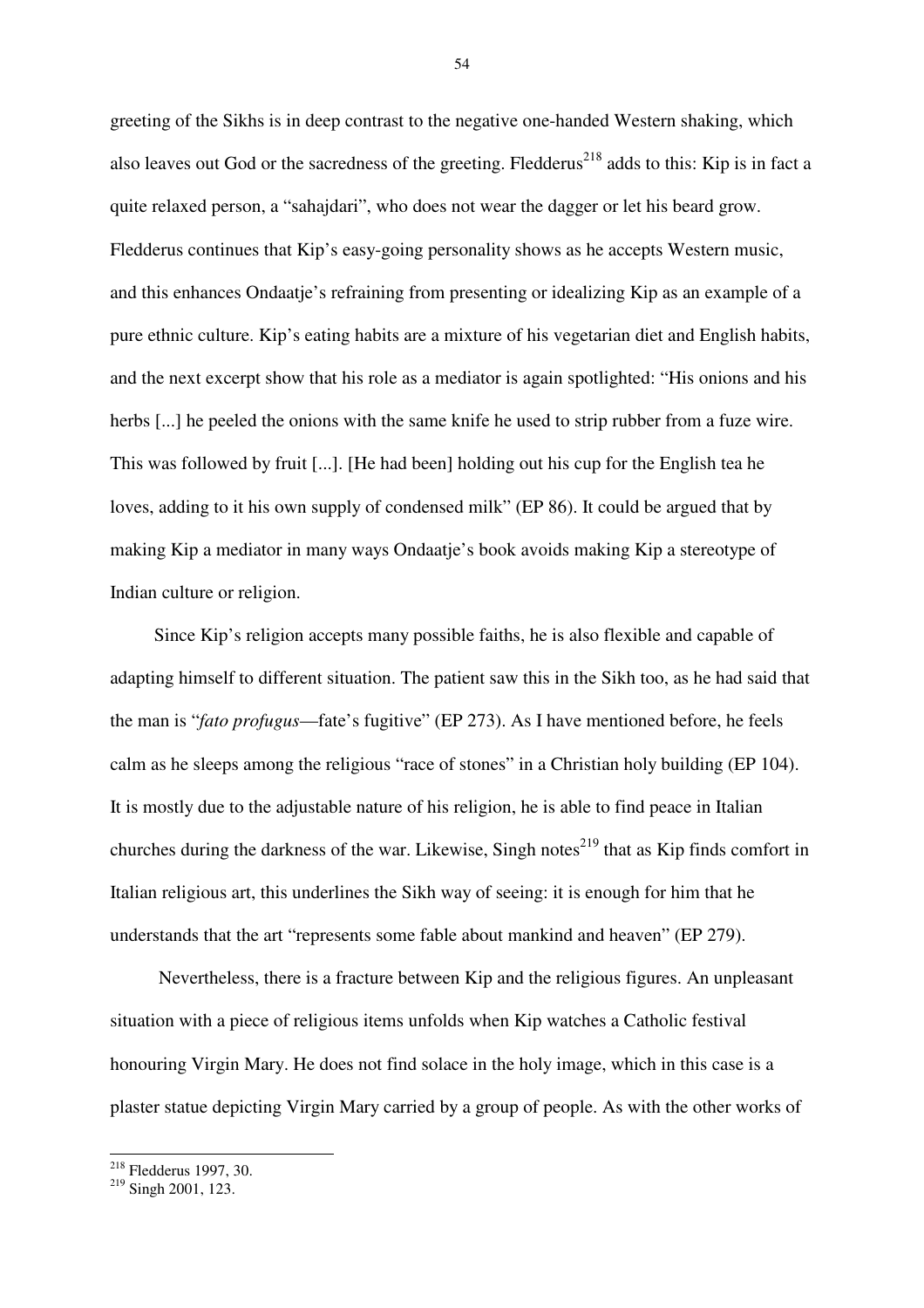art, he almost attacks it: "He raised his rifle and picked up her face in the gun sight—ageless, without sexuality, the foreground of the men's dark hands reaching into her light, the gracious nod of the twenty small light bulbs" (EP 79). In Kella's<sup>220</sup> opinion, Kip acknowledges the closeness with the statue, but then suddenly realizes a racial difference between him and it; and even more significantly, the difference between the religions, that is why he cannot make an offering to the Virgin.

As I have suggested earlier, Hana has disillusionment in her religious life. Due to this, she is jealous of Kip's faith: "She herself would be allowed to place money or a flower onto the sheet spread upon the floor and then join in the great permanent singing. She wished for that. Her inwardness was a sadness of nature" (EP 272). Hana's depressed state of mind breaks the bridge Kip's religion has made. Althouh Kip's religion would allow Hana to enter the temple and join the worship, Hana is incapable of doing that.

Kip often uses a piece of military technology in order to examine the religious items, Simpson<sup>221</sup> claims that in these situations "the acolyte becomes an assassin". Simpson<sup>222</sup> proposes that this also refers to "TABULA ASIAE". According to Simpson<sup>223</sup>, the term was used by Ondaatje in his previous book, *Running in the Family*, in connection to "imperial blindness", that is, the instability of colonial identity. Similarly, enhancing Kip's psychological disturbance even further, Singh<sup>224</sup> writes: when looking through Lord Suffolk's binoculars or the telescope of his rifle, Kips is still in his Lacanian infant state.<sup>225</sup>

In the end, Kip realizes that he does not accept any other faith after all. This becomes evident as Kip remembers the patient's copy of Herodotus's*<sup>226</sup> The Histories<sup>227</sup>*: "Isaiah and

 $\overline{a}$ 

<sup>226</sup> Herodotus was a Greek author of the first great narrative history of the ancient world: in his *History* he writes on the Greco-Persian Wars. ("Herodotus". Encyclopædia Britannica Online*).*

<sup>220</sup> Kella 2000, 104.

<sup>221</sup> Simpson 1994, 225.

 $222 \overline{\text{Simpson}}$  1994, 224.

 $223$  Ibid.

<sup>&</sup>lt;sup>224</sup> Singh 2001, 121.

<sup>&</sup>lt;sup>225</sup> Cf. Mälkönen et al. 2006, 271.

<sup>&</sup>lt;sup>227</sup> Ondaatje uses the name *The Histories* instead of the more common, singular form of Herodotus' book.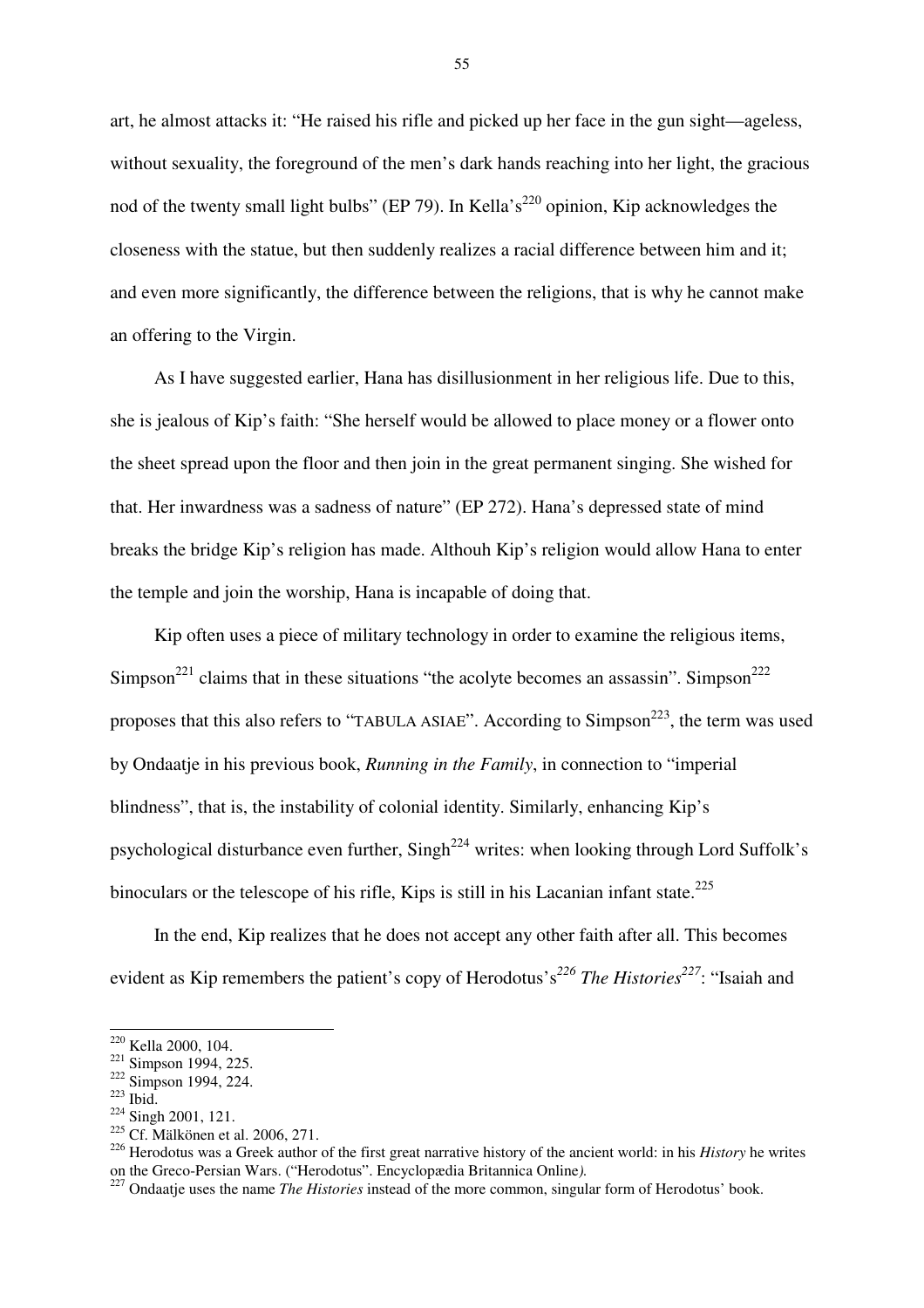Jeremiah and Solomon were in the burned man's bedside book, his holy book, whatever he loved he had glued into his own. He had passed the book to the sapper, and the sapper had said we have a holy book too" (EP 294). Singh writes<sup>228</sup> that the Sikh Gurus instruct in savouring: it is the ideal, but Kip's Western training has made him forget this and instead of enjoying sensual experiences, he simply swallows his meals. According to  $\text{Singh}^{229}$  this happens because Kip forgets "the heightened aesthetic experience" cherished in Sikh scriptures. I do not fully agree with Singh<sup>230</sup> who sees Kip as "a victim of the modern war machine which numbs his senses and sensibilities". In my opinion, Singh seems to contradict herself as I mentioned before, she admits<sup>231</sup> that Kip has "an aura of joy".

Sikhism is not a perfect example of a faith mediating between different religions as it is not as open to other religions as was described earlier. It accepts other beliefs, but in order to avoid blending into them, it does not fully approve of them. McLeod, $^{232}$  who stresses that there exists overt hostility towards Muslims in the early *rahit-namas*, <sup>233</sup> provides a case in point. According to him, this is evident, for instance, in some of their eating habits: Sikhs should avoid eating *hal*ā*l* meat of the Muslims and also avoid sexual contact with Muslim women.

Kip's religion is not always a source of peace as it creates conflicts, or at least awkward situations, in his relationships in the Villa. The strict religious diet creates a break between the Sikh and the other residents. Although he enjoys both English and Indian food, Kip is very strict about his diet in general. For example, he accepts tea, but not alcohol, as Caravaggio thinks that he "was diverted from by the startling prescence of three bottles of red wine on the table [...]. He knew that the sapper would not drink any of it (EP 267). His opinion on drugs

 $\overline{a}$ 

 $228$  Singh 2001, 125.

 $229$  Ibid.

<sup>230</sup> Ibid.

<sup>231</sup> Singh 2001, 123.

<sup>&</sup>lt;sup>232</sup> McLeod 1989, 72-73.

<sup>233</sup> *Rahit-namas* include several different versions of the Khalsa code of conduct (McLeod 1989, 33).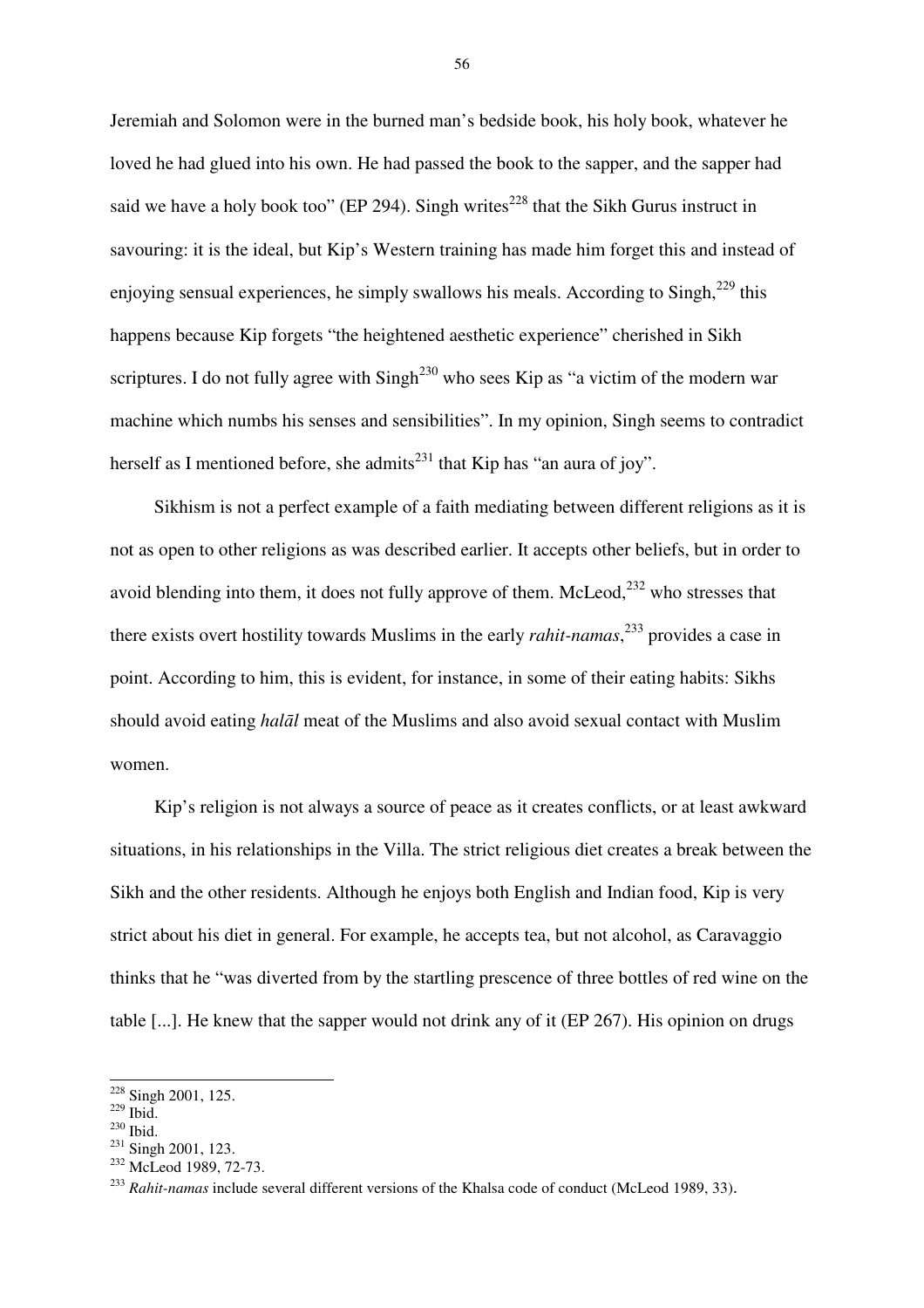becomes evident when Kip hurts his hand and Caravaggio spat morphine on the wound "Kip pushing him away, glaring in anger" (EP 166). When they eat and drink wine, they become tipsy and call Kip " the great forager" (EP 267). The Westerners do not respect the sapper's convictions. Caravaggio does not approve of Kip's behaviour in connection to religion, either. In the novel, he is said to be a thief and a morphine addict, and it can be argued that he is not worthy of passing judgement on other people. Nevertheless, as he observes Kip's behaviour in the Villa, he feels entitled to criticize Kip's ethics: "It looked to Caravaggio like a string of small electric candles found in dusty churches, and he thought the sapper had gone too far in removing them from a chapel, even for Hana's birthday" (EP 267). Because the sapper is so strict in his religion, it is very difficult for Caravaggio to accept that Kip does not respect the sacred objects of an another religion. Again, the sapper's disturbed state of mind becomes underlined, since he is not able to respect the religious items he encounters.

There are other kinds of contradictions his religion creates in the novel: on the one hand, it is mediating between different beliefs, but on the other hand, it is strict: Kip belongs to the Khalsa and wears a turban. Moreover, despite the similarities, there are serious differences between Christianity and Sikhism. Singh<sup>234</sup> writes on this issue: in the Bible, God is the Father, but in Sikhism, there is "the Trancendent One". In addition, Jesus is described as the Son of God, but in the Sikh viewpoint, Guru Nanak is an enlightener of the Divine. Another, a feminist point of view is also brought out by  $\text{Sing}^{235}$ , who sees negative messages of the body in The Virgin birth of Christ. When listening to the English patient's excerpts from the Bible, Kip possibly feels similarly as  $S$ ingh,<sup>236</sup> who describes her feelings: "But when Christ alone is the Omega Point, or Baptism the exclusive way to the Kingdom of God, then where do I stand? As a Sikh I have no place". In *the English Patient*, Kip must feel this when he encounters the frescoes. For Sikh, then, the Christian object can also be threatening,

 $\overline{a}$ 

<sup>&</sup>lt;sup>234</sup> Singh 2003, n. pag.

<sup>&</sup>lt;sup>235</sup> Singh 2003, n. pag.

 $236$  Ibid.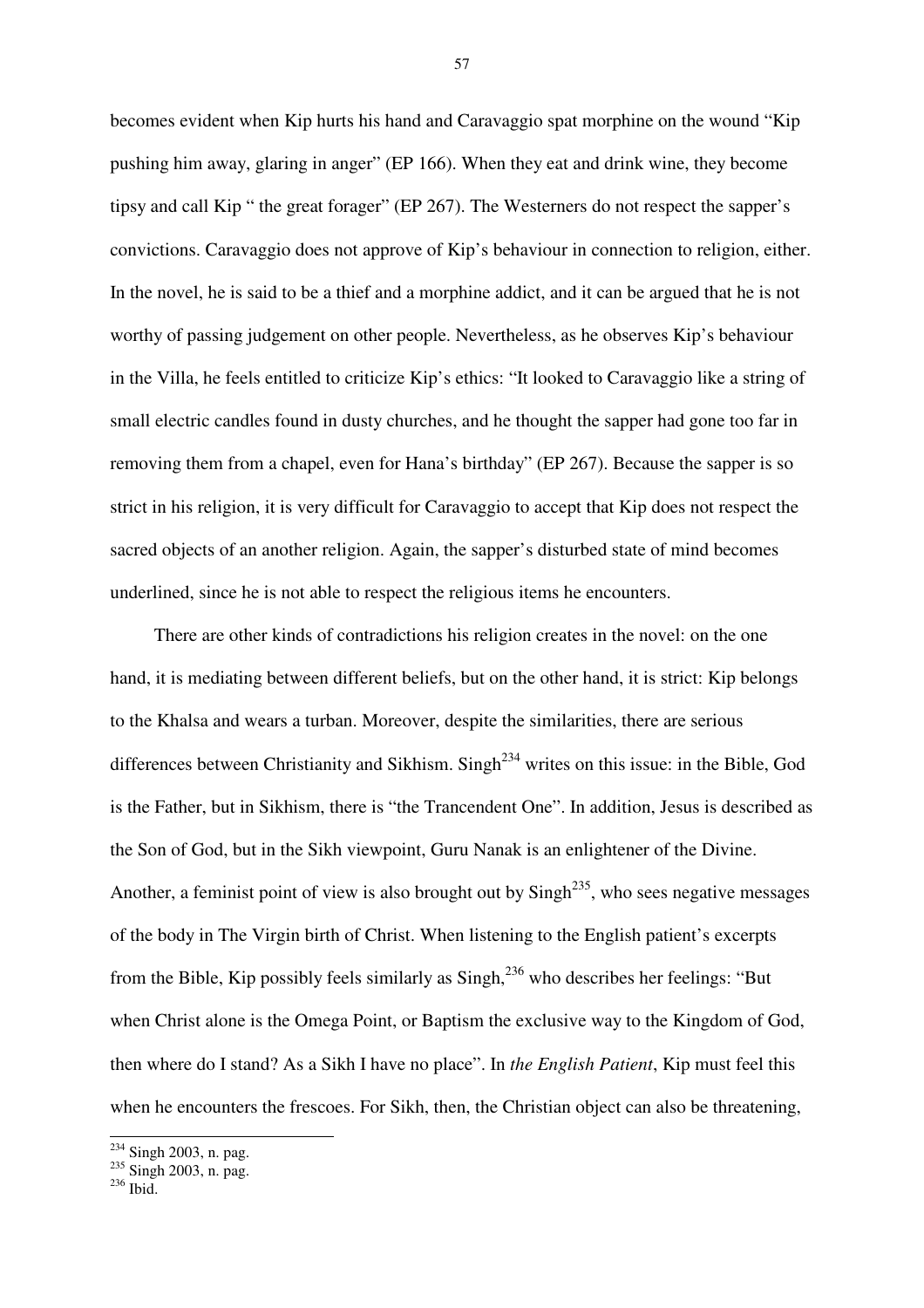and this may explain why Kip sometimes expresses disrespect and hostility towards the others in the Villa.

In sum, Kip is between the Western and the Eastern worlds, but in the end he keeps his own culture and religion: "If he could have parted with it, Kip would have left something there as his gesture. But he had his own faith after all" (EP 80). He does not want to succumb totally to the West, although on occasions, he feels a connection to Catholic art. Nevertheless, when the atomic bombs explode, the Bible's Isaiah was is not only depicted in the fresco, but also narrated by the patient, becomes even more threatening to him, as we shall see in the next section.

#### **3.3 The Bomb - The Destruction of Bridges?**

One bomb. Then another. Hiroshima. Nagasaki. [Kip] swerves the rifle towards the alcove. The hawk in the valley air seems to float intentionally into the V sight. If he closes his eyes he sees the streets of Asia full of fire. It rolls across cities like a burst map, the hurricane of heat withering bodies as it meets them, the shadow of humans suddenly in the air. This tremor of Western wisdom (EP 284).

Ondaatie says<sup>237</sup> that the Bomb are like his *deus ex machina*, it appears to provide a convenient solution to an insoluble difficulty in the plot. Despite of this, he claims that he tried to prepare the reader for the disaster in many ways. Pesch<sup>238</sup> agrees: a second reading of the novel reveals how the effects of nuclear apocalypse are present throughout the novel. In my opinion, the fractures in the bridges presented earlier forebode the nuclear disaster in the end.

Finally, then, the atomic bombs explode, and the sapper's behaviour changes suddenly. After he has heard the terrible news, Kip attacks the burned man with his rifle. Although Caravaggio remarks that the patient is not really an Englishman after all, but a Hungarian count called Almásy (EP 285), Kip sees the English patient and the whole of the West as the

 $\overline{a}$ <sup>237</sup> Kamiya 1996, n. pag.

<sup>&</sup>lt;sup>238</sup> Pesch 1998, 131<sup>1</sup>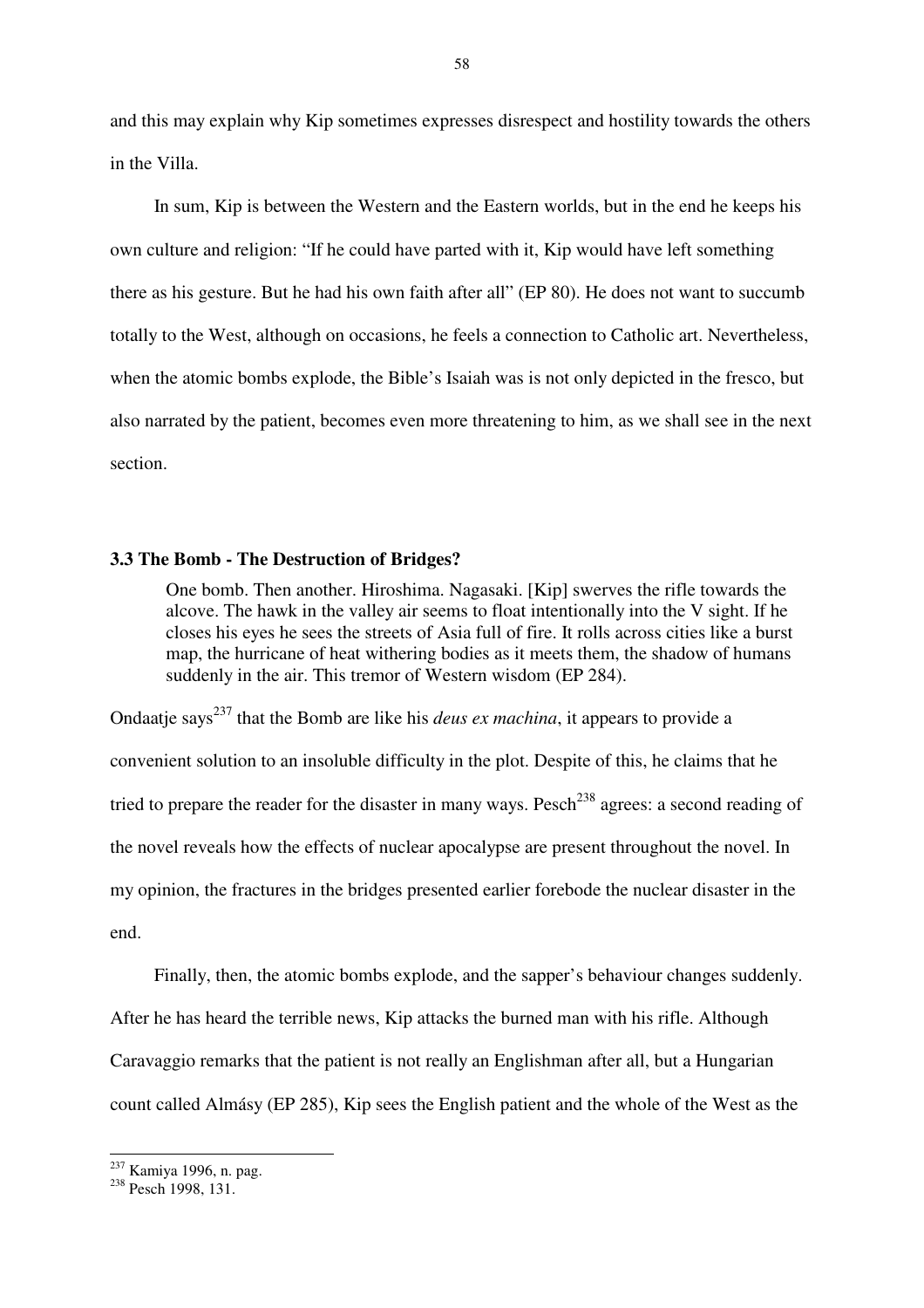Other. Kip sees the man as a stereotype of the suppressor. He rages at him: "American, French, I don't care. When you start bombing the brown races of the world, you're an Englishman. You had King Leopold of Belgium and now you have fucking Harry Truman of the USA. You all learned it from the English" (EP 286). Only his emotional affection for his "relative" prevents him from killing his new enemy. Irrationally, he attacks the burned man, who is not able to defend himself in any way:

Kip looks condemned, separate from the world [...]. He pivots back so the rifle points at the Englishman. He begins to shrudder, and then everything in him tries to control that…'I sat at the foot of this bed and listened to you, Uncle [...]. I grew up with traditions from your country, but later, more often, from *your* country [...] . You stood for the precise behaviour. I knew if I lifted a teacup with the wrong finger I'd be banished. If I tied a wrong kind of knot in a tie I was out. Was it just ships that gave you such power? Was it, as my brother said, because you had the histories and printing presses? (EP 283).

Thus, Kip cannot attack the vague "West" which has dropped the bombs, he questions the patient of the crimes the British. In addition, he takes the bombs personally and compares them to all the wrongs the British had done to him, as he had to adapt to their rules. In addition, his newly found racial identity becomes underlined. Kella's<sup>239</sup> view is that now Kip sees Englishness and whiteness as one and the same, blended together by the imperialistic drives of Western humanism. In Singh's opinion,  $240$  at this point Kip has finally reached the end of the Lacanian Mirror Stage as he realizes that he and the other Asians had been converted with "missionary rules" (EP 283). Singh<sup>241</sup> argues that in fact, the "postcolonial" Kip is awakened to White supremacy and White brotherhood. Singh<sup>242</sup> continues: as he identifies himself with the yellow and brown races, Kip sees the appropriate mirror in Asia instead of the West. Kip realizes that "his name is Kirpal Singh and he does not know what he

<sup>&</sup>lt;sup>239</sup> Kella 2000, 109.

<sup>&</sup>lt;sup>240</sup> Singh 2001, 136

 $^{241}$  Ibid.

<sup>&</sup>lt;sup>242</sup> Singh 2001, 135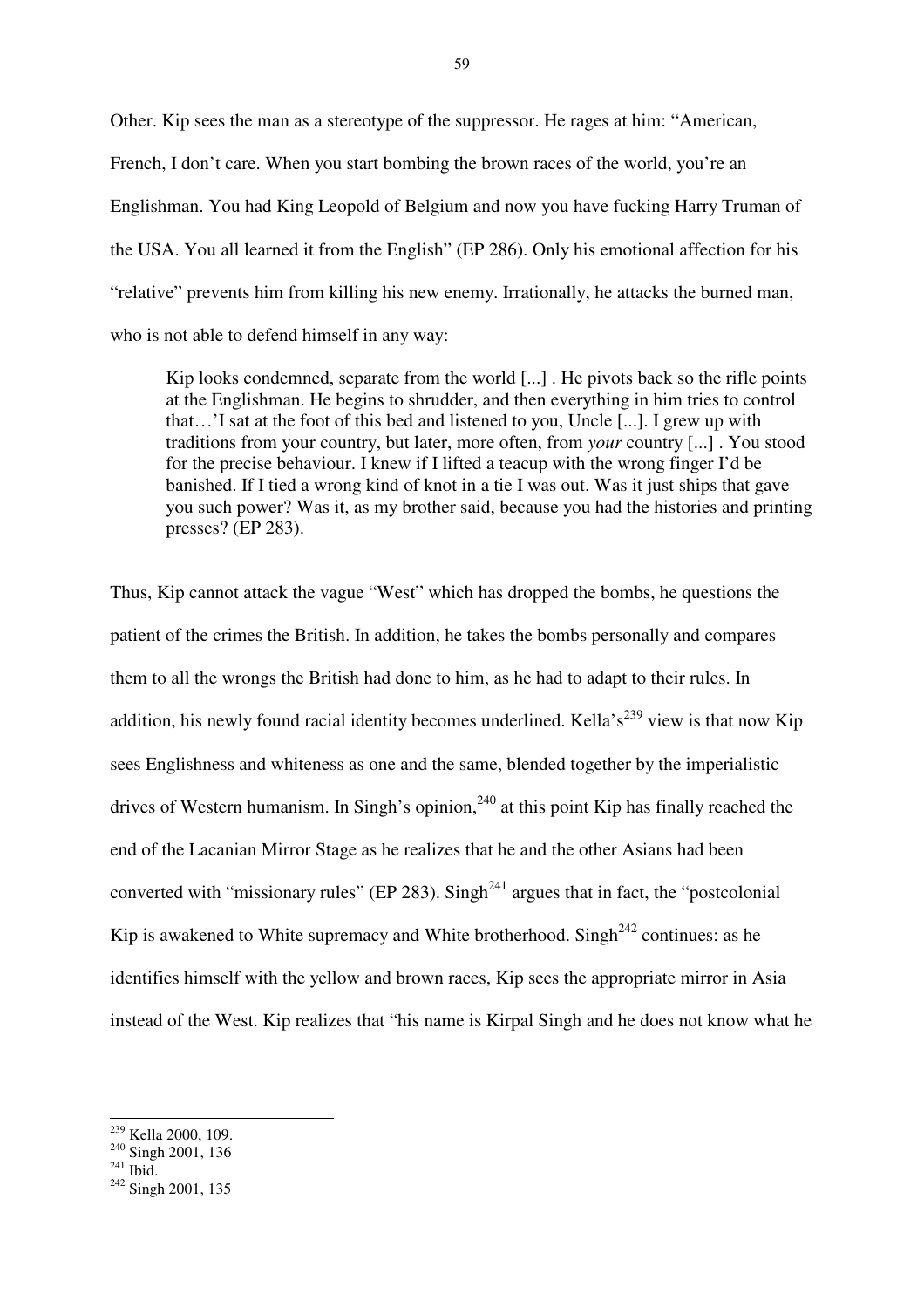is doing here (EP 287). In Singh's<sup>243</sup> opinion, he regains his self-identity, "not a fractured entity, a Kip or a Kipper grease, or a Mr. Kipling cake", but he has finally realized what is his home: the Sikh community. Singh<sup>244</sup> emphasizes that as Kip leaves Hana, at the end of the novel he is called by his real surname, Singh, instead of the nickname, because of his new self-identification.

Consequently, Kip is willing to break the bridges to the other members of the "foster family". He attacked the patient, and he now hates the customs of Westerners along with Lord Suffolk. An allusion to Hana is also made: before, Kip was able to provide protection for Hana; however, now that the sapper has left them, he "has left the three of them to their world, [and] is no longer their sentinel" (EP 286).

Kip also breaks the religious bridges. As I explained in the section on Kip and art, there is a similarity between the biblical prophet Isaiah and Kip: they both detest political contracts: "Never turn back on Europe. The deal makers. The contract makers. The map drawers. Never trust Europeans, he said. Never shake hands with them" (EP 284-285). Now even the prophet he had admired is his enemy. Tellingly, after he has left the Villa by his motorcycle, the words of the Isaiah read by the patient echo in his ears. The prophet's apocalyptic visions are very appropriate at the dawn of the atomic age: "*For the heavens shall vanish away like smoke and the earth shall wax old like garment, And they that dwell therein shall die in like manner. For the moth shall eat them up like a garment, and the worms shall eat them like wool*".<sup>245</sup> The sapper has forgotten all hope, and in the middle of the excerpt above lacks the consoling words of the prophet. Apparently Kip has forgotten the Bible's consoling words in his rage: "but my salvation shall be for ever, and my righteousness shall not be abolished. Hearken unto me, ye that know righteousness, the people in whose heart *is* my law; fear ye

<sup>&</sup>lt;sup>243</sup> Singh 2001, 136.

<sup>&</sup>lt;sup>244</sup> Singh 2001, 137.

 $245$  The Bible, Isa. 51: 6,8.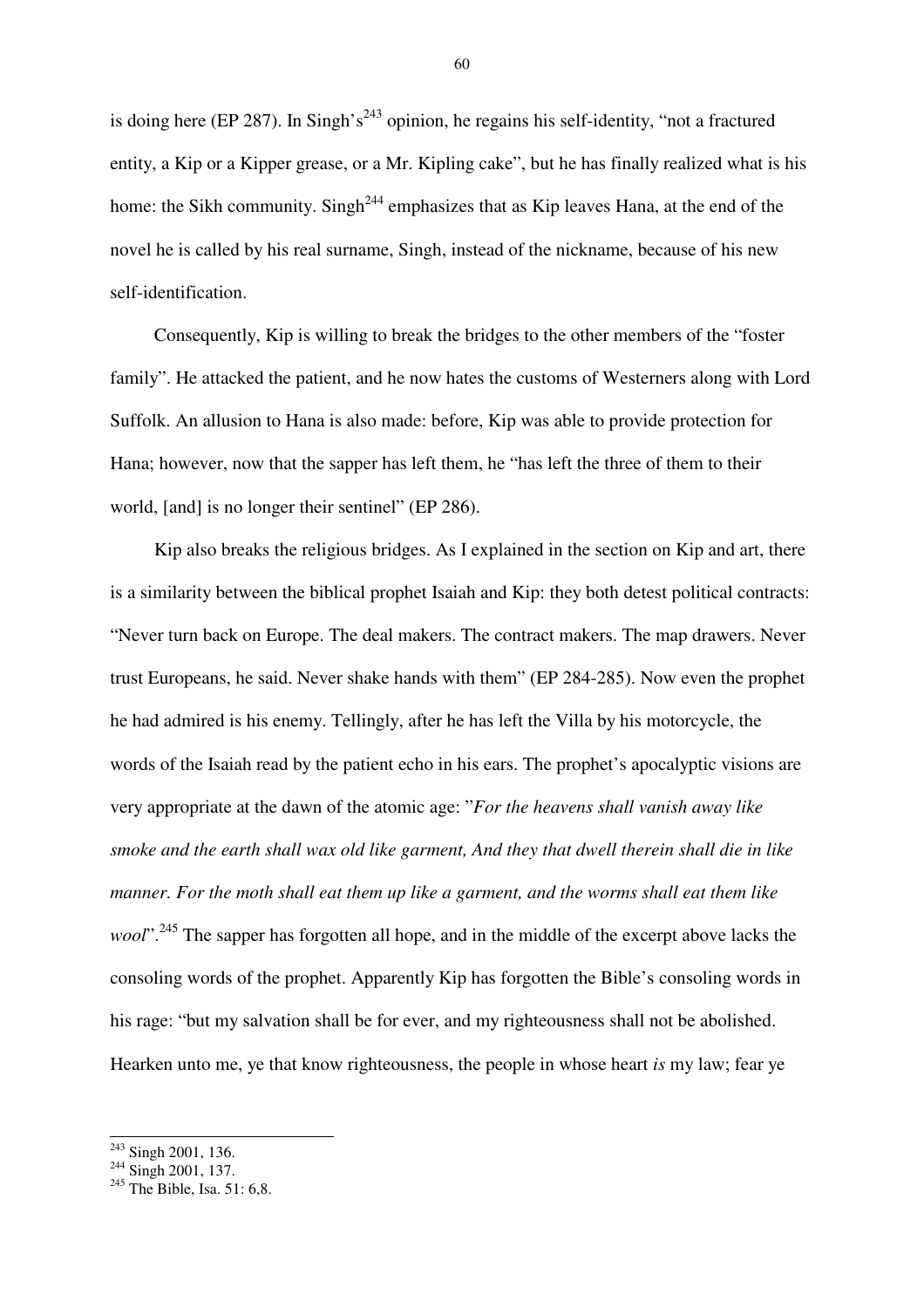not the reproach of men, neither be ye afraid of their revilings".<sup>246</sup> The sapper despises the Bible and the culture it represents. After Kip decides to leave the Villa, he only remembers these "few callous words in the Bible" (EP 286): "Let the dead bury the dead".<sup>247</sup> For him, all the residents of the Villa are dead already, although only the patient will die.

When his disappointment grows, Kip feels detached from the whole world. The ultimate point of his detachment is when he falls into the Ofanto River. Again the words of Isaiah<sup> $^{248}$ </sup> reflect his situation, as he is going back to India. He feels like he is being thrown there: "*He will toss thee like a ball into a large country*" (EP 295). Singh<sup>249</sup> claims that this alludes to the similar experience of Guru Nanak, who apparently drowned in the River Bein, but re-emerged after three days. In this situation, he also breaks his "affinity with machines": "Heavy tin fell off and shouldered past him. Then he and the bike veered to the left, there was no side to the bridge, and they hurtled out parallel to the water [...]. The cape released itself away from him, from whatever was machine and mortal, part of the element of the air" (EP 295). The place were he fell off is also significant, the bridge symbolizes all the connections and relationships he has had in his past.

At the end of the novel, thus, Kip has followed his family traditions after all, since he is the second son, his family expected him to become a doctor (EP 201). Singh<sup>250</sup> claims that finally, Kip's nationalist phase is over, which started from the atomic bombings. This can be seen in his clothes; instead of a *kurta*<sup>251</sup>, he wears western clothes and spectacles. Furthermore, Singh<sup>252</sup> continues that since his goggles ended up into the river, they symbolized his "white man's values". Kip also likes his Indian identity when he sees his "two children and a laughing wife" (EP 299), because unlike in the Villa, in his Indian home, "at

 $\overline{a}$ 

<sup>246</sup> The Bible*,* Isa. 51: 6-7.

<sup>247</sup> The Bible*,* Matt. 8:22.

<sup>&</sup>lt;sup>248</sup> The Bible, Isa. 22:18.

<sup>&</sup>lt;sup>249</sup> Singh 2001, 137.

<sup>250</sup> Singh 2001, 138.

<sup>251</sup> A typical Muslim attire for men and women is a long white cotton shirt (*kurta* or *kurtah*). ("Religious dress". Encyclopædia Britannica Online).

 $252$  Singh 2001, 137-138.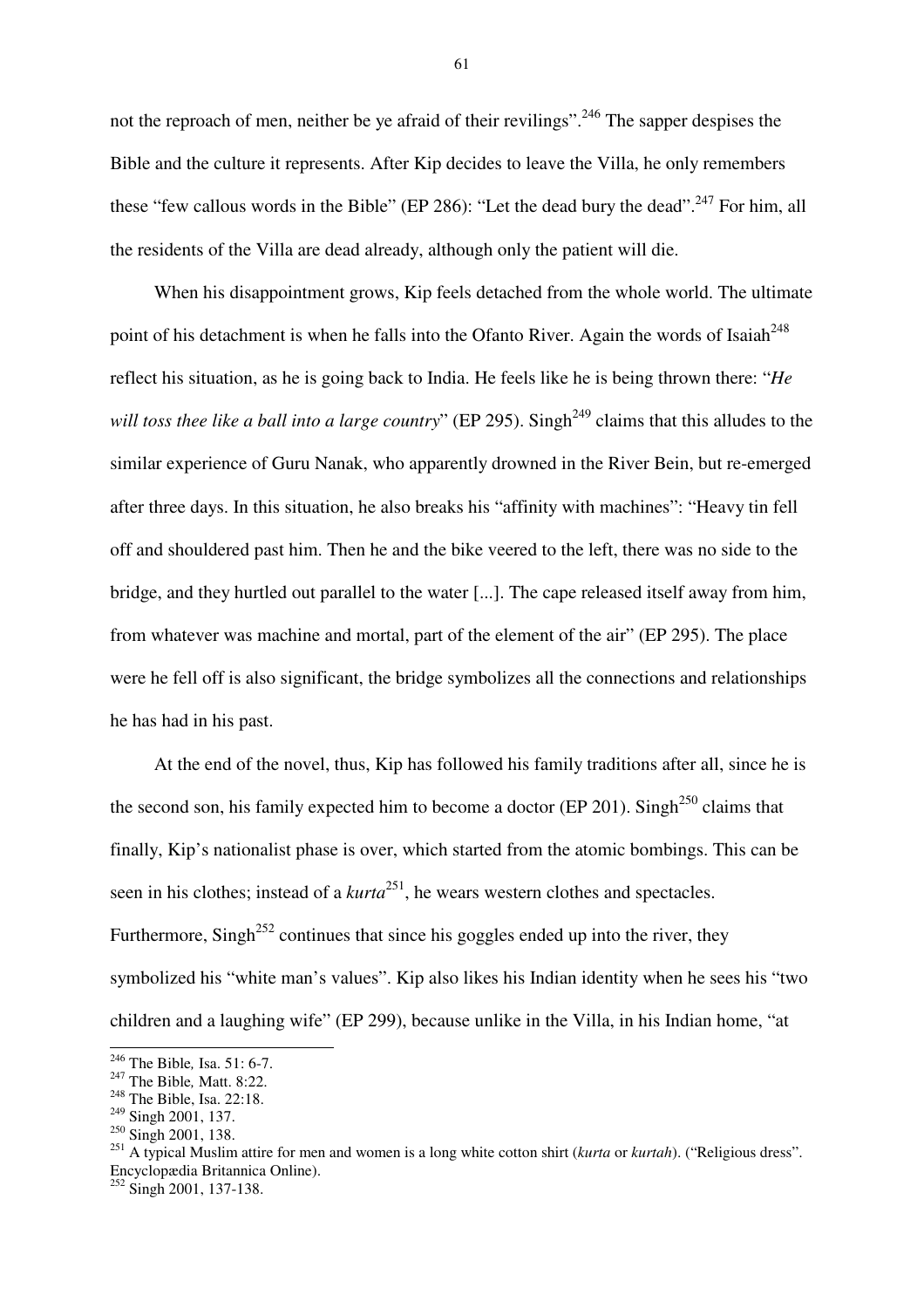the table all of their hands are brown" (EP 301). This is in contrast to the Villa, and to the connection he had with Lord Suffolk: In England and Italy he had also seen white hands at the table.

Hana, conversely, remains single in the end. She is happy in her own way; because of her experiences in the Villa, she has regained her self-confidence and can look at herself again: "She is a woman of hour and smartness whose wild love leaves out luck, always taking risks, and there is something in her brow that only she can recognize in a mirror" (EP 301). As I have presented, Singh<sup>253</sup> claims that Kip went through a Lacanian transformation, but this applies to Hana as well.

Thus, all the bridges appear destructed because of the nuclear attack. This recalls Kipling's poem: "Oh, East is East, and West is West, and never the twain shall meet, Till Earth and Sky stand presently at God's great Judgment Seat [...]".<sup>254</sup> Along with the millions of dead people, the Second World War wiped out everything West had valued. As I mentioned earlier, Hana's disillusionment with religion was very deep during the war, and that can be seen as a symbol of the whole West. Singh<sup>255</sup> points out an example of breakage in India too: Hindus, Muslims, and Sikhs fought in the Punjab and in the Bengal, and this resulted in the division between East and West Pakistan. Singh<sup>256</sup> continues that the colonial masters in India were not innocent either, but fundamentally, it is universal greed that destroys the bridges between human beings. Singh argues<sup>257</sup> that after the war, "[t]he sacred is forsaken. The technological supremacy of the colonial powers does not make the world a better place; it only bombs and destroys". As  $\text{Sing}^{258}$  writes, this is also the view of Guru Nanak, who wanted peace, but saw only death and destruction in his country.

 $253$  Singh 2001.

 $254$  Kipling 1994, 245-248.

<sup>&</sup>lt;sup>255</sup> Singh 2001, 138.

 $^{256}$  Singh 2001, 139.

 $^{257}$  Singh 2001, 139.

 $258$  Ibid.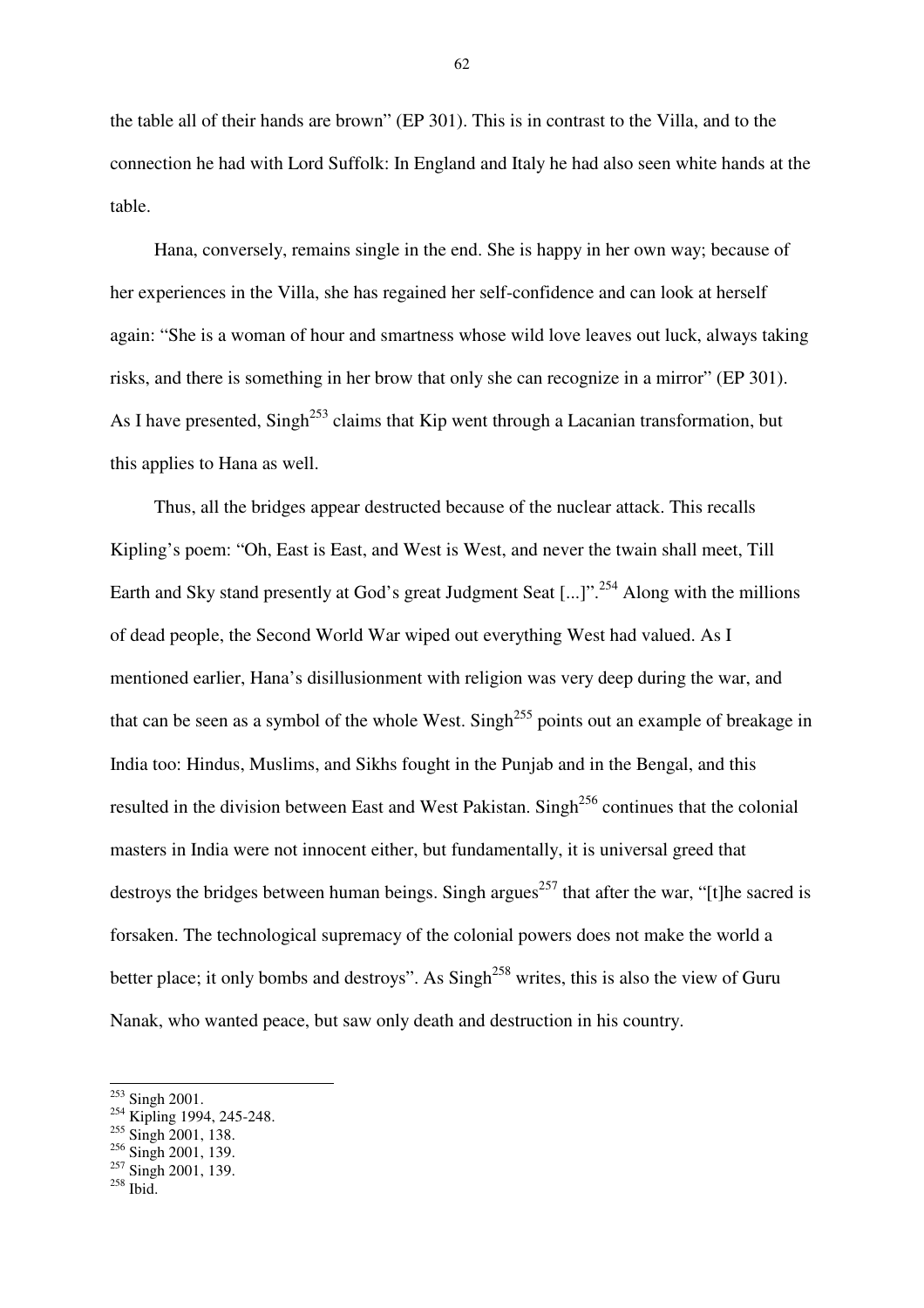What caused the destruction of the bridges? Pesch<sup>259</sup>, who examines cultural clashes in the nuclear age, argues that understanding the clashes is essential, because if people understood the origins and their structure, the potential bombs could be defused in time. Pesch<sup>260</sup> also suggests that not even the patient and Kip are not able to build bridges over the cultural divides, although they are "international bastards" or as he writes, "multicultural individuals".<sup>261</sup> His opinion is that it is important to reveal these impacts or even "postapocalyptic cultural wars",  $262$  even though not everybody likes to discuss the issue. According to him<sup>263</sup>, especially Caravaggio's remark on Kip has been criticized in the USA: "the young soldier is right. They would never have dropped is on a white nation" (EP 287). Finally, even the thief is able to see the injustice of Western wartime ideology.

As I have suggested, Kip's relationship to Hana is special in the novel. There are references to this near the end of the novel, and Hana never found a companion, which means that she eventually loved Kip more deeply than it was suggested earlier in the novel. Furthermore, Kip decides not to kill the patient after all, because he sees Hana at the door (EP 284). The woman's presence is one of the reasons he cannot shoot the burned man. Like the Queen of Sheba, he feels her sadness, and when he finally throws his gun away, he sees Hana on the periphery of his vision (EP 285). He feels the same connection to Hana as he felt to the woman depicted in the fresco. Another case in point is when Kip is leaving the Villa, Hana tries to talk to Kip, but he "is stone in front of her" (EP 288). However, Hana does not give up, because he sees, like the Queen of Sheba, that there is something sacred between them. Similarly as the Queen kneels before the sacred bridge, Hana "kneels down to his level and leans forward into him, the side of her head against his chest, holding herself like that. A beating heart. When his stillness doesn't alter she rolls back onto her knees" (EP 288). She

 $\overline{a}$ 

<sup>&</sup>lt;sup>259</sup> Pesch 1998, 75.

<sup>260</sup> Pesch 1998, 73.

<sup>&</sup>lt;sup>261</sup> Pesch 1998, 75.

<sup>262</sup> Pesch 1998, 74.

<sup>263</sup> Ibid.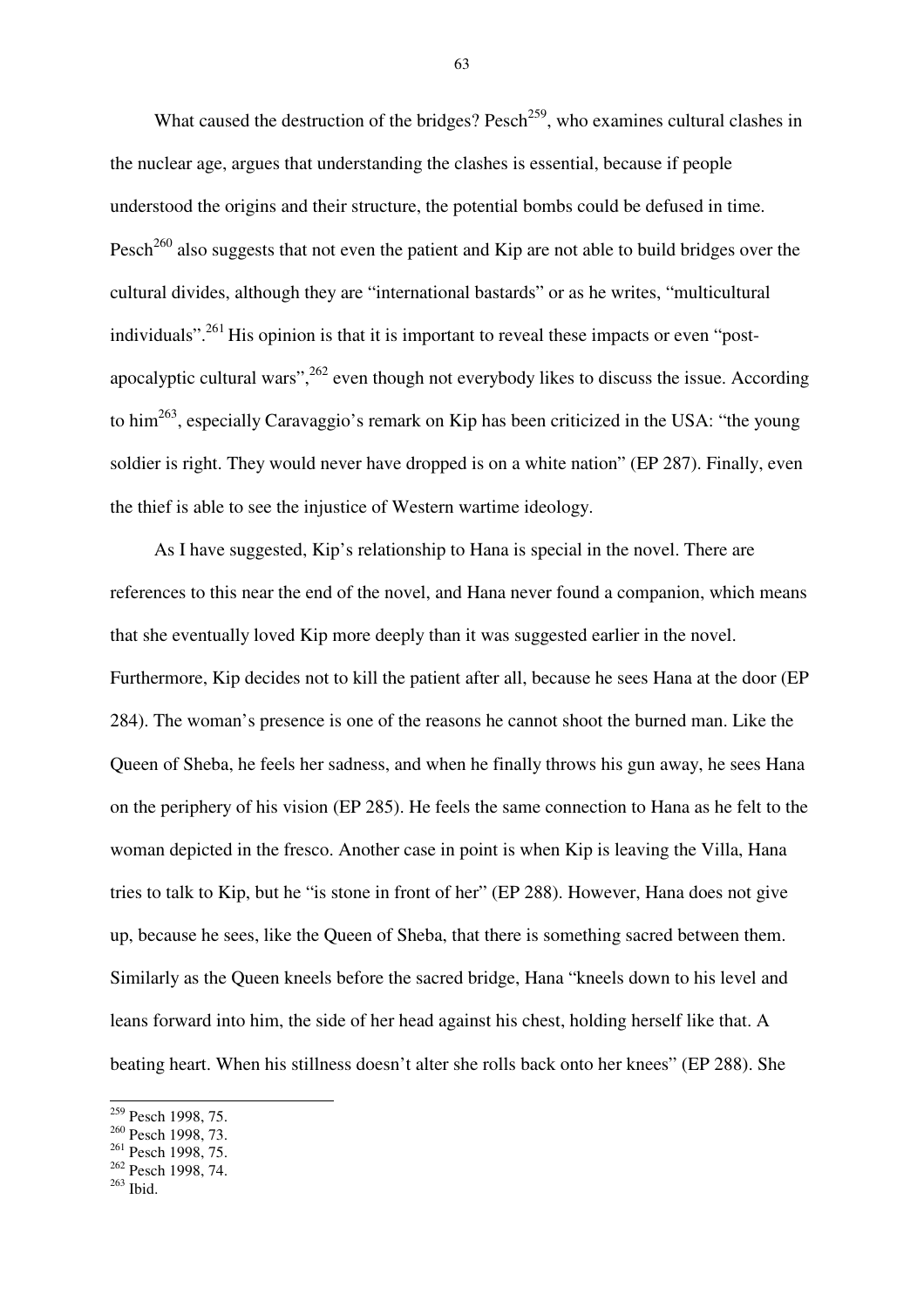recalls the words in the Bible that the Englishman has read to her: "Love is so small it can tear itself through the eye of a needle",  $^{264}$  and she wants to remind Kip of their mutual affection. Moreover, Hana can also make a reference to Kip's religion, as I mentioned before, Sikhism and Christianity share the same view on love. Hana reminds Kip of his humanity, and the hope that it can bring. Nevertheless, Kip is so enraged that he cannot understand it yet.

The novel's ending suggests that there is a connection between Hana and Kip after all, because when in his home country, he is thinking about the woman and wonders whether he should call her or not. Although he decides not to, there is a mystical connection between the characters:

And so Hana moves and her face turns and in a regret she lowers her hair. Her shoulder touches the edge of a cupboard, and a glass dislodges. Kirpal's left hand swoops down and catches the dropped fork an inch from the floor and gently passes it into the fingers of his daughter, a wrinkle at the edge of his eyes behind his spectacles (EP 301-302).

In this scene, Hana is on the other side of the globe, but still curiously close to Kip. Singh's<sup>265</sup> view is that since the sapper has awakened to his postcolonial self, the woman in Canada and the man in India can be totally separated from each other again, as they are now in a postcolonial and post-war world. Put another way, they now understand the meaning of bridges.

The novel also suggests that the closest relationships can be created between two individuals that are strangers to each other: Kip forms the closest relationships with strangers: "All through his life, he would realize later, he was drawn outside the family to find such love. The platonic intimacy, or at times sexual intimacy, of a stranger" (EP 226). Similarly, "a man not of your own blood can break upon your emotions more than someone of your own blood. As if falling into the arms of a stranger you discover a mirror of your own choice"

 $^{264}$  Cf. The Bible Matt. 10: 25: "It is easier for a camel to go through the eye of a needle, than for a rich man to enter into the kingdom of God".

<sup>&</sup>lt;sup>265</sup> Singh 2001, 140.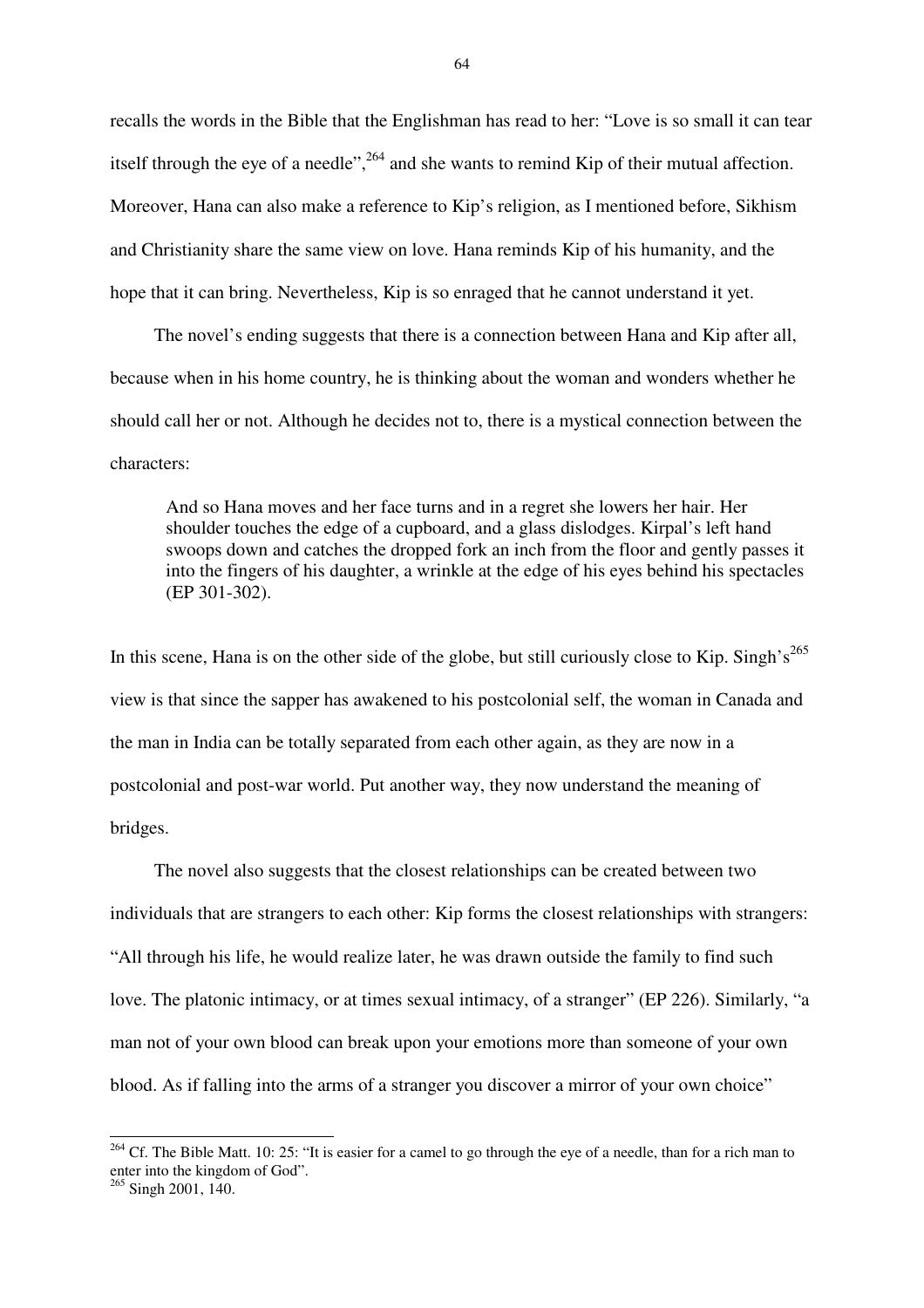(EP 90). In the end, the reason why he was so angry at the patient is because he felt that the burned man was an outsider too. Kip felt "platonic intimacy" with the patient as well. It can be argued that the connection between the sapper and the patient got lost only because Almásy died, not because Kip hated the "Englishman".

The sacredness of bridges, thus, can also be found in the relationship between self/Other. Kella's<sup>266</sup> view on the concept of the "intimate stranger" is that the novel presents a social model in which self and other are not mixed, but are constructed in a dynamic relation, in which they are inseparable. Pesch<sup>267</sup> points out that if one and the Other are inseparable, in other words, the destroying of the self entails the destruction of the Other. As Kip decides not to kill Almásy, he understands that he cannot destroy the patient who is like him, because killing the patient would ruin him at the same time. He would not be able to return happily to India as a murderer. And if he would do that, he would be like the people he confronts, the ones who dropped the bombs in Asia. Singh<sup>268</sup> argues that in the end, after the sapper has passed the Lacanian Mirror Stage, he is "his own authentic person, reconnected with himself, his history, his culture, and his land". *The English Patient* maintains that a bridge to self is needed to be formed before there can be a connection to the other.

As Pesch<sup>269</sup> notes, Kip is actually criticizing Western culture, when he says about the triumph of the bomb brought to the West, simultaneously attacking it: "Smell it. Listen to the radio and smell the celebration in it. In my country, when a father breaks justice in two, you kill the father" (EP 285). However,  $Pesch<sup>270</sup>$  continues, that it is not self-evident which cultures clash in the novel, because the patient's uncertainty is hinted when he asks: "But who was the enemy? Who were the allies [...]" (EP 19). The actual break Kip makes is with

 $270$  Ibid.

<sup>&</sup>lt;sup>266</sup> Kella 2000, 101.

<sup>&</sup>lt;sup>267</sup> Pesch 1998, 75.

<sup>&</sup>lt;sup>268</sup> Singh 2001, 140.

<sup>&</sup>lt;sup>269</sup> Pesch 1998, 73.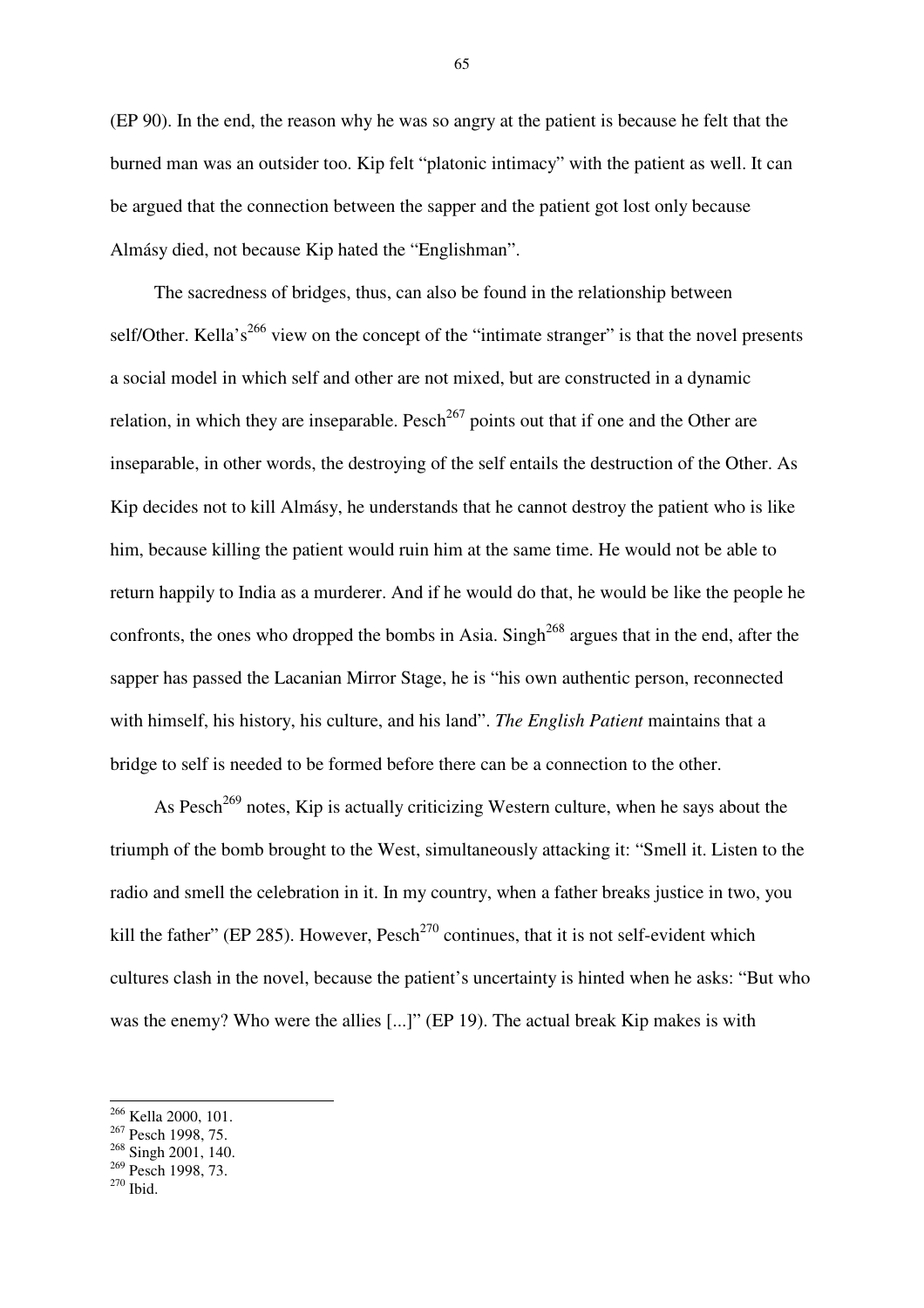culture, not with the patient who he loved after all. Kella<sup>271</sup> points out that in Ondaatje's novel, "Western humanism" has a very ambiguous relation to imperialistic violence.

All the relationships of Kip include some kinds of breaks. The fractures contain another kind of information; as all the nuances in characters' relationships to each other are depicted in the story, the novel avoids describing them stereotypically. As I mentioned earlier, the atomic bombs are foreshadowed throughout the novel. This is another reason why the symbolic bridges in the novel can be called mysterious—or even sacred. As the bridge over the Siloam to the Queen of Sheba, the symbolic bridges to his "foster family", art, and religion predict the future destruction for Kip. Kip understands the situation, similarly as the Queen of Sheba, who understood that Solomon's empire would eventually fall. Throughout the novel, Kip was able to predict that the English/West would ultimately suffer because of their arrogance, and due to the "tremor of Western wisdom" (EP 284).

Although Pesch<sup>272</sup> claims that the novel does not give a happy ending, in Kella's<sup>273</sup> opinion, in the coda of the novel, humanist vales are affirmed again. My view is that Ondaatje's novel stresses that the true bridges can be created between individuals, not between nations or cultures. As long as there are visionaries like Kip, it is possible to learn to understand the sacredness of bridges.

 $\overline{a}$ 

<sup>&</sup>lt;sup>271</sup> Kella 2000, 111.

<sup>&</sup>lt;sup>272</sup> Pesch 1998, 73.

<sup>273</sup> Kella 2000, 112.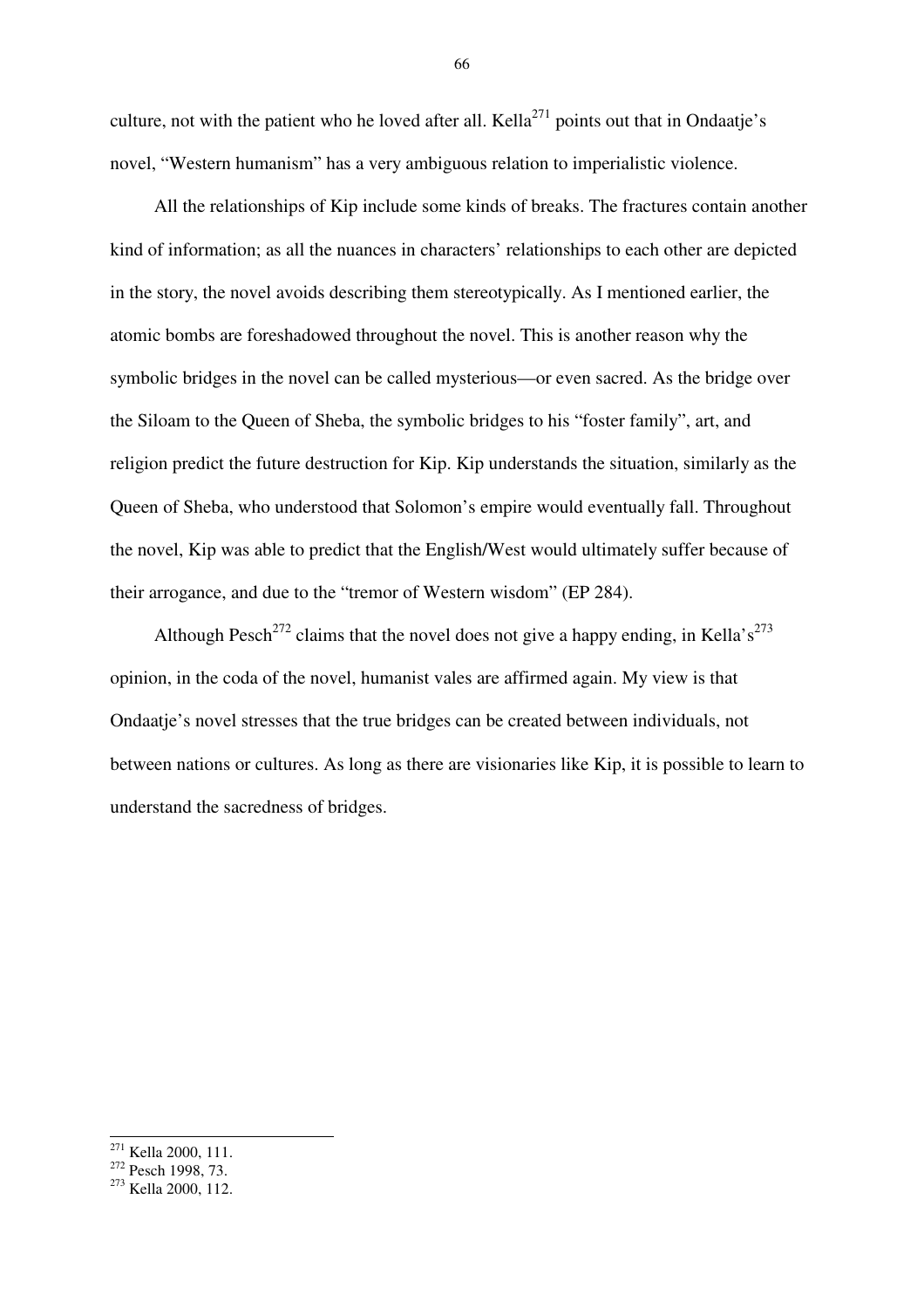## **4 Conclusion**

Although Ondaatje's novel is romantic on the surface, is encompasses underlying political or postcolonial tendencies. In my thesis, I have argued that Kip is a mediator between East and West. Many scholars do not concentrate on Kip in the novel, therefore, my thesis applies a "contrapuntal reading"<sup>274</sup> of the novel.

Symbolically, Kip's relationships could be presented as bridges. His role is enhanced in connection to the other protagonists, especially in his relationships to Hana, Lord Suffolk, and the English patient. Following Singh's<sup>275</sup> psychological adaptation of Lacan's Mirror Theory, it can be claimed that together, they form a "foster family" for Kip.

The relationship between Kip and Hana is sexual on the surface, but it includes other qualities as well. There is a religious side in their liaison, and Kip's defusing of bombs is also significant between the lovers. It can be claimed that on one hand, Hana is a kind of substitute for Kip's mother. Kip is also Hana's protector. On the other hand, Kip replaces Hana's father or grandfather.

All of the relationships also contain fractures. First, Kip and Hana are both disturbed because of the war. Moreover, Kip's disturbed, almost machine-like mindset alienates him from the woman. As  $\text{Sing}h^{276}$  claims, at this stage of his psychological transformation, Kip has become dislocated from his own worldview, Sikhism. Kip's religion similarly separates the lovers. In addition, Hana sees Kip's brown skin stereotypically, and fundamentally Kip remains an example of an Oriental man, the Other to her. Hana is not capable of seeing Kip as a human being. Ondaatje's novel reflects Said's<sup>277</sup> statement of the post-modern world that Orient is perceived through stereotypes. Hana's imagining "all of Asia through the gestures of

- <sup>275</sup> Singh 2001.
- <sup>276</sup> Singh 2001, 125.

<sup>274</sup> Said 1994, 66.

 $277$  Said 1978, 26.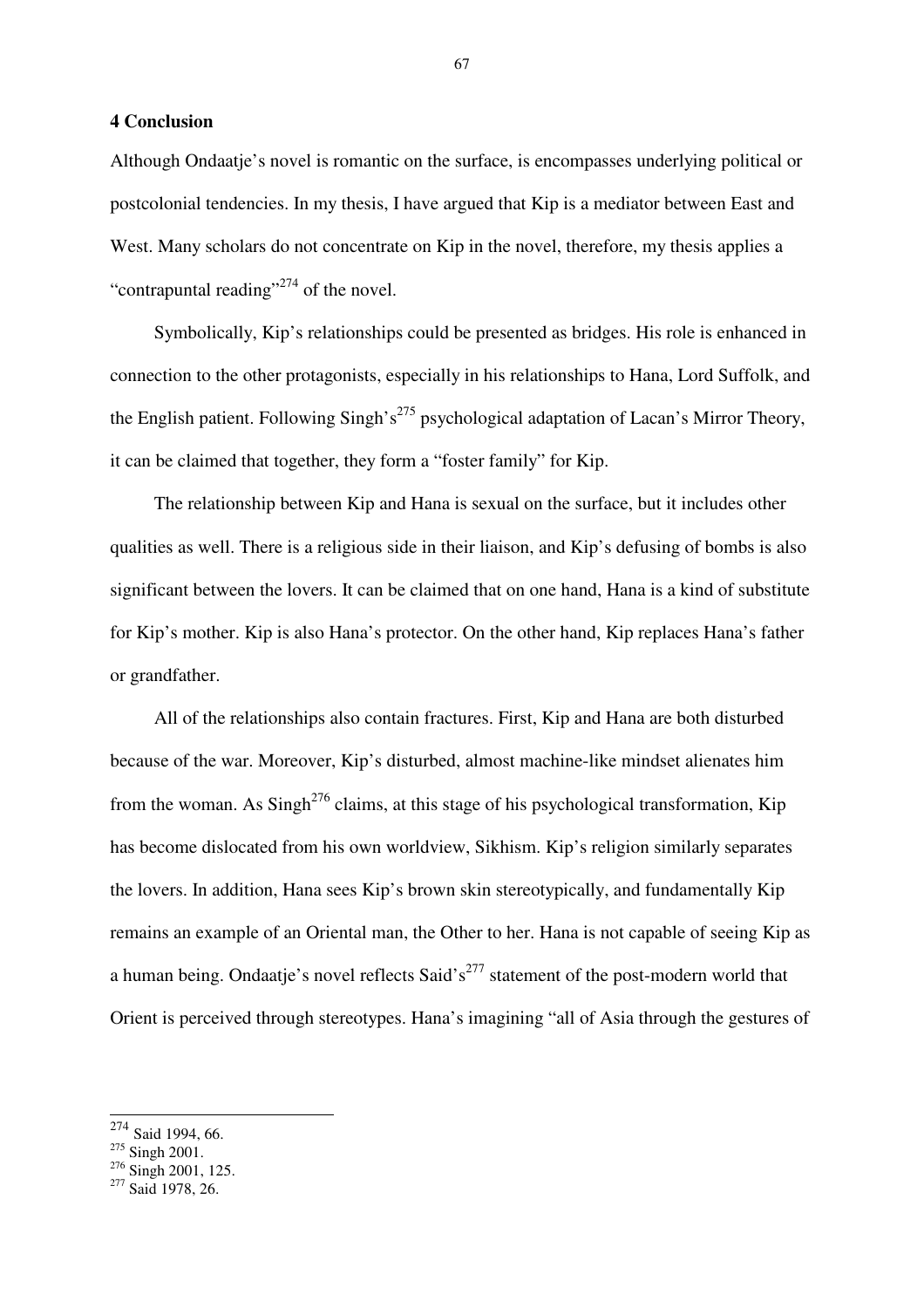this one man" (EP 217) refers to what Spivak's writes about the heterogeneous colonized subaltern.<sup>278</sup>

The sapper is befriended with a British officer, Lord Suffolk. In this relationship Kip's work is significant as well: it is noteworthy that in Ondaatje's novel, the Indian has a particularly important role in the Second World War. And not only explosives, he is actually disarming the cultural disconnections between Indian and British cultures. However, because he is Kip's superior officer and also belongs to the upper class, Lord Suffolk's attitude towards the sapper, there is a disparaging quality. Kip sees the man as his friend, but also as a representative of the British imperialists, who is sometimes condescending towards him. Lord Suffolk's Kipling cakes and the nickname Kip underscores the novel's potential for postcolonial reading. The British officer treats the Indian in the way that reflects Said's<sup> $279$ </sup> notion of European attitude towards non-Europeans in general. Lord Suffolk treats the sapper as a child, or a subaltern who is not allowed to speak (cf. Spivak 1988). Lord Suffolk's death symbolizes the decline of the British imperialism and forebodes the nuclear disaster in the future. Singh's<sup>280</sup> view is that Kip is now beginning to see more clearly, free form his colonial self. In a way, then, he is beginning to understand his role a mediator, but also that all the bridges will not be permanent.

The relationships between the Sikh and the other characters can be described as a web of bridges in Ondaatje's novel. However, Kip's friendship with the patient is special. They are like brothers, but the burned man is also like a teacher or a stepfather to the sapper. The patient and Kip are both described as "saints", and they are similar mediators between two cultures. According to  $Singh^{281}$ , Kip is now at the Lacanian Mirror Stage, because Kip sees his ideal self in the "mirror" of the patient and other residents of the Villa. The symbolic

 $\overline{a}$ 

<sup>&</sup>lt;sup>278</sup> Spivak 1999, 270.

 $279$  Said 1978, 7.

<sup>&</sup>lt;sup>280</sup> Singh 2001, 130-133.

 $281$  Singh 2001, 127.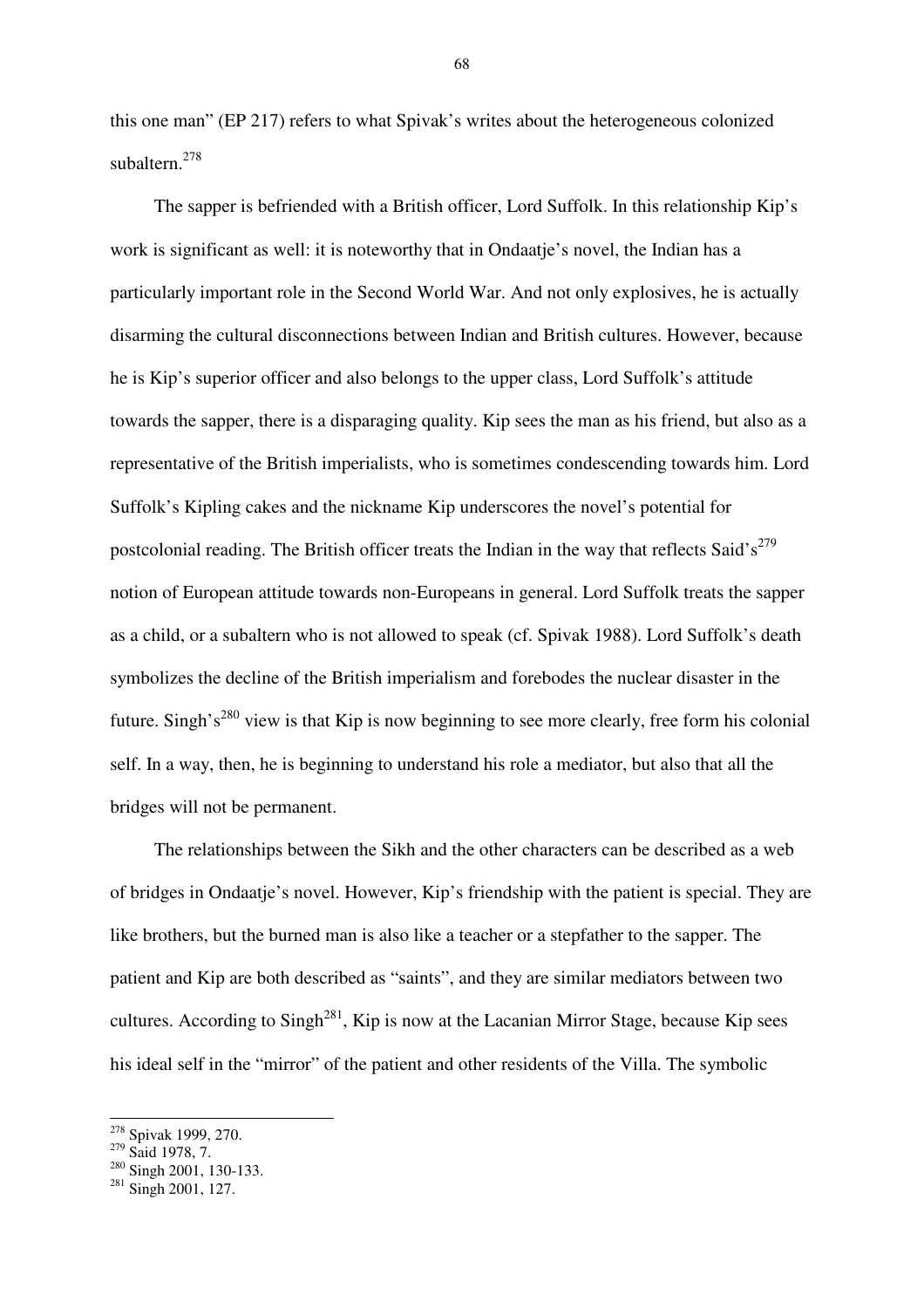bridge between the men is not straightforward, however. The patient can represent the oppressor, and Kip the oppressed, but since neither of them is actually British, they both are "international bastards" (EP 177).

Kip encounters many works of art in the novel: at first sight he forms a close affiliation with the fresco depicting the Queen of Sheba and King Solomon. The Renaissance painting enhances the postcolonial tendencies in the novel. Like Kip, the Queen is a mediator between East and West. There is another similarity between them: both of them have realized "the sacredness of bridges," because both of them know that instead of Western culture, there is hope in the East. They both are holders of significant information as they realize that it is useless to resist, instead, there will be solution in the future. Said<sup>282</sup> mentions the Oriental woman who could not speak for herself. The fresco's woman speaks to Kip. This can be understood with a reference to Said's<sup>283</sup> Oriental woman. In addition, the Queen of Sheba brings to mind Spivak's question, "Can the subaltern (as a woman) speak?"<sup>284</sup>

Another bridge is between Hana and the Queen. They both belong to Kip's "foster family". Similarly, the sapper feels safe in near "parental" terracotta figures in a church. The family is formed of Kip, 17 C Catholic art, and the other characters in the novel. Michelangelo's *Isaiah* belongs to his "family", too. He is likened to young Michelangelo in the novel. For this reason, Kip is also a mediator between the past and the present. Kip feels a strong affinity to the paintings, because as he is able to read the harmonious frescoes. Nevertheless, he is not a traditional art admirer, because of the post-war surroundings. The frescoes are seen in a dark church and the paintings are tarnished. The Sikh cannot understand the stories in the paintings. The frescoes are not able to bring happiness for Kip after all. In addition, Kip watches them through his rifle's telescope. Like the patient in the end, they represent an enemy to him. The Sikh's psychological state also causes breaks in his

 $\overline{a}$ 

 $282$  Said 1978, 6.

 $283$  Ibid.

<sup>284</sup> Spivak 1988, 296.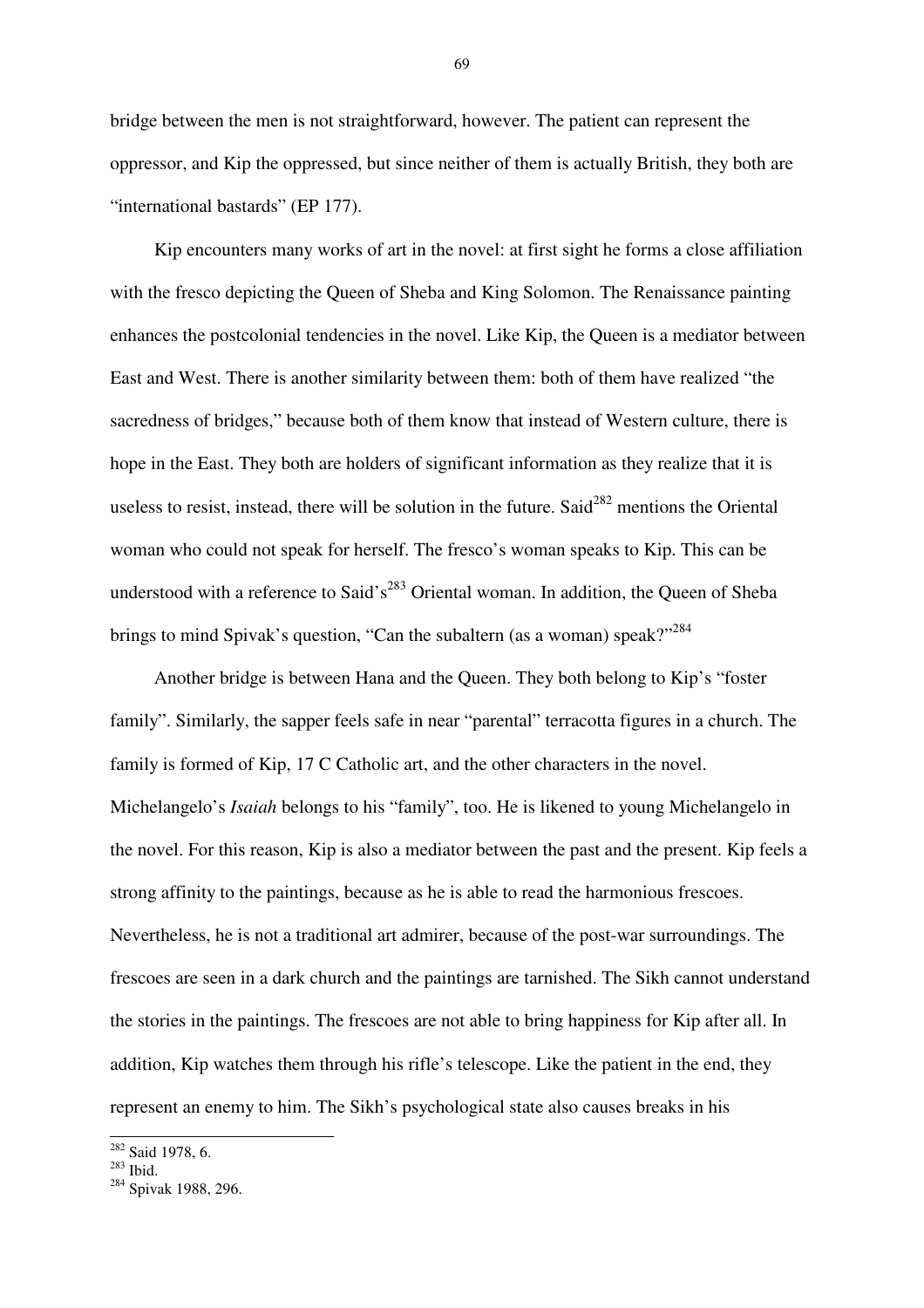connection with art. In Ondaatje's novel, the frescoes are like the patient's copy of Herodotus, there is no certainty whether they are real or not. Kip's defusing of bombs, Isaiah and the fresco with the Virgin Mary forebode the nuclear disaster in the future. Moreover, instead of Western or British art he identifies better with ancient art.

Religion plays a very important part in *The English Patient.* Like Kip, Sikhism seems to be a mediator between other religions: Islam, Hinduism and Christianity. The Sikh does not discriminate against anyone in the book. Kip's attitude reflects the Sikh way of life, which underlines the sacredness of every greeting. He is also flexible and this is why he is able to enjoy Catholic art as well. In addition, the Golden Temple of the Sikhs at Amritsar is open to all. There are also many similar features between Sikhism and Christianity. Ondaatje's novel gives an example of a mediator between religions and cultures, not a stereotypical Indian.

Sikhism is, nevertheless, a religion of its own. It seems to be open to all only superficially. Ultimately, prefers to hold on to his faith. He cannot make an offering to the statue depicting the Virgin Mary. Kip's religion also creates conflicts with the other characters, for example, because he does not accept alcohol or drugs. Sikhism is a strict religion. Kip may feel threatened by the Catholic items, because he has "his own faith after all" (EP 80).

The fractures in the bridges prefigure the end of the novel: the atomic explosions. After them, Kip sees the patient and the other Villa residents as his enemy. As  $\text{Sing}h^{285}$  claims, this is because in that Kip transforms from the colonial self to a more self-confident postcolonial identity. Kip breaks the bridges he had made with people, art, and the whole world. This is underlined at the end of the novel, along with the atomic explosions. Because of them, Kip's attitude towards his "foster family" and towards the Western culture is changed.

The sacredness of bridges unfolds at the end of the novel. Firstly, the fractures in his relationships mysteriously foreshadow the atomic bombs at the end of the novel. Kip's

 $\overline{a}$ 

<sup>&</sup>lt;sup>285</sup> Singh 2001, 120.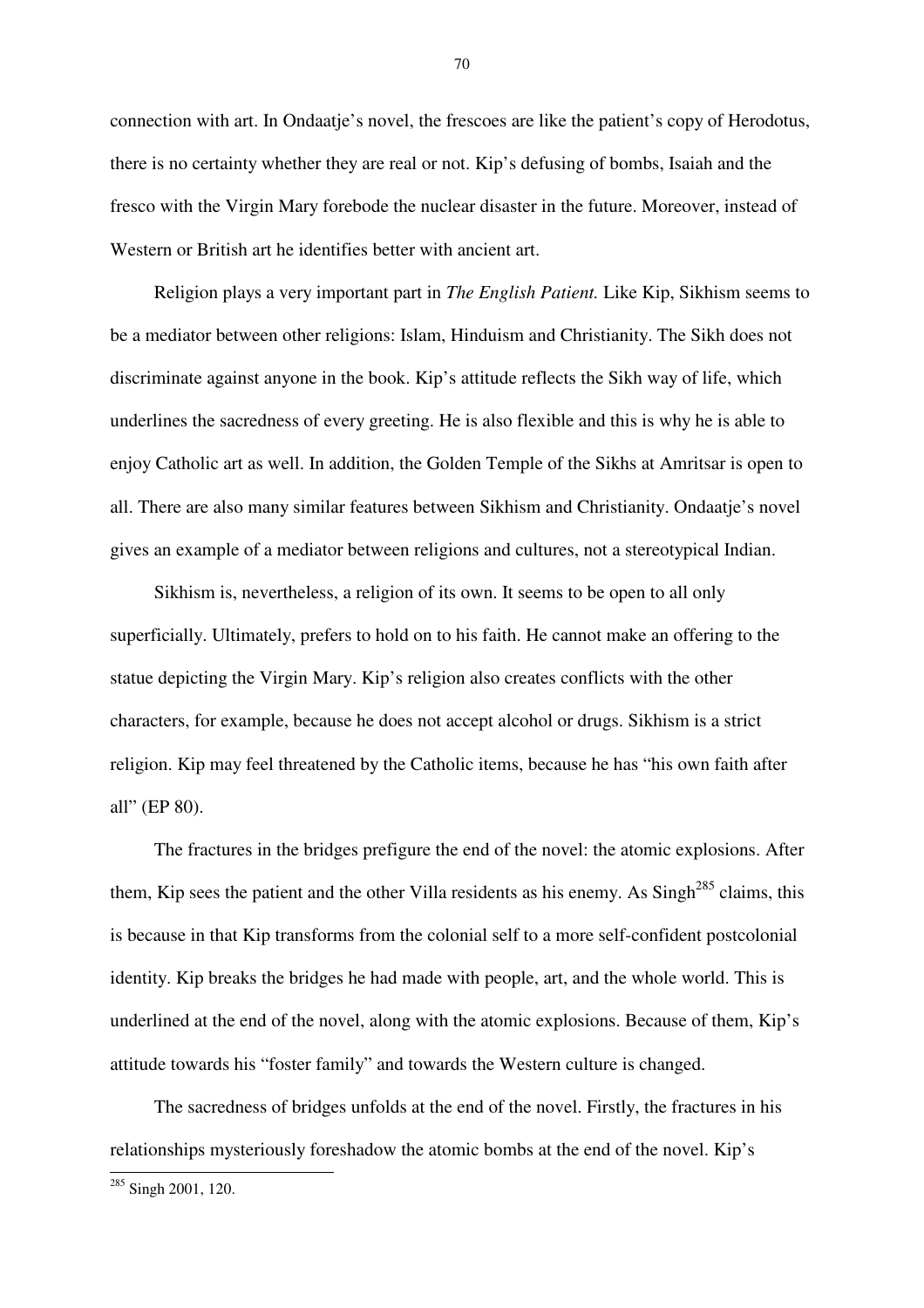defusing of bombs in a way presents a premonition of the forthcoming nuclear destruction. Only a connection to Hana remains in the end. The novel suggests, thus, that the closest connections are formed between strangers: an Indian sapper and a Canadian nurse or a sapper and a woman depicted in a fresco. Kip's affinity with the patient is also significant, because in the end, they both were outsiders. The sacredness of the relationship between the self and the Other is profoundly underlined in *The English Patient*: Kip realizes that he cannot destroy the patient, as it would destroy himself, too. Finally, Kip criticizes cultures, not people. On the deepest level, the sacredness of bridges is found between individuals.

 In my thesis, I have examined Kip as a mediator. It would be interesting to extend the study of mediators to Ondaatje's other works. Hopefully a feminist study on Ondaatje will emerge in the near future, because his female characters have often been neglected. In addition, comparing *The English Patient* to Kipling's *Kim* would provide an interesting subject for further studies.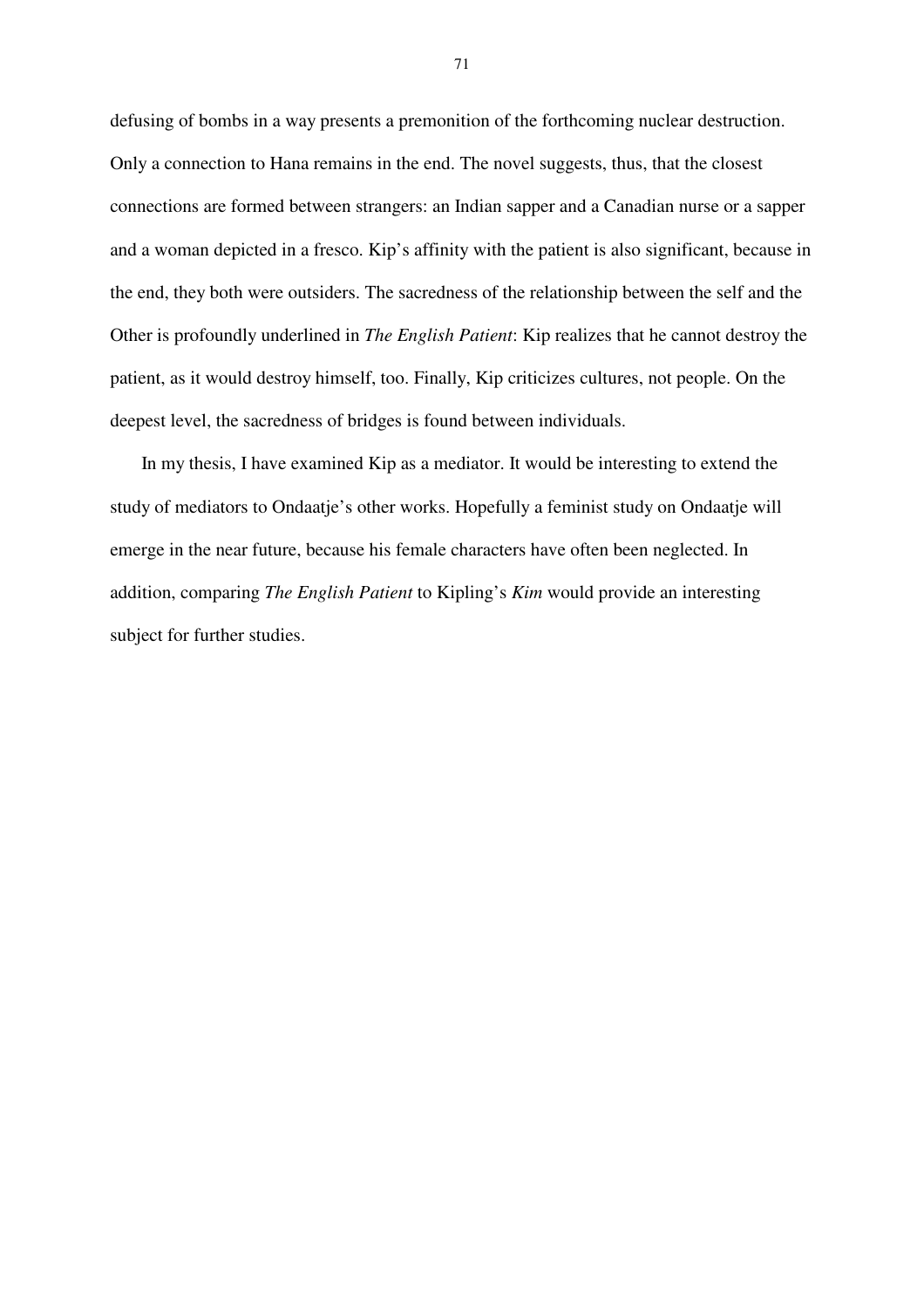## **References**

- Al-Saleh, Khairat. *Fabled Cities, Princes & Jinn from Arab Myths and Legends.* Wallingford: Peter Lowe/Eurobook Ldt, 1985.
- Ashcroft, Bill, Griffiths, Gareth and Tiffin, Helen. *Key Concepts in Postcolonial Studies.* London & New York: Routledge, 1998.
- Bahri, Deepika. 1996. "Introduction to Postcolonial Studies". N. pag. 21 Oct 2005. <http://www.english.emory.edu/Bahri/Intro.html>.
- Baxandall, Michael. *Painting and Experience in 15th C Italy.* Oxford: Oxford University Press, 1988.
- *BBC News Archive*. 2005. 11 Nov 2005 <http://www.bbc.co.uk/calc/news/>.
- Bennett, Andrew & Royle, Nicholas. *An Introduction to Literature, Criticism and Theory: Key Critical Concepts.* Hertfordshire: Prentice Hall, 1995.
- The Bible*,* King James Version. New York: American Bible Society, 1999.
- Burcar, Lilijana. 2001. "Mapping the Woman's Body in Michael Ondaatje's *The English Patient".* N. pag. 21 Mar 2006. *<*http://www.postcolonialweb.org/canada/literature/ondaatje/burcar/burcar1.html>.
- "Caravaggio." *Encyclopædia Britannica.* 2007. Encyclopædia Britannica Online. 16 May 2007 <http://www.britannica.com/eb/article-9020229>.
- Cole, Bruce. *The Renaissance Artist At Work: From Pisano to Titian*. New York: Harper & Row, 1983.
- Dekker, Maurice. 1998. "Longing for Love and Light". N. pag*.* 23 Mar 2006. <http://members.fortunecity.com/sebastianfaught/saint.htm>.
- Fledderus, Bill. 'The English Patient Reposed in His Bed Like a [Fisher?] King': Elements of Grail Romance in Ondaatje's *The English Patient*". *SCL/ÈLC.* Vol. 22:1 (1997), 19-54.
- Grönblom, Rolf*. Intian uskonnot: Elämänkatsomus ja yhteiskunta.* Suom. Itkonen, Mirja. Helsinki: Schildts Kustannus Oy, 2001.
- "Gurdwara". *Encyclopædia Britannica.* 2007. Encyclopædia Britannica Online. 9 May 2007. <http://www.britannica.com/eb/article-9038560>.
- "Herodotus". *Encyclopædia Britannica.* 2007. Encyclopædia Britannica Online. 15 May 2007. <http://www.britannica.com/eb/article-9040200>.
- Jewinski, Ed. 1996. *Michael Ondaatje: Express Yourself Beautifully.* Toronto: ECW, 1994.
- Kamiya, Gary. 1996. "An Interview with Michael Ondaatje". N. pag. 21 Oct 2005. <http://www.salon.com/nov96/ondatje961118.html>.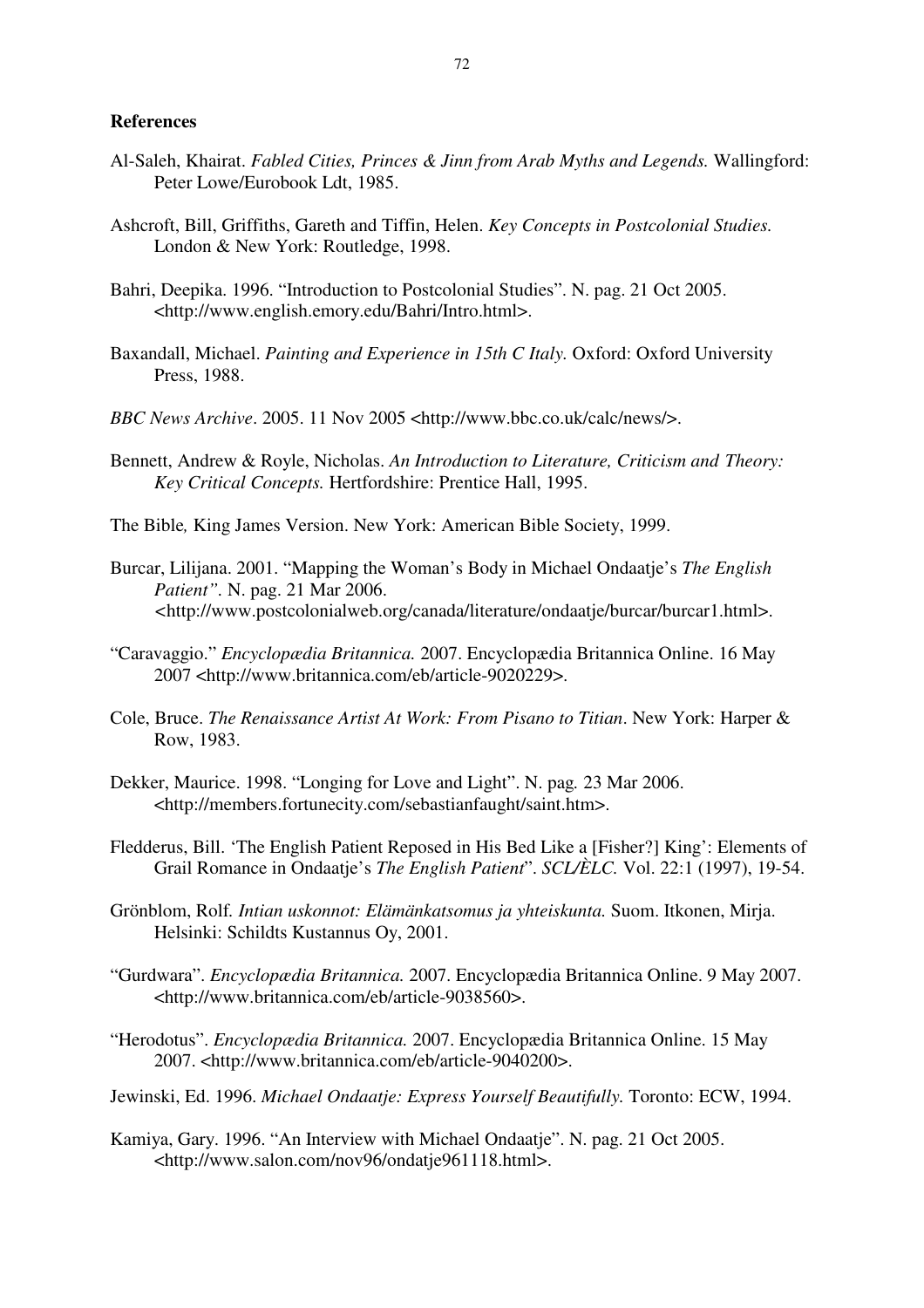- Kearney, Richard. *Modern Movements in European Philosophy.* Manchester: Manchester University Press, 1994.
- Kella, Elizabeth. *Beloved communities: solidarity and difference in fiction by Michael Ondaatje, Toni Morrison, and Joy Kogawa.* Uppsala: Acta Universitatis Upsaliensis, 2000.
- Kipling, Rudyard. "The Ballad of East and West". *The Collected Poems of Rudyard Kipling.*  Ware: Wordsworth Editions Limited, 1994, pp. 245-248.
- Kjellsmoen, Hilde Stuve. "Mapping of the Desert as 'a Place of Faith': A Reading of *The English Patient* by Michael Ondaatje". *Postcolonialism and Cultural Resistance.* Eds. Nyman, Jopi and Stotesbury, John A. Univ. of Joensuu, Faculty of Humanities: 1999, pp. 110-116.
- Leitch, Vincent B. et al. Ed. *The Norton Anthology of Theory and Criticism.* New York & London: Norton, 2001.
- Lindell, Juhani. "Representoidun repeämä: Lacan viettiteoreetikkona". *Rakkaus, toive, todellisuus: psykoanalyyttisia tutkielmia.* Eds. Roos, Esa, Manninen, Vesa and Välimäki, Jukka. Helsinki: Yliopistopaino, 2001, pp. 81-128.
- Lloyd, T.O. *The British Empire 1558-1983.* Oxford: Oxford University Press, 1984.
- Lowry, Glen. "Between *The English Patient*s: 'Race' and the Cultural Politics of Adapting CanLit". *Essays on Canadian Writing* Vol. 76 (Spring 2002), pp. 216-246.
- Maetzke Anna Maria, et al. Eds. *Piero della Francesca: The Legend of the True Cross in the Church of San Francesco in Arezzo.* Milan: Skira Editore S.p.A, 2001.
- Makaryk, Irena R. Ed. *Encyclopedia of Contemporary Literary Theory.* Toronto: University of Toronto Press, 1993.
- Mälkönen, Kristiina et al. Eds. *Psykoanalyysin isät ja äidit: teoreettisia näkökulmia.* Helsinki: Therapeia-säätiö, 2006.
- New, William H. Ed. *Encyclopedia of Literature in Canada. Toronto:* University of Toronto Press Inc., 2002.
- "Ondaatje". *Columbia Encyclopedia.* 2005*.* The Columbia Encyclopedia Online. 21 Oct 2005. Database: Academic Search Premier. <http://search.epnet.com/login.aspx?direct=true&db=aph&an=IXBOndaatje>.
- Ondaatje, Michael. *The English Patient*. New York: Vintage Books, 1992.
- Pesch, Josef. "Cultural Clashes? East Meets West in Michael Ondaatje's Novels". *Across the Lines: Intertextuality and Transcultural Communication in the New Literatures in English*. Klooss, Wolfgang. Ed. Amsterdam: Rodopi, 1998.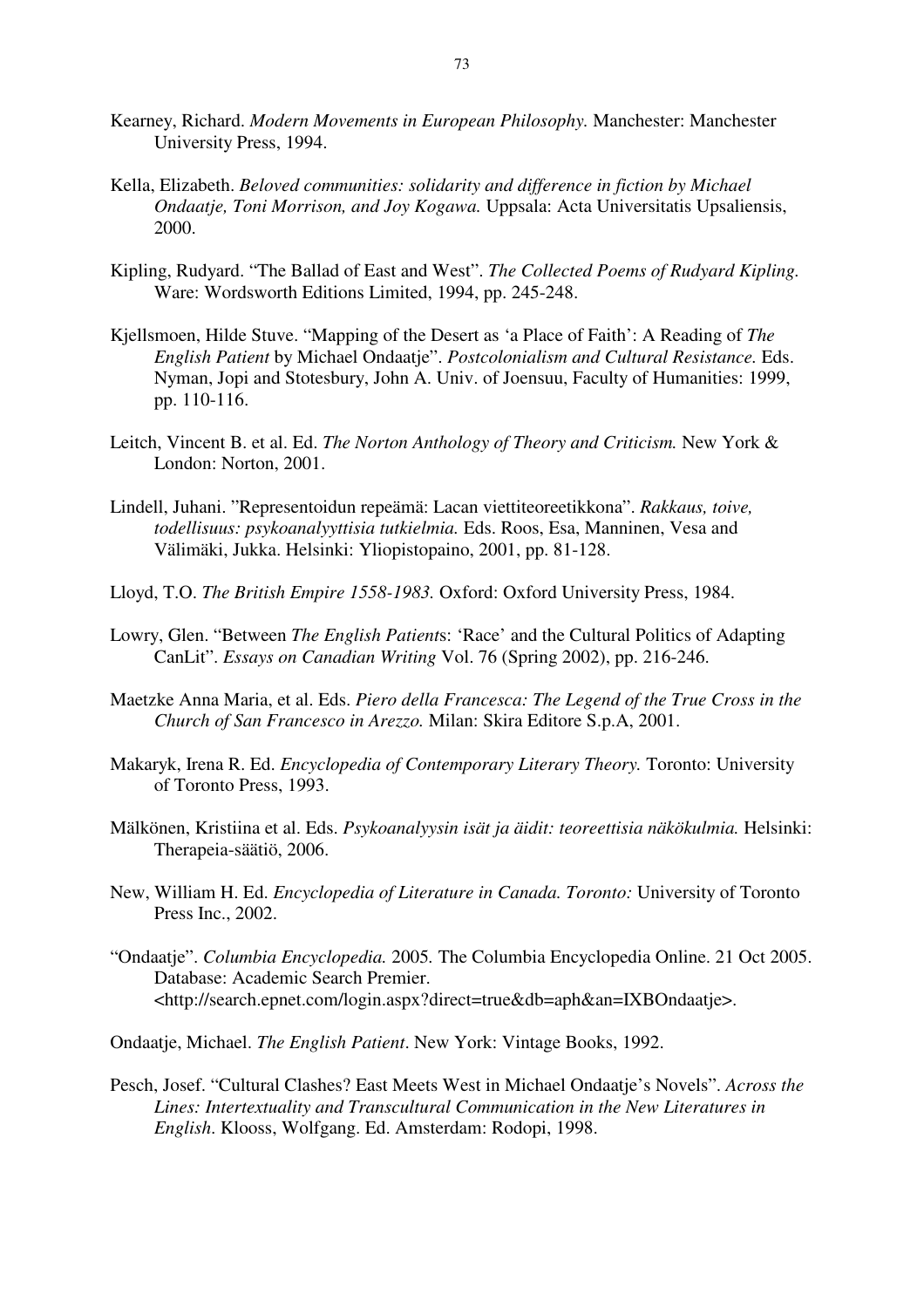- "Politian." *Encyclopædia Britannica.* 2007. *Encyclopædia Britannica Online.* 16 May 2007. <http://www.britannica.com/eb/article-9060629>.
- "Religious dress". *Encyclopædia Britannica.* 2007. Encyclopædia Britannica Online. 9 May 2007. <http://www.britannica.com/eb/article-66460>.
- Saarisalo, Aapeli et al. Eds. *Iso Raamatun tietosanakirja.* Osa 2 Kuopio: Savon Sanomat, 1973.
- Said, Edward W. *Orientalism*. New York: Vintage Books, 1978.

----------. *Culture and Imperialism.* New York: Vintage, 1994.

- Savolainen, Matti. Trans. Foreword, *Ajattelevan ihmisen vastuu* by Edward Said. Helsinki: Loki-kirjat, 2001, 7-16.
- ----------. "The Intellectual, the Exile, the Amateur. Contrapuntal Reading as a Form of Resistance in the Work of Edward Said". *Suomen Antropologi.* 3/1998, pp. 20-29.
- Shackle, Christopher, Singh, Gurharpal and Mandair, Arvind-Pal. Eds. "Introduction: New Perspectives in Sikh Studies". S*ikh Religion, Culture and Ethnicity.* Richmond, Surrey: Curzon Press, 2001.
- "Sheba, Queen of". *Encyclopædia Britannica.* 2007. Encyclopædia Britannica Online. 6 May 2007. <http://www.britannica.com/eb/article-9067221>.
- Simpson, Mark D. "Minefield Readings: The Postcolonial English Patient". *Essays on Canadian Writing*, Issue Summer 1994, No 53, pp. 216-237.
- Singh, Gopal. *The Religion of the Sikhs.* Bombay: Asia Publishing House, 1971.
- Singh, Nikky. 2003. "Jesus Through Sikh Eyes". N. pag. BBC Religions & Ethics. 13 Feb 2007. <http://www.bbc.co.uk/religion/religions/sikhism/people/jesus.shtml>.
- Singh, Nikky-Guninder Kaur. "The Mirror and the Sikh: The Transformation of Ondaatje's Kip". *Sikh Religion, Culture and Ethnicity.* Eds. Shackle, Christopher et al. Richmond, Surrey: Curzon Press, 2001.
- Spivak, Gayatri Chakravorty*.* "Can the Subaltern Speak?" *Marxism and the Interpretation of Culture.* Eds. Nelson, Cary and Grossberg, Lawrence. Urbana & Chicago: University of Illinois Press, 1988.
- ----------. *A Critique of Postcolonial Reason.* London: Harvard University Press, 1999.
- "Suttee". *Encyclopædia Britannica.* 2007. Encyclopædia Britannica Online. 7 May 2007. <http://www.britannica.com/eb/article-9070518>.
- Wachtel, Eleanor. "An Interview with Michael Ondaatje". *Essays on Canadian Writing* Vol. 53, Summer 1994, pp. 250-261.

Young, Robert J.C. *Postcolonialism: A Historical Introduction.* Oxford: Blackwell, 2001.